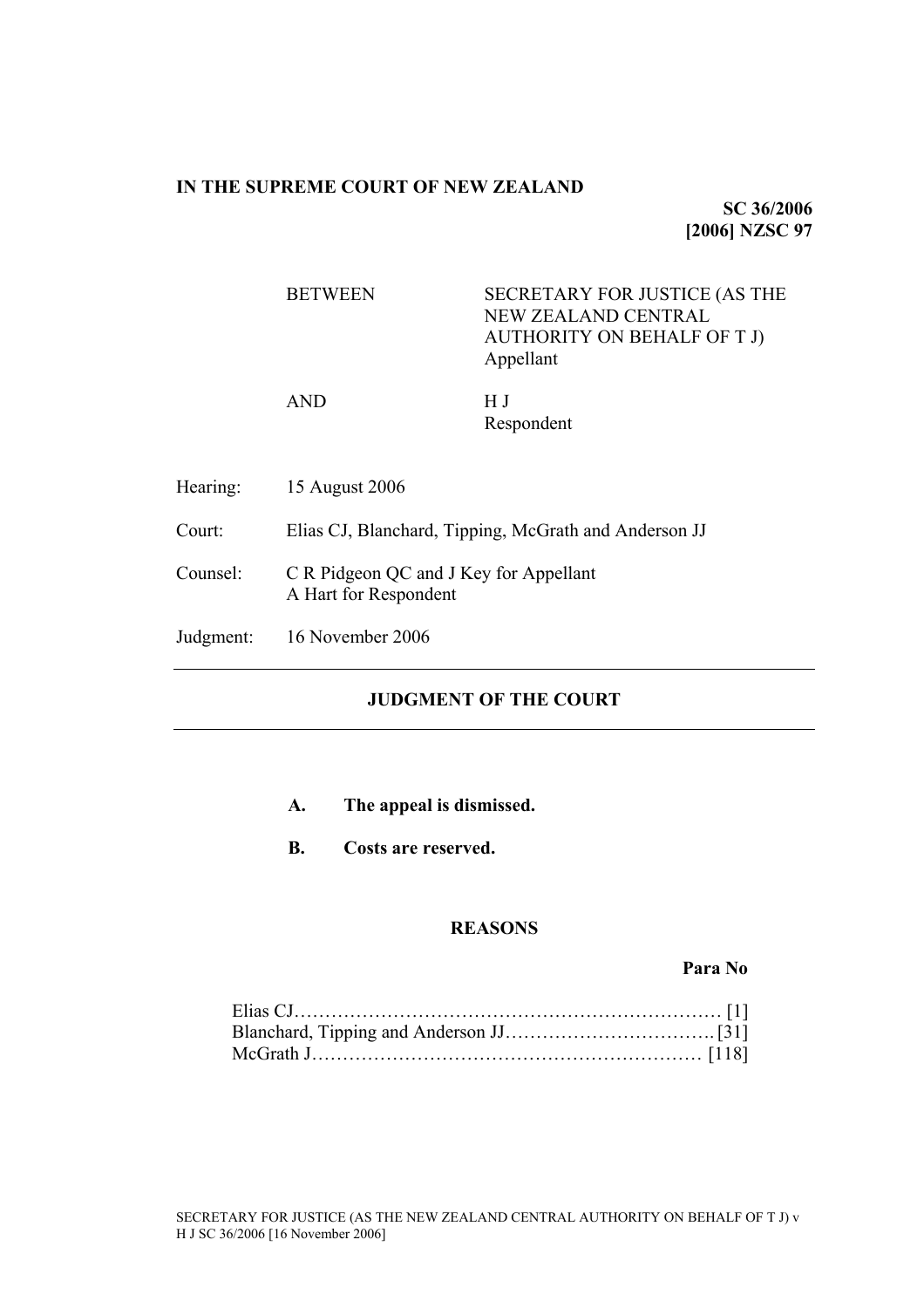#### **ELIAS CJ**

## **The appeal**

[1] The appeal concerns the basis upon which a court may exercise the power under s 106(1) of the Care of Children Act 2004 to refuse to order the return of an internationally abducted child. The two young children who are the subjects of the proceedings were wrongfully removed to New Zealand nearly two years before the Family Court was asked to return them to Australia. By the time of the hearing, the children were found by the Judge to be "well settled" in their new environment in New Zealand. In those circumstances, under s 106(1)(a) of the Act the Family Court was not obliged to order their prompt return under s 105(2). The Judge could decline to make the order for return. The Family Court Judge made an order for the return of the children.<sup>1</sup> He considered that it would undermine the integrity of the Hague Convention on Civil Aspects of International Child Abduction (on which the statutory provisions for return are based) if the mother were to obtain an advantage by her own wrong-doing in not advising the father she had taken the children to New Zealand. He would have declined the order only if the mother had been able to satisfy him, as she was not able to do, that the father should have known or discovered that the children were in New Zealand before the conditions which precluded mandatory prompt return had arisen. The Family Court decision was upheld on appeal to the High Court.<sup>2</sup> It was however set aside on further appeal to the Court of Appeal.<sup>3</sup> The Court of Appeal considered that the Family Court Judge had wrongly applied a presumption in favour of return. It held that the integrity of the Convention was not undermined by refusing to order return of settled children, at least where the mother had not manipulated the delay and her actions were of "limited moral gravity".

 $\mathbf{1}$ <sup>1</sup> *Secretary for Justice v HJ* (Family Court, Hastings, No 372/02, 15 April 2004, Judge von Dadelszen). 2 *HJ v Secretary for Justice* (High Court, Wellington, CIV 2004-441-263, 15 June 2004, Ellen

France J).<br>*HJ v Secretary for Justice* [2006] NZFLR 1005 (William Young P, Glazebrook and

Panckhurst JJ).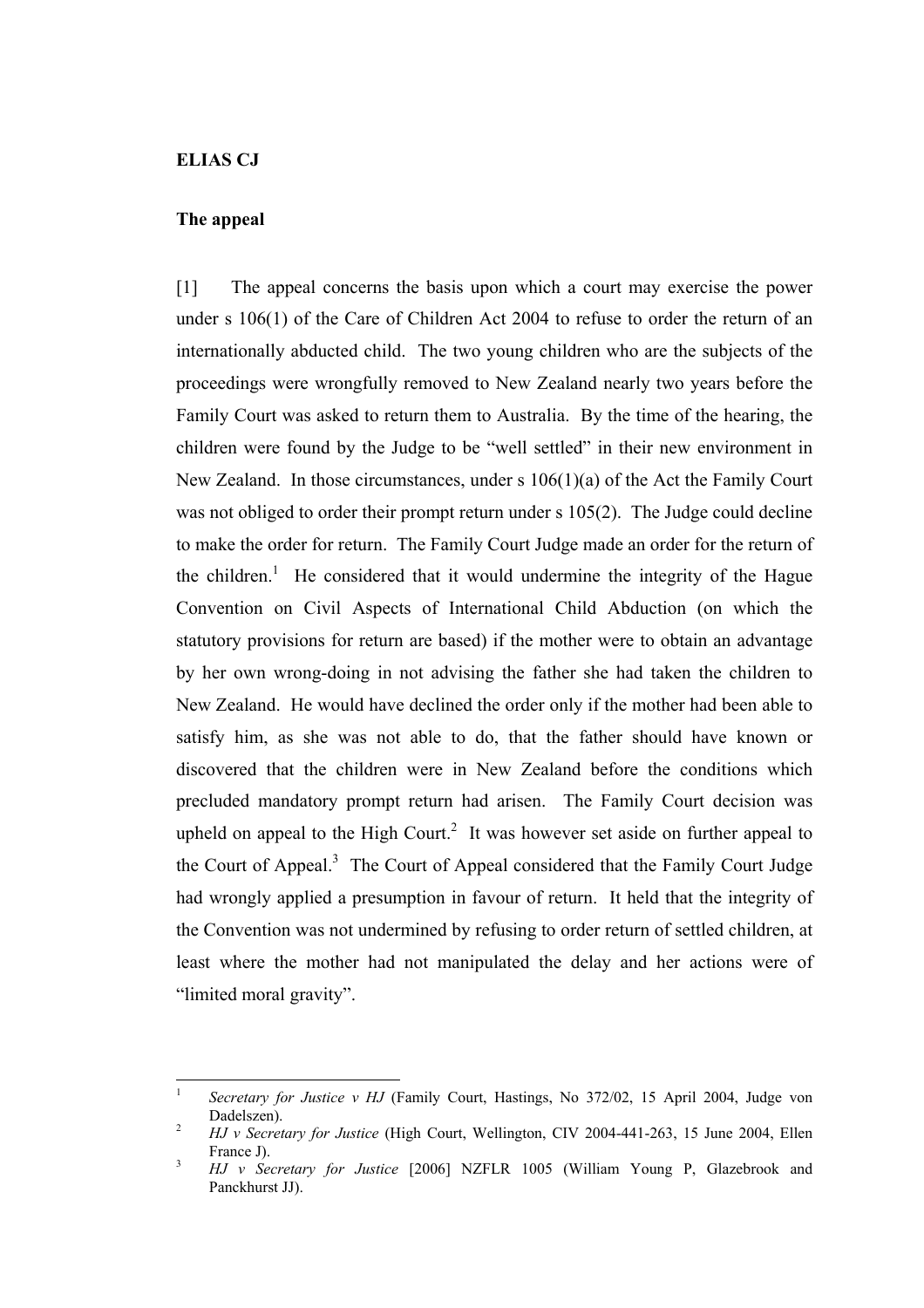[2] Further leave to appeal to this Court has been granted on the important question of the correct application of s  $106(1)(a)$ . I agree with the Court of Appeal and with the other members of this Court that the Family Court Judge erred in approach. When return of children is not required because a ground to refuse an order for return is established under s 106, there remains no presumption in favour of return. Instead, the court is required to make a determination whether or not to return the children, in application of the purposes and policies of the Care of Children Act. In agreement with the other members of the Court, I would dismiss the appeal against the decision of the Court of Appeal.

[3] I am of the view that, once a ground for resisting mandatory return is made out, whether the children should be returned must be determined principally in accordance with their welfare and best interests, in application of s 4(1) of the Care of Children Act. I am unable to agree with the view expressed by Tipping J in the majority reasons that the decision whether or not to return a child who is found to be settled turns on a "balancing exercise" inherent in s  $106(1)(a)$  which entails weighing the objectives of the Convention against the welfare and interests of the child. Nor do I agree that s 4(7) of the Act requires the welfare and best interests of the child to be modified by a "deterrent" policy of the Convention. I see no conflict between the aims of the Convention and the welfare and interests of the child once a ground to refuse return is established. I consider it clear in the present case that the interests and welfare of the children would not be served by their return to Australia to permit questions as to the father's access rights to be decided in that jurisdiction. In such circumstances, an inquiry into the relative responsibilities of the parents in bringing about the ground to refuse the return of the children (in this case, the settlement ground) strikes me as a wrong approach. I would affirm the decision of the Court of Appeal to decline to make an order to return these children, but on the basis that it would be contrary to their welfare and best interests.

# **The basis for an order for return of children**

[4] Application for return of an internationally abducted child may be made in New Zealand under the Care of Children Act. Subpart 4 of Part 2 of the Act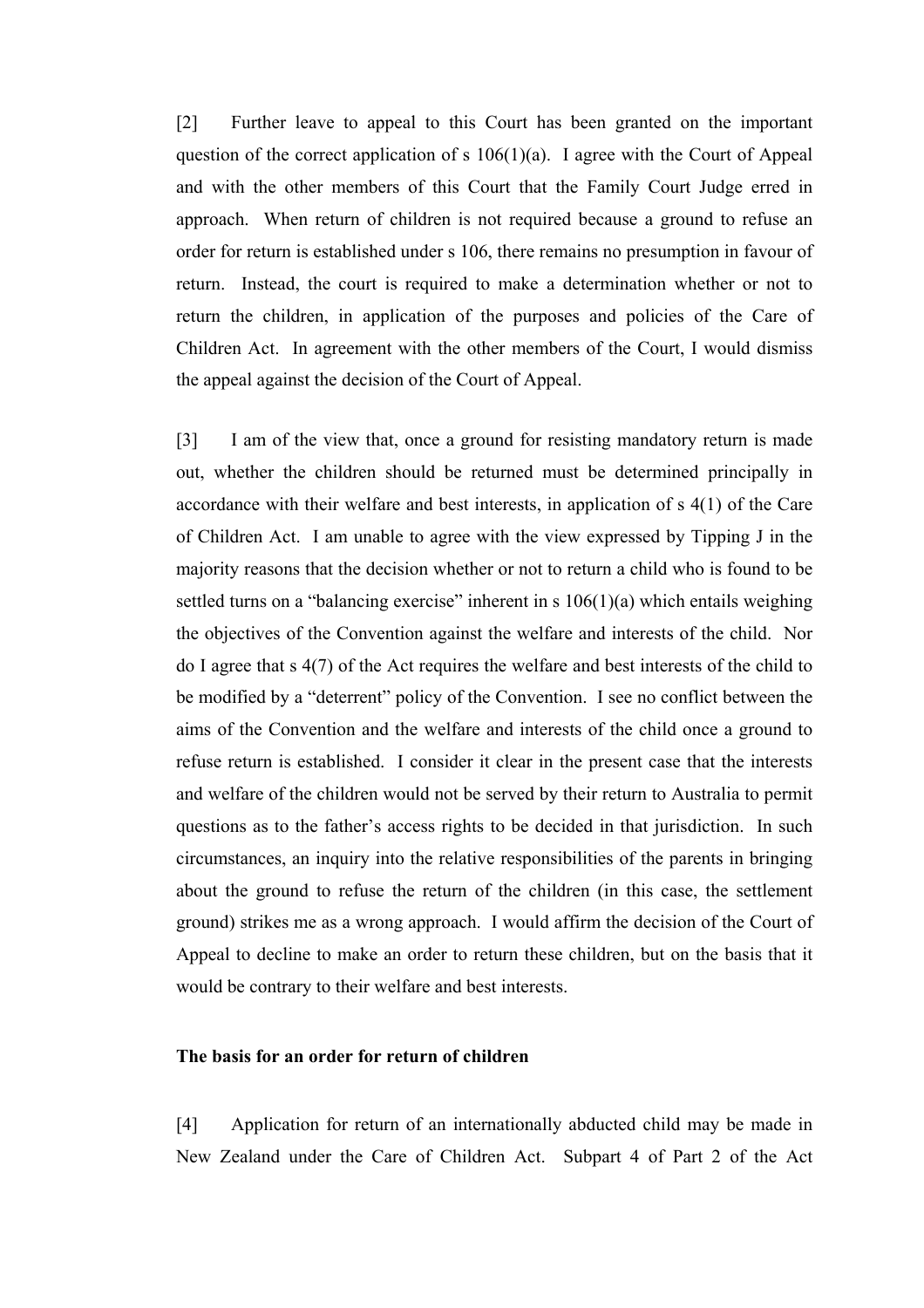implements the Hague Convention. $4$  The Convention is reproduced in sch 1 of the Act. Its Preamble records that "the States signatory to the present Convention":

Firmly convinced that the interests of children are of paramount importance in matters relating to their custody,

Desiring to protect children internationally from the harmful effects of their wrongful removal or retention and to establish procedures to ensure their prompt return to the State of their habitual residence, as well as to secure protection for rights of access,

Have resolved to conclude a Convention to this effect, and have agreed upon the following provisions—

The objects of the Convention are identified in art 1 as being:

(a) to secure the prompt return of children, wrongfully removed to or retained in any Contracting State; and

(b) to ensure that rights of custody and of access under the law of one Contracting State are effectively respected in the other Contracting States.

[5] Under s 105(2) of the Act, the court must order the prompt return of the child to the jurisdiction from which he or she was wrongfully removed, unless a ground for refusing the order under s 106 is established to the satisfaction of the court. On return, questions of custody and guardianship of the child will then be considered in accordance with the law of the jurisdiction from which the child was removed. The Convention, and the New Zealand legislation which implements it, determine the forum in which questions as to the custody and guardianship of children wrongfully removed from one jurisdiction to another are to be resolved. The Convention is not concerned with the merits of any underlying dispute as to their custody and guardianship. Nor is it directly concerned with the reasons which may have prompted a child's removal. A removal of a child is "wrongful" if it breaches any rights of custody in the country of the child's habitual residence before removal.<sup>5</sup> Those "rights of custody", for the purposes of the Convention and subpart 4 of Part 2 of the Act, are defined to include rights relating to the care of the person of the child and "in particular, the right to determine the child's place of residence".<sup>6</sup>

 $\overline{4}$ 

Part 2 deals with guardianship and care of children.<br>  $\frac{5}{6}$  Article 3 of the Convention, applied in the definition of "removal" in s 95 of the Act.<br>
Article 5 of the Convention and s 97 of the Act.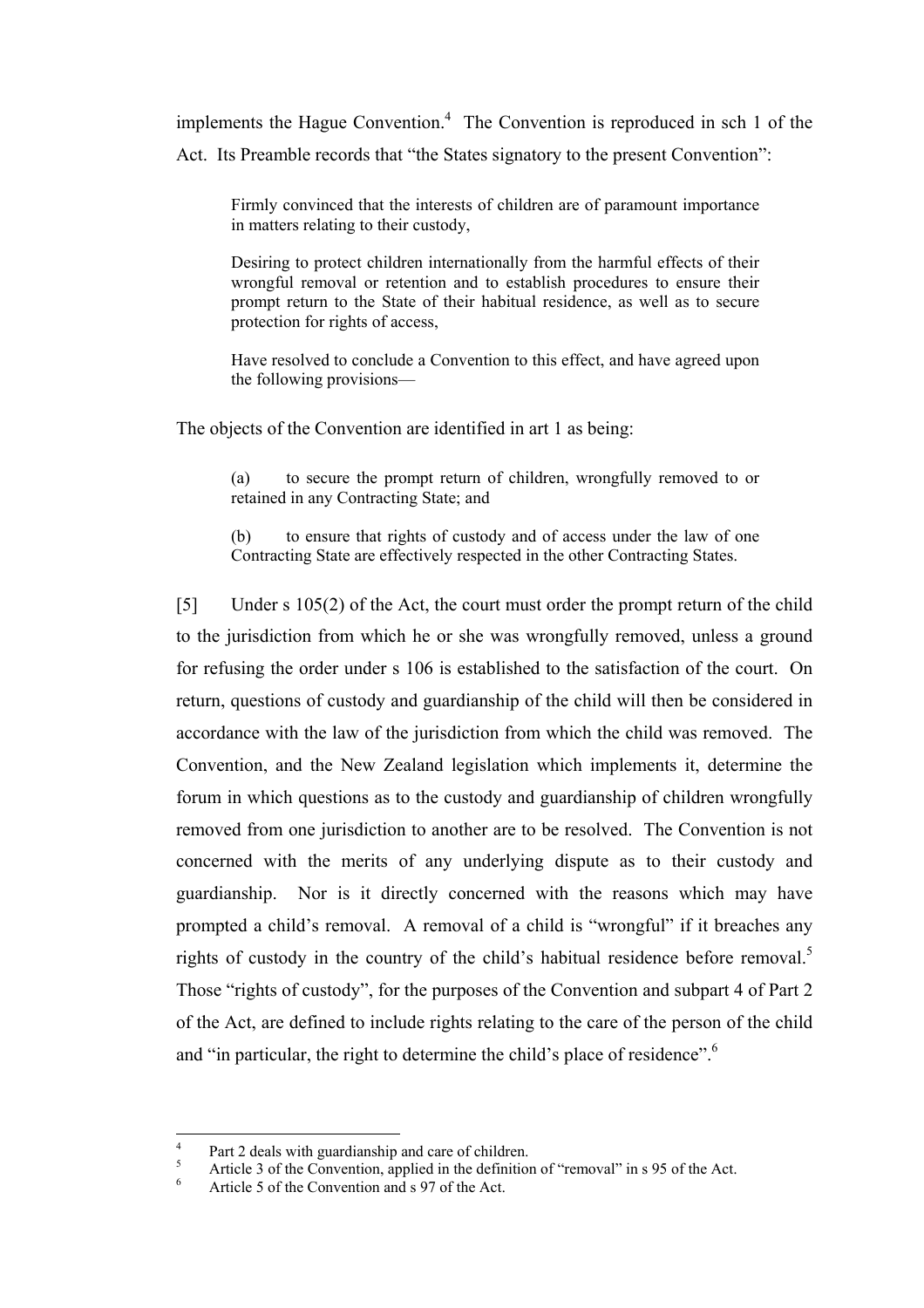[6] The obligation to return in s 105(2) is derived from art 12 of the Convention. Article 12 provides:

Where a child has been wrongfully removed or retained in terms of Article 3 and, at the date of the commencement of the proceedings before the judicial or administrative authority of the Contracting State where the child is, a period of less than one year has elapsed from the date of the wrongful removal or retention, the authority concerned shall order the return of the child forthwith.

The judicial or administrative authority, even where the proceedings have been commenced after the expiration of the period of one year referred to in the preceding paragraph, shall also order the return of the child, unless it is demonstrated that the child is now settled in its new environment.

Where the judicial or administrative authority in the requested State has reason to believe that the child has been taken to another State, it may stay the proceedings or dismiss the application for the return of the child.

[7] Article 12 imposes an obligation to return except where an application is made after 12 months and the child is settled. In other jurisdictions there has been controversy about whether the Convention envisages a residual power to order return when the exception in art 12 has been made out. On its face art 12 does not refer to any such power and may be thought to exhaust the scope of the Convention obligations as to return of children (as is suggested by inclusion in art 12 of the recognition that no obligation continues once children have left the jurisdiction). On this view, the "harmful effects" of wrongful removal, referred to in the Preamble, would be treated as spent once the children are "settled" in their "new environment". In New Zealand, however, the form of the legislation overtakes the controversy as to whether art 12 permits a residual power to return.

[8] The New Zealand legislation splits the obligation to return "forthwith" from its exception (where the application is made after 12 months and the children are settled). The first is expressed in s 105(2), which is made subject to s 106. The art 12 exception is included in s 106, along with the grounds for refusal derived from art 13 of the Convention. Consistently with the language of art 13 (which provides that the court "is not bound" to order the return of a child where a specified ground is

 $\overline{a}$ <sup>7</sup> Although there is authority to suggest that an overriding discretion is envisaged by art 18, that provision seems rather to save any powers of courts to order return outside the procedure for return of children contained in Chapter III (through the assistance of Central Authorities).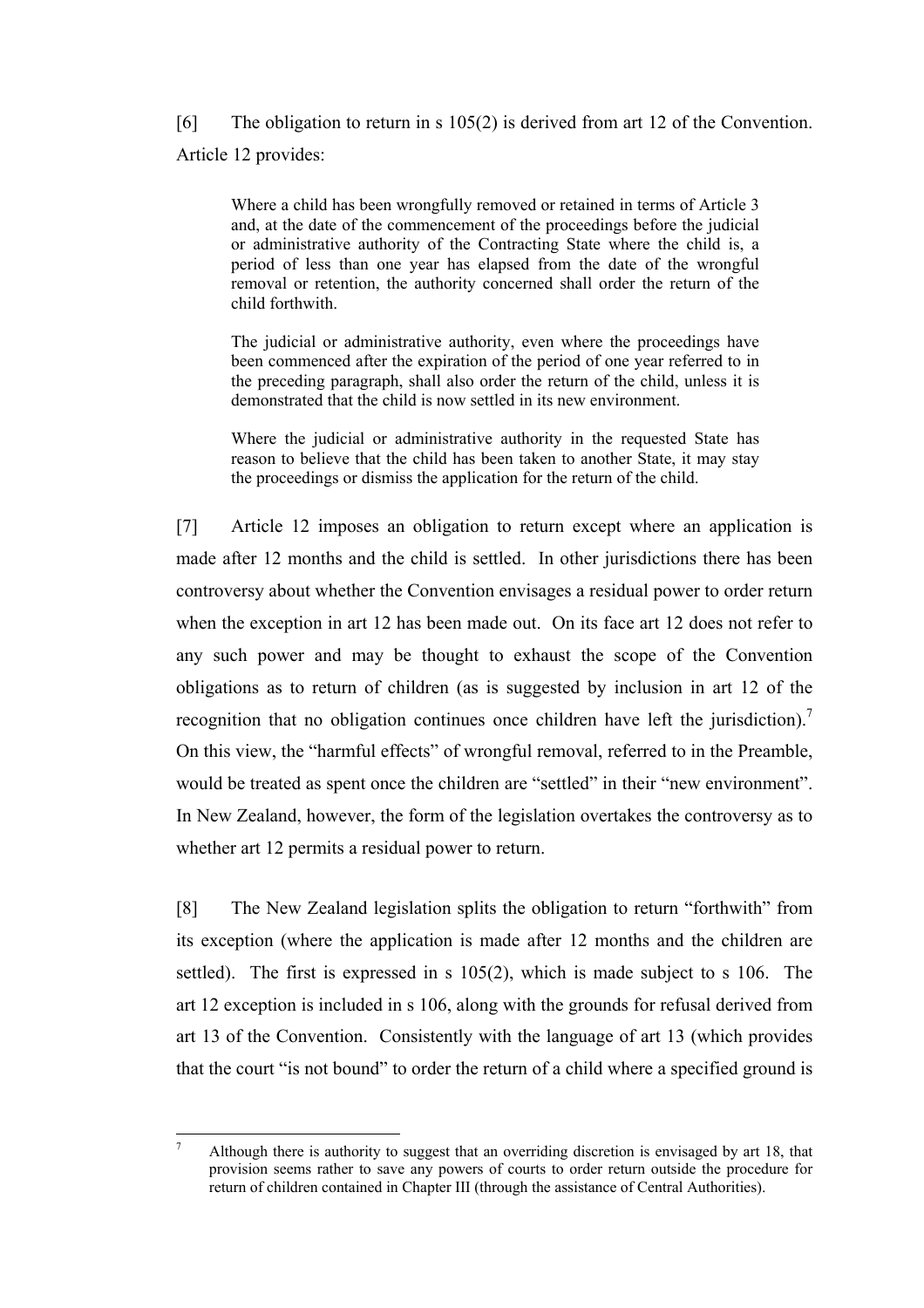made out), s 106(1)(a) provides that the court "may refuse" to make an order for return where a ground is made out.

[9] So far as they are relevant, ss 105 and 106 provide:

## **105 Application to Court for return of child abducted to New Zealand**

 $(1)$  …

(2) Subject to section 106, a Court must make an order that the child in respect of whom the application is made be returned promptly to the person or country specified in the order if—

(a) an application under subsection (1) is made to the Court; and

(b) the Court is satisfied that the grounds of the application are made out.

…

## **106 Grounds for refusal of order for return of child**

(1) If an application under section 105(1) is made to a Court in relation to the removal of a child from a Contracting State to New Zealand, the Court may refuse to make an order under section 104(2) for the return of the child if any person who opposes the making of the order establishes to the satisfaction of the Court—

> (a) that the application was made more than 1 year after the removal of the child, and the child is now settled in his or her new environment; or

> (b) that the person by whom or on whose behalf the application is made—

> > (i) was not actually exercising custody rights in respect of the child at the time of the removal, unless that person establishes to the satisfaction of the Court that those custody rights would have been exercised if the child had not been removed; or

- (ii) consented to, or later acquiesced in, the removal; or
- (c) that there is a grave risk that the child's return—

(i) would expose the child to physical or psychological harm; or

(ii) would otherwise place the child in an intolerable situation; or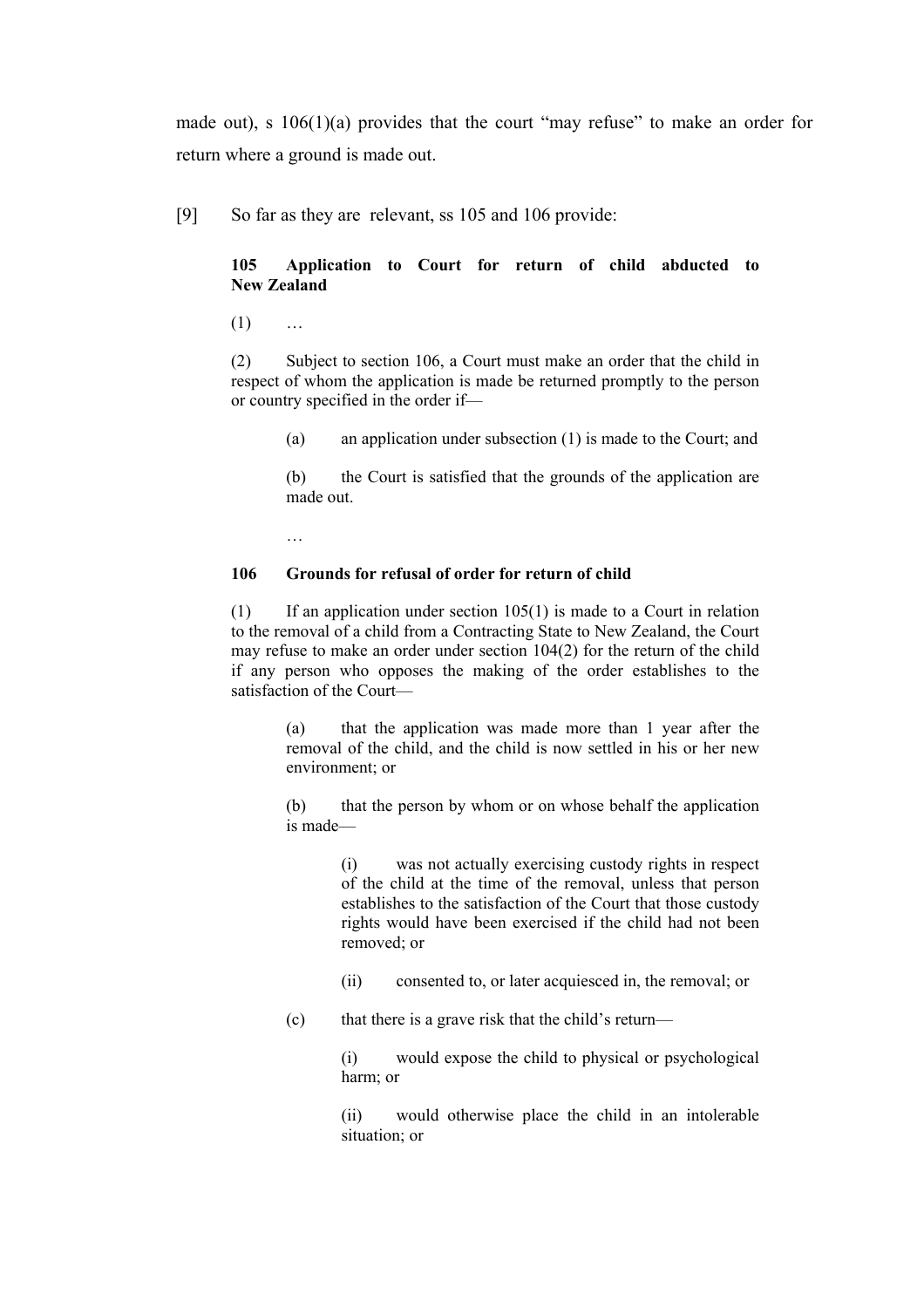(d) that the child objects to being returned and has attained an age and degree of maturity at which it is appropriate to give weight to the child's views; or

(e) that the return of the child is not permitted by the fundamental principles of New Zealand law relating to the protection of human rights and fundamental freedoms.

…

It is clear from the language of these provisions that although a court is not obliged to return a child who is settled in New Zealand if application for return has been made more than a year after the child's wrongful removal, it may nevertheless do so if it thinks it appropriate.

## **The history of the proceedings**

[10] The appeal concerns two young children who, within the meaning of subpart 4, were wrongfully removed from Australia to New Zealand by their mother. The children were born in Australia in 1999 and 2000 and lived there until their mother took them to New Zealand in February 2002. The mother is a New Zealand citizen, although she had lived for some years in Australia before the birth of the children. The mother and children led a relatively unsettled life, moving a number of times after the birth of the children. The father of the children, an Australian citizen, lived with them only intermittently. The relationship between the father and the mother was unstable, and was affected by the father's drug-taking and violence towards the mother. The removal of the children by their mother from Australia to New Zealand was wrongful because their father, who had joint rights of custody under Australian law at that time, $<sup>8</sup>$  did not consent to the children being removed to</sup> New Zealand. Indeed, the father was not told the children were being taken to live outside Australia.

[11] At the time the mother and the children moved to New Zealand, the father seems to have been living an itinerant life. He had stopped having contact with the family after a period of disruption which led to the mother's obtaining protection

<sup>8</sup> <sup>8</sup> An argument in the Family Court that the father was not actually exercising his custody rights was rejected and is no longer a live issue.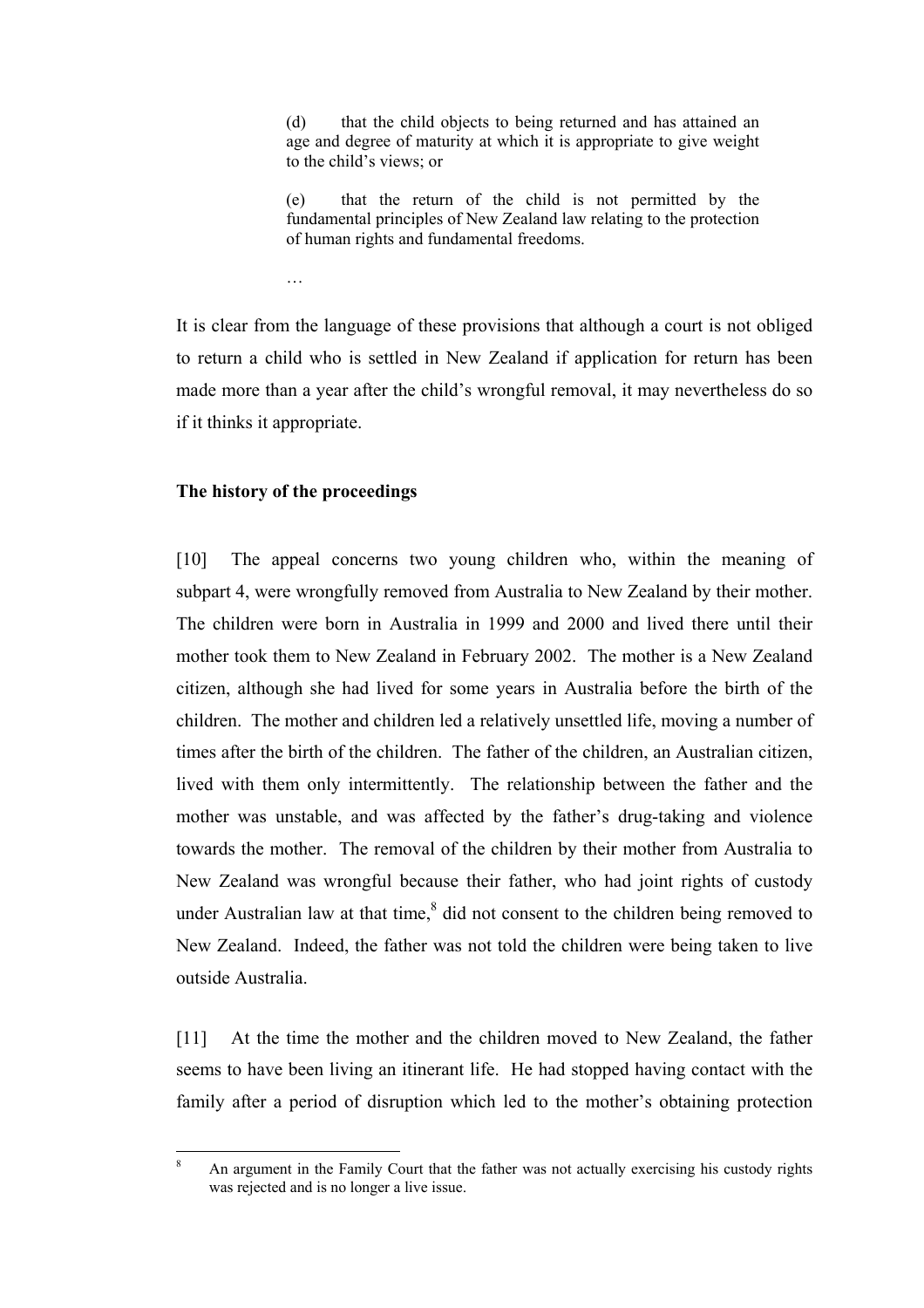orders against him in three Australian states. The last contact between the father and the children, then aged 2 and 1, was in September 2001. In a letter written to the mother in November 2001, the father said he would consent to the mother having custody of the children. He was willing for them to have passports, but he wanted to know where the children were going outside Australia and stipulated that they must return within 14 days. Of his own contact with the children he wrote, "I will see them again one day. I don't know when I will be back." The mother could have contacted the father through a postal address or through a relative. She made no attempt to contact him and to inform him where the children were after leaving for New Zealand in February 2002. On the other hand, she did not attempt any concealment of the children either in removing them or in living with them in New Zealand. The family was readily traced when the Australian Central Authority became involved.

[12] The father applied to the Australian Federal Magistrates Court in January 2003 for an information order to locate the children and also for orders for contact with them. The application indicated that he was not seeking custody. The application was later transferred into the Family Court of Australia. The father does not seem to have suggested to the Australian authorities that the mother might have returned to New Zealand, despite knowing the children had passports and that the mother had family in New Zealand. Nor does he seem to have suggested attempting to locate the children through inquiries of the mother's brother, whose address he knew. In March 2003, solicitors for the father wrote to the mother care of her brother in New Zealand, advising her that the father had obtained an order from the Family Court at Townsville that an application for contact by the father with his children could be served on the brother. But it was not confirmed that the children were in New Zealand until his solicitors were served in about May 2003 with notice of proceedings for custody and protection orders and orders for interim custody and protection, which the mother had obtained in New Zealand. On 31 October 2003 the mother was granted custody and protection orders in the Family Court. The father had taken no steps in the proceedings but the terms of the custody orders reserved to him leave to apply for access.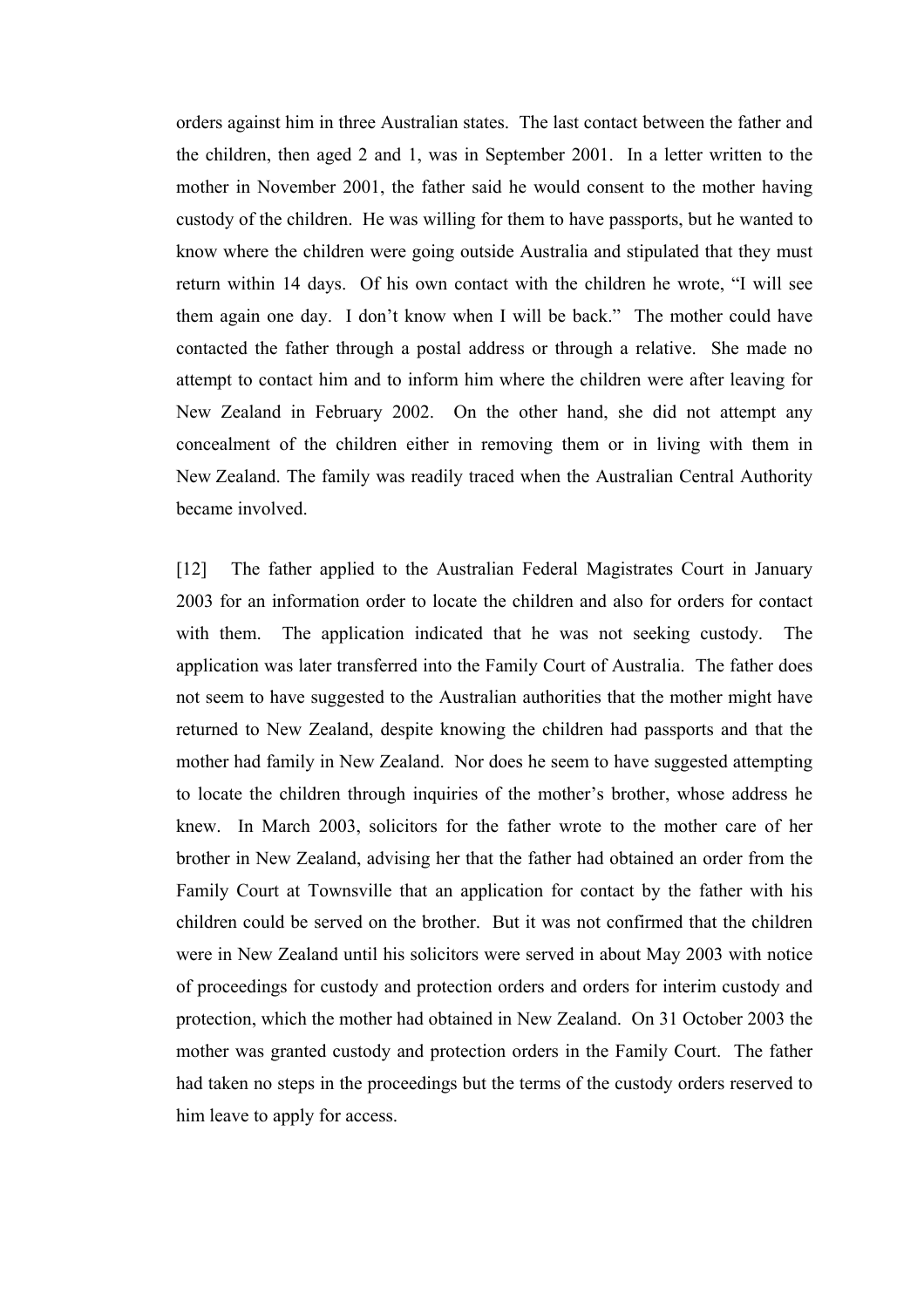[13] In October 2003 the husband approached the Australian Central Authority under the Hague Convention. As a result, the Secretary for Justice (as the New Zealand Central Authority) applied, on behalf of the father, for the return of the children. That application was not brought until 18 December 2003, nearly two years after removal of the children from Australia. It was brought under s 12 of the Guardianship Amendment Act 1991, which has now been replaced by subpart 4 of Part 2 of the Care of Children Act 2004. The parties in the present appeal did not suggest that anything turns on the change in legislation. As the Court of Appeal said, the provisions in the 2004 Act are to the same effect as the corresponding provisions in the 1991 Act. In those circumstances, the appeal in the Court of Appeal and in this Court was treated as if the application had been made under s 105 of the Care of Children Act.

[14] As at the date of the application for return of the children in December 2003, the mother therefore had custody orders in her favour which, being made by the New Zealand Family Court, were enforceable on registration in Australia under Australian legislation. The orders have been registered in the Family Court of Australia. They reserve leave to the father to apply for access in the New Zealand courts. The father's separate proceedings in the Family Court were unresolved at the time of the hearings in the New Zealand Family Court and the appeal to the High Court but had been dismissed before the hearing in the Court of Appeal, apparently on the non-appearance of the father.<sup>9</sup> It is not clear whether the application for contact would have been entertained, given the reservation of leave to apply for access in the New Zealand custody order, which has been registered in the Family Court of Australia.

[15] It was held by the New Zealand Family Court Judge who heard the application under s 105(1), and is no longer in contention, that by the time the application was brought in December 2003, the children were "settled in [their] new environment". That finding, together with the fact that the application for return under s 105 was not brought within 12 months of the wrongful removal of the children, established the ground to refuse prompt return contained in s 106(1)(a).

As is recorded in the Court of Appeal judgment at para [8].

 $\overline{a}$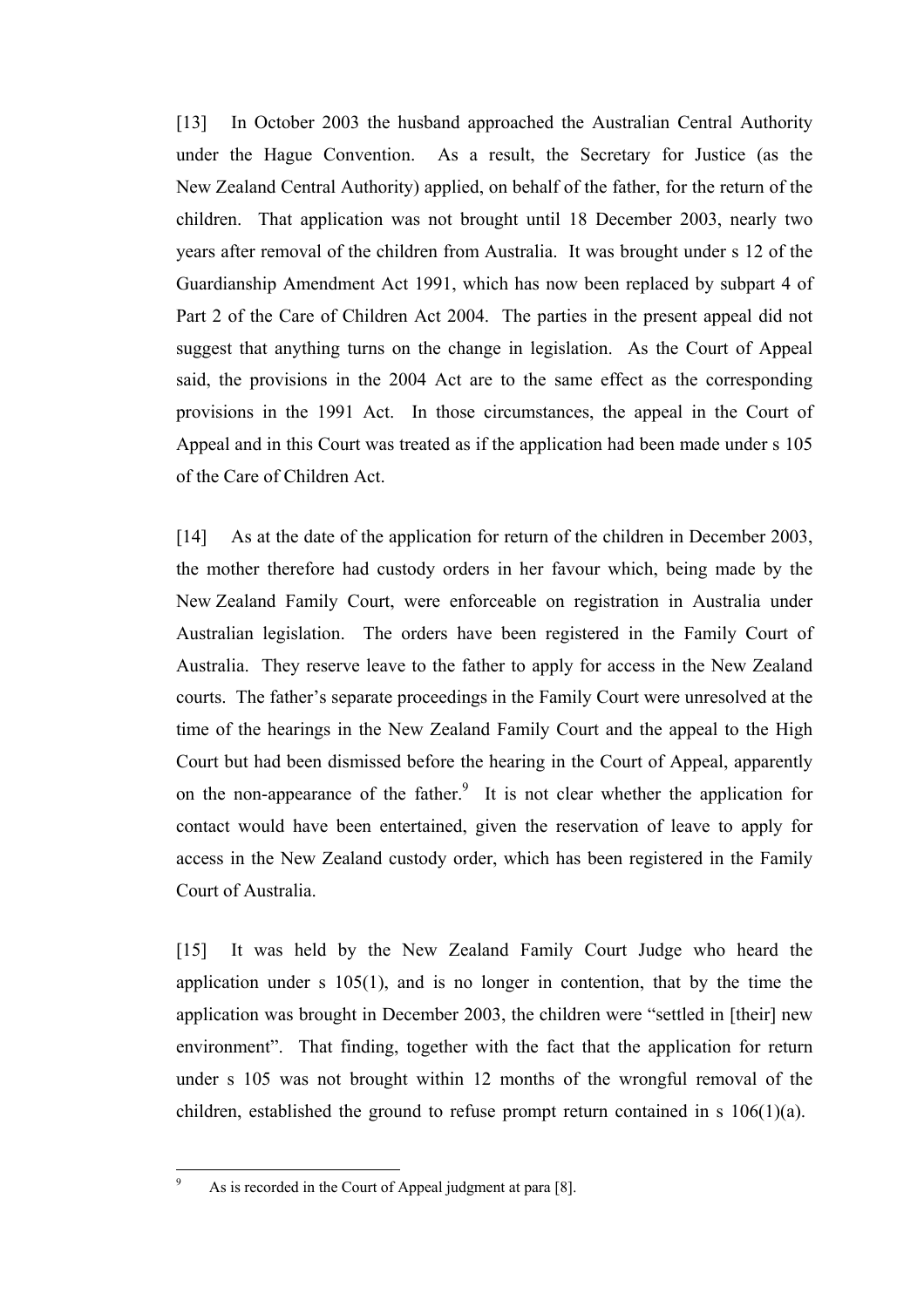Because the exception was established, the New Zealand court was no longer obliged to return the children. It had to decide whether or not to order their return.

[16] Judge von Dadelszen, the Family Court Judge who heard the application, decided that the children should be returned to Australia, despite his finding that they were by then settled in their new environment. He expressed the view $10$  that "a parent should not be given the benefit of a discretion in circumstances where he or she cannot be said to come to the Court with clean hands". The approach adopted by the Judge was:

[20] If the mother cannot satisfy me on the balance of probabilities that, within the one year period after she left Australia, the father would have known, or could have found out, that she and the children were in New Zealand, then it is open to me to decline to exercise the discretion to uphold the [s  $106(1)(a)$ ]<sup>11</sup> defence.

[17] The Judge considered that it could not be said "with sufficient certainty" that the father should have known that he could make contact with the mother through her brother:

[25] On the evidence I am satisfied that the mother left Australia for New Zealand without advising the father and it cannot be said with sufficient certainty that he should have known that contact with her and the children could be made through her brother. Although one might pose the question: why the father did not contact the brother sooner?, I do not consider that that is sufficient to satisfy me to the required standard of proof that there was appropriate opportunity within the one year period for the father to exercise his rights under the Hague Convention. I am supported in this view by the knowledge that the mother did not tell him that she was leaving the country and that she did not contact him herself when she arrived in New Zealand. There is a further point, one made by Mr Thornton; there is no certainty that the brother would have been prepared to assist the father by disclosing the children's whereabouts.

…

[30] Let me return then to the discretion under [s 106]. As ss.(1) says, "the Court may refuse to make an order … for return" if any one of the 3 grounds in  $(1)(a)$ ,  $(b)(i)$  and  $(c)$  is satisfied (those in  $(b)(ii)$ ,  $(d)$ , and  $(e)$  are not relevant here).

[31] Whenever this discretion is to be exercised, it is important to acknowledge that the integrity of the Convention should be preserved. That

 $10$ 

<sup>&</sup>lt;sup>10</sup> At para [19].<br><sup>11</sup> In the original, the section referred to is s 13(1)(a) of the Guardianship Amendment Act 1991.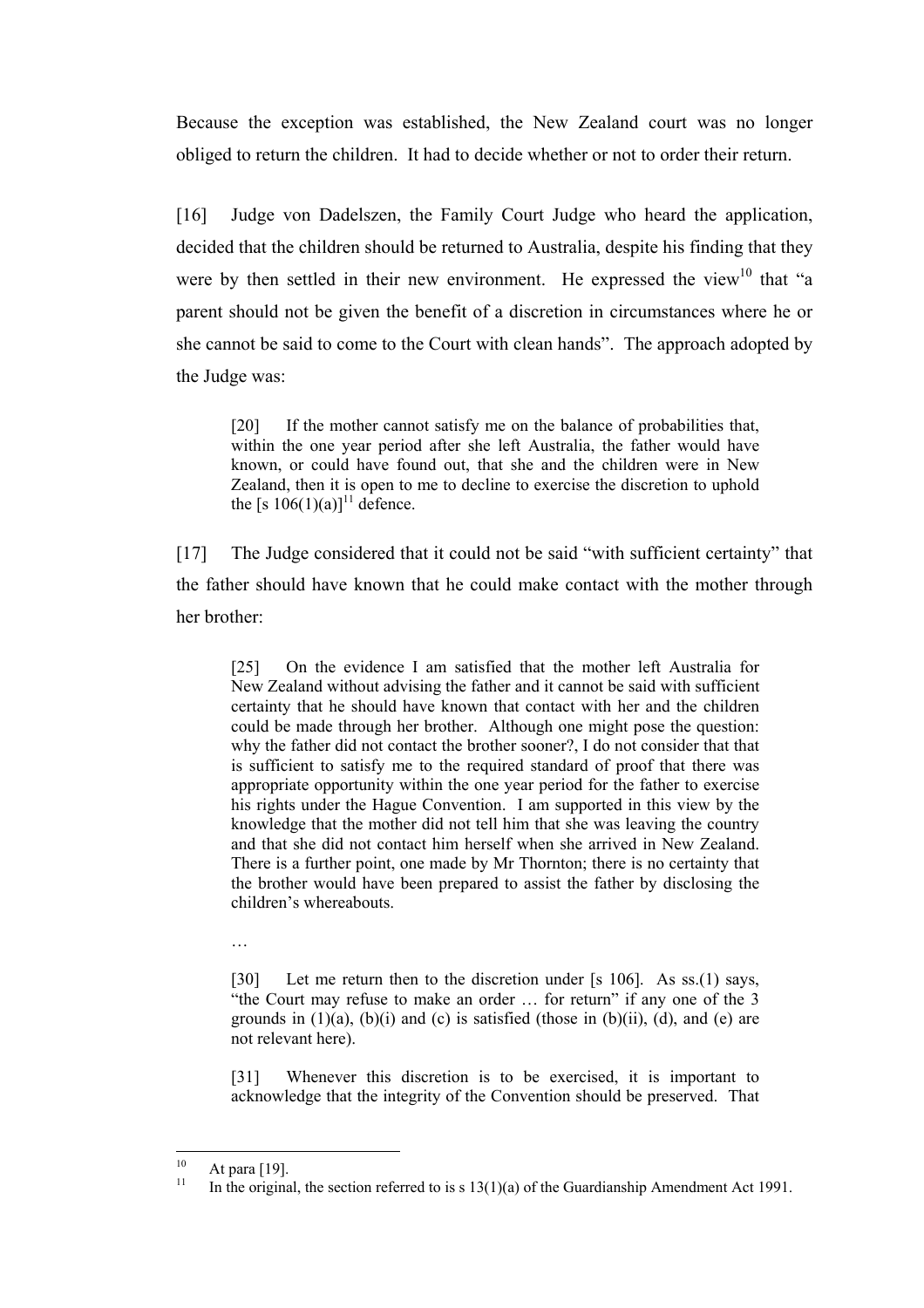this must be so is confirmed by what the Courts have said in such cases as *Clarke v Carson* and *KS v LS*.

[32] In this case it is very tempting to exercise that discretion in the mother's favour. The children are well settled in New Zealand after what must have been a difficult time when they were in Australia, largely, it appears, as a result of their father's behaviour.

[33] However, it cannot be right to permit the integrity of the Convention to be undermined in circumstances where a defence is only available as a result of this mother's own actions.

[34] The mother left Australia without advising the children's father. She failed to let him know where she was for more than a year after leaving. As I hope has been made clear, I am not satisfied that it was reasonable for her to expect the father to find out the children's whereabouts through her brother.

[35] In these circumstances, the  $[s \ 106(1)(a)]$  defence should not be available to the mother.

[18] The decision of the Family Court ordering that the children be returned to Australia was upheld on appeal by the mother to the High Court. Ellen France J agreed with the Family Court that "the discretion has to be viewed against the objectives of the Convention". Those objectives included the "normative" function in demonstrating to "potential abductors" that "there is no future in interstate abductions", thus promoting the future of "other children".12 The Judge said that the appellant had not satisfied her that the Family Court Judge was wrong in his approach to the discretion. The factual findings he had made about the father's knowledge and whether he should have contacted the brother were "open to the Judge". So, too, was the conclusion that the s  $106(1)(a)$  defence had only become available to the mother because of her actions in "lying low".13

[19] The mother was given leave to appeal to the Court of Appeal on 18 November 2004. The appeal was not heard until 23 November 2005. The delay in setting it down is not explained on the material before us. The hearing was not concluded in the day and a further hearing was held on 14 December. The Court of Appeal allowed the appeal and quashed the order for return of the children. William Young P, for the Court, accepted that s 106 and art 18 reserve a "residual discretion"

 $12$ <sup>12</sup> At para [32], in application of views expressed by Fisher J in *S v S* [1999] 3 NZLR 513 at p 519 (HC). 13 At para [33].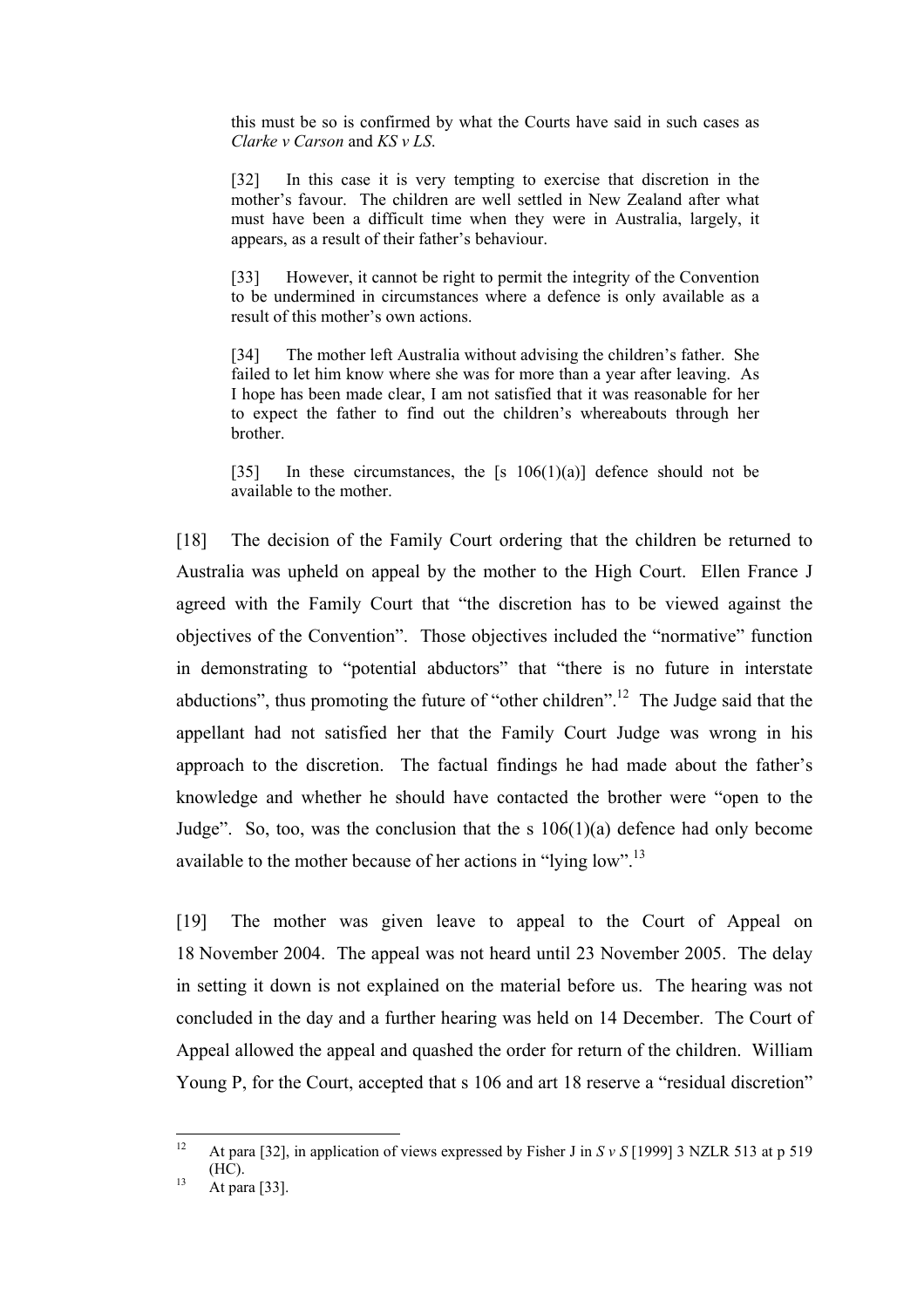to the court to return a child who is settled even though an application for return has not been made within one year of the wrongful removal: $^{14}$ 

To confer an absolute defence on abducting parents who conceal the whereabouts of children for long enough to be able to invoke s  $106(1)(a)$ would encourage abduction and concealment. As well, we can hardly ignore the way in which s  $106(1)(a)$  of the 2004 Act is expressed. The legislation gives the Court a discretion in a case such as this and it would be a strong step for this Court to say that such discretion may not be exercised in favour of an order for the return of a child in respect of whom the defence has been made out.

[20] The Court of Appeal rejected the idea that a period of concealment or manipulative delay which extends the 12 month application period should be deducted from its calculation.<sup>15</sup> In that conclusion, the Court relied on the reasoning of Thorpe LJ in the English Court of Appeal in *Cannon v Cannon*. 16 The Court of Appeal pointed out that, where an abducting parent is living on the run, it will be difficult for the parent to establish that the child is settled. Like Thorpe LJ in *Cannon*, the Court of Appeal in the present case saw the discretion to return a child, preserved under s 106 and art 18, as being "residual". There was accordingly no scope for any presumption in favour of return, such as had been applied by the Family Court Judge:<sup>17</sup>

Leaving children in New Zealand who are "well settled" does not undermine "the integrity of the Convention" – given that an order to return children in these circumstances depends upon the exercise of a "residual discretion" and is provided for in art 18.

Indeed, the Court of Appeal suggested that:<sup>18</sup>

Once an application for return falls to be determined on the basis of art 18, it might be thought that the best interests of the child are at least a relevant and perhaps a controlling consideration.

 $14$ 

<sup>&</sup>lt;sup>14</sup> At para [43].<br><sup>15</sup> At para [53], rejecting the "equitable tolling" approach adopted in US cases such as *Furnes v Reeves* 362 F 3d 702 (2004) and the approach applied by Bracewell J in *Re H (Abduction: Child of Sixteen*) [2000] 2 FLR 51 (EWHC (Fam)).<br>
[2005] 1 WLR 32.<br>
<sup>17</sup> At para [59].<br>
At para [57].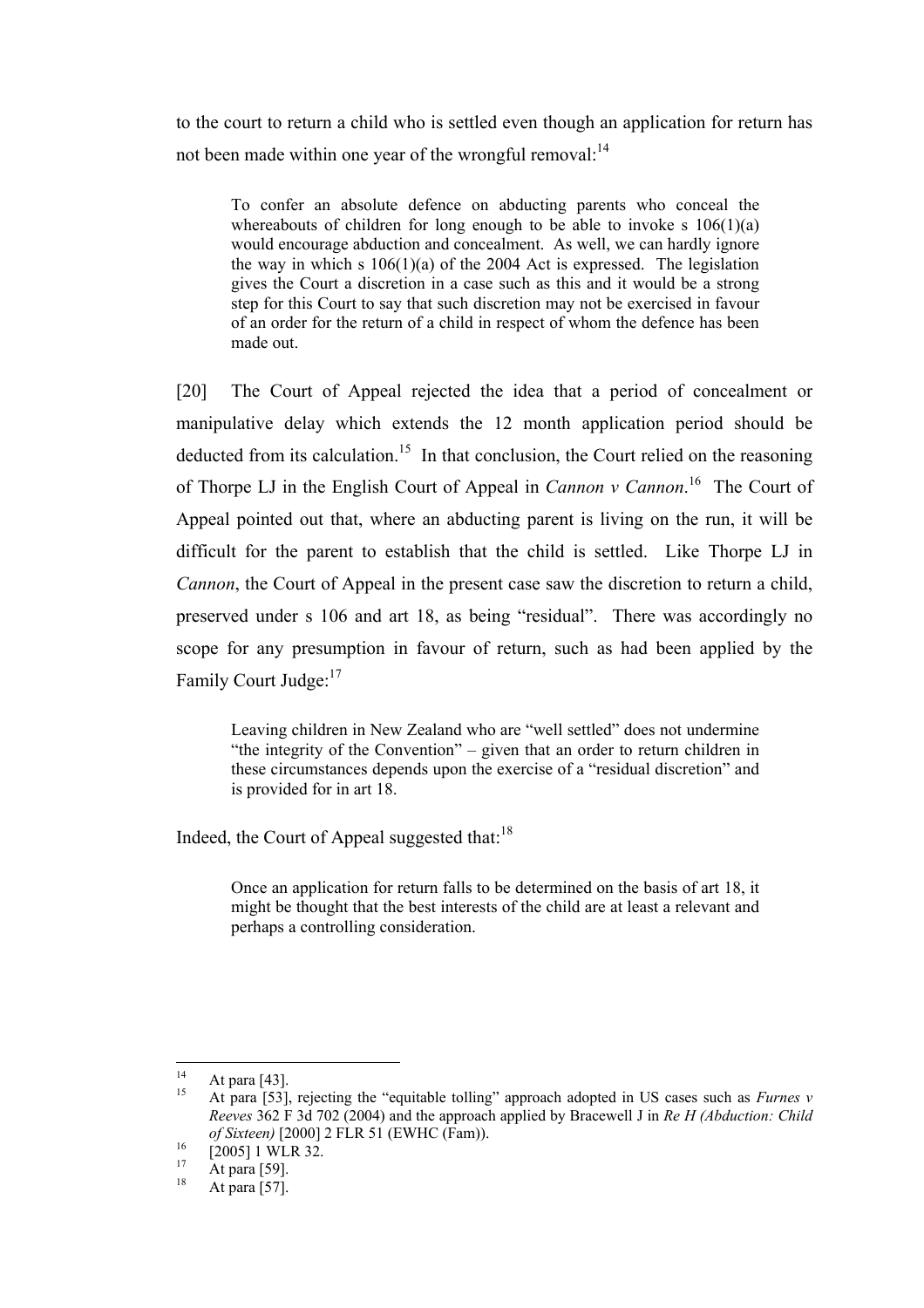The Court concluded that the mother could not be said to have been "guilty of manipulative delay". Her actions were of "limited moral gravity" in the context of the history of violence and the limited part the father had played in the upbringing of the children.<sup>19</sup> There was no policy reason for ordering return of the children. Accordingly, the appeal was allowed and the order for the return of the children was quashed.

# **The proper approach to the power to return under s 106**

[21] Counsel for the Secretary for Justice argued that the purpose of the Convention required a presumption of return, especially where the 12 month limitation had been exceeded because the mother had withheld from the father the fact that the children were in New Zealand. This was effectively the approach taken by the Family Court Judge in imposing an "onus" upon the mother to satisfy him that the father should have known that the children were in New Zealand. I am unable to accept that the Judge's approach was correct. Neither the legislation nor the Convention on which it is based supports a presumption of return when a ground in s 106 is established. Such presumption where grounds are established under s  $106(1)(c)$  (grave risk of harm in return) or s  $106(1)(e)$  (return contrary to fundamental human rights principles) would be unaccountable, given the evident concern to protect children and the high threshold implicit in those grounds. It would also be contrary to the emphasis in the Preamble to the Convention and in s 4(1) of the Care of Children Act upon the interests of children. The same concern for the interests of children lies behind the exception in s  $106(1)(a)$  where children are "settled". It may be expected that the "harmful effects" of wrongful removal, which the Preamble records as a principal concern of the Convention, will often have dissipated with the readjustment implicit in "settlement" and that further upheaval will itself be harmful. Against these policies, any presumption of return of "settled" children is unwarranted.

<sup>19</sup> See paras  $[60]$  and  $[64]$ .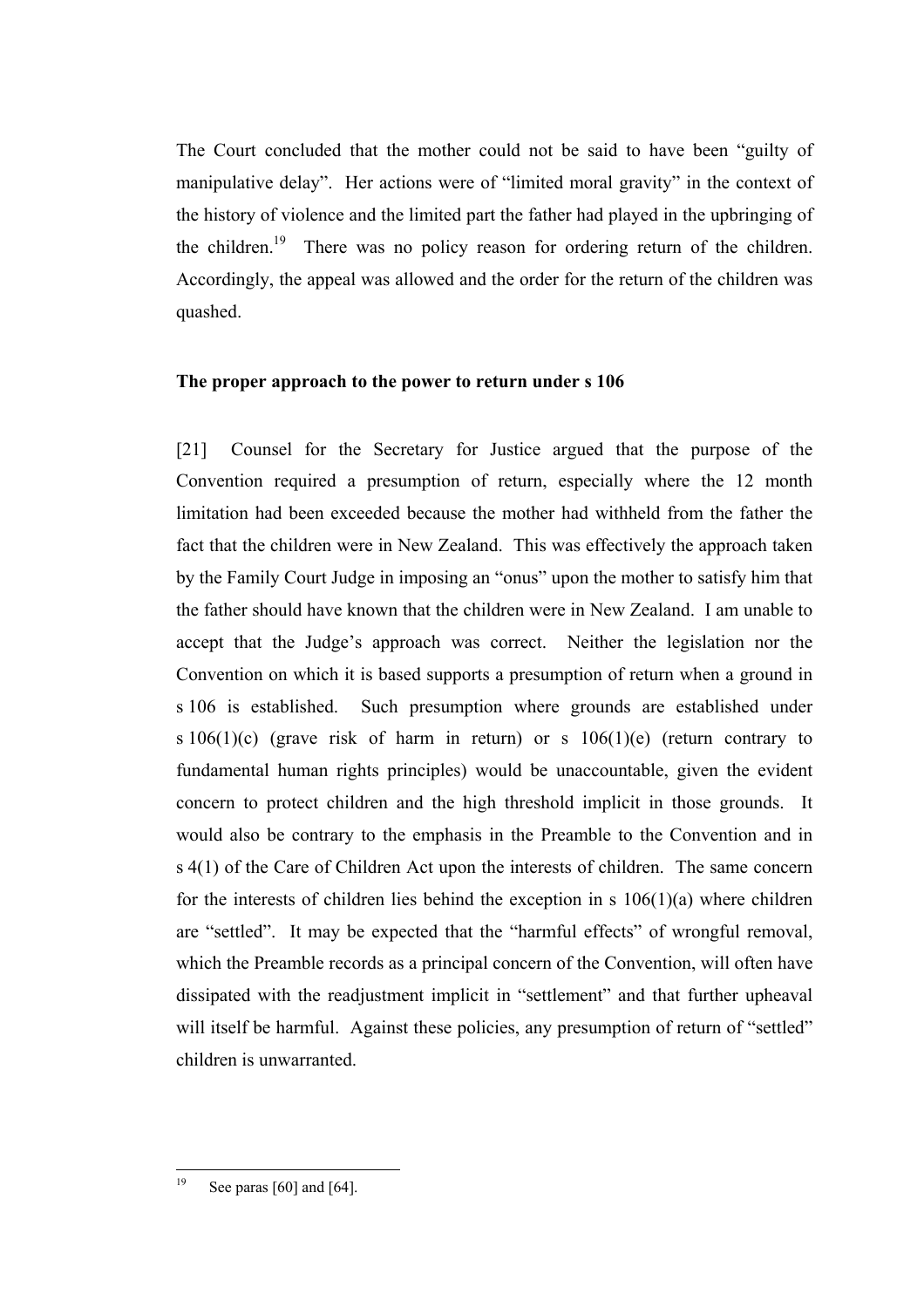[22] The Judge was also I think wrong to view the s  $106(1)(a)$  ground as a "defence", able to be invoked by the abducting mother only if she could demonstrate "clean hands". In the context of s  $106(1)(a)$  an inquiry into the extent of concealment or the reasons why a party has not made application earlier will generally be irrelevant. In the first place, I agree with the views of Thorpe LJ in *Cannon* that in many cases the time frame provided by s 106(1)(a) and art 12 will be exceeded without concealment on the part of the abducting parent or fault on the part of the parent left behind: $^{20}$ 

Many potential plaintiffs are entirely ignorant of the existence of the Convention. They may be unable to afford legal advice. They may seek the aid of local lawyers who are incompetent, slothful or generally unfamiliar with remedies in this specialist field. Accident or illness may disrupt the pursuit of the Convention's remedies. Furthermore there are many jurisdictions without fully effective central authorities. Not all central authorities are as experienced, well resourced and effective as the central authorities of the three jurisdictions of the United Kingdom.

More fundamentally, it is hard to justify the suggestion that an established ground to decline return is an advantage to an undeserving parent of which he or she should be deprived apparently for reasons of deterrence. Discouragement of cross-border abductions is achieved through prompt return of children without inquiry into their circumstances, unless a ground for declining return is established. But once such a ground is made out, making an example of the parents will usually be the wrong focus under the legislation.

[23] Once the settlement exception is established and mandatory return is not required, the decision to return the children or not is not properly to be viewed as a "discretion to uphold the [s  $106(1)(a)$ ] defence".<sup>21</sup> It is a judicial determination as to whether the children should be returned, which is to be made in application of the Act. It was not sufficient to compare, as the Judge did, the relative responsibilities of the mother and father for the delay in bringing the proceedings. Nor was it adequate to take the view that the mother should not be permitted to benefit from her "wrongdoing". A broader inquiry was necessary which included, most importantly, an

 $20$ 

<sup>&</sup>lt;sup>20</sup> At para [49].<br><sup>21</sup> As the Family Court Judge described it at para [20].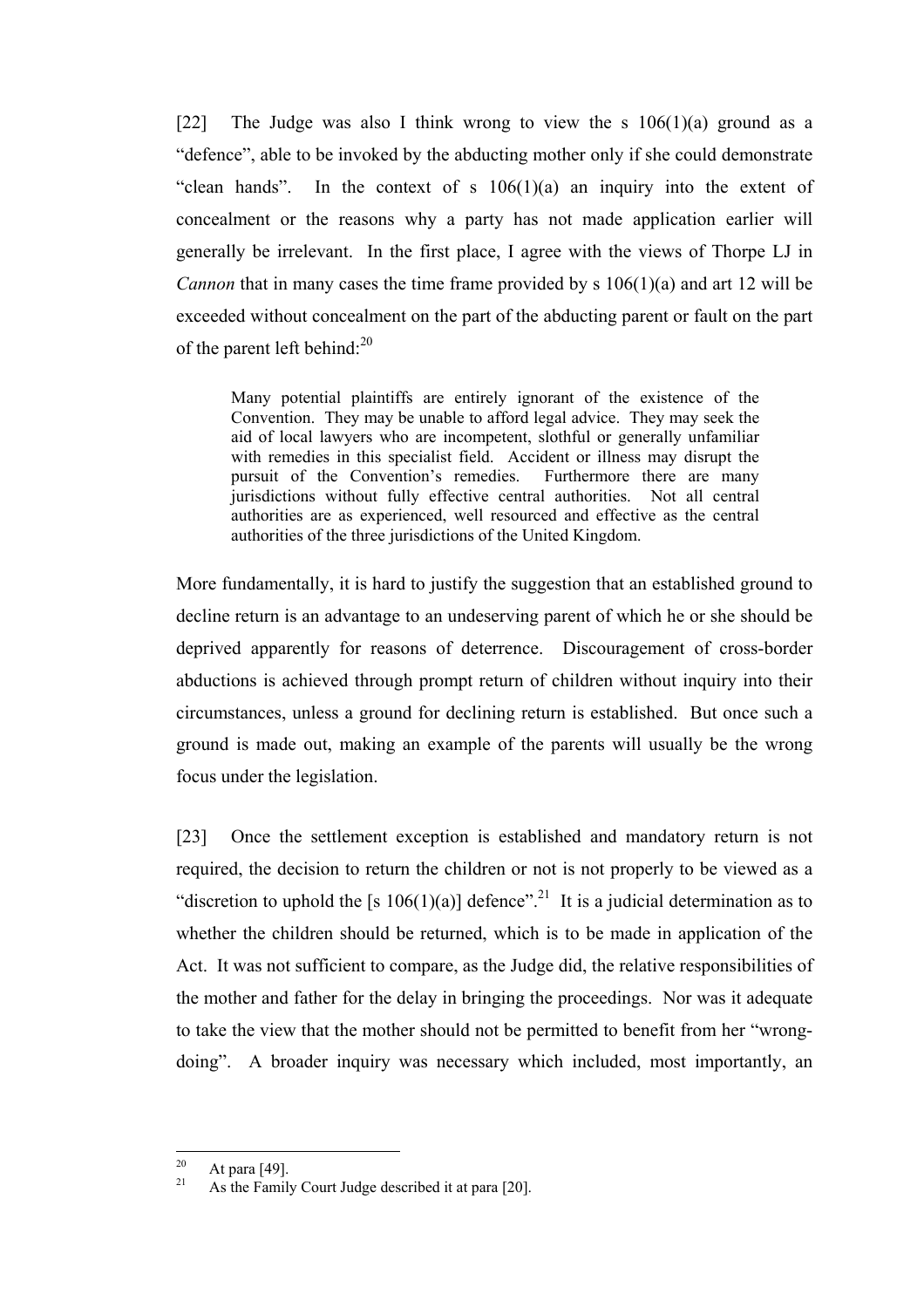assessment of where the welfare and best interests of the children lay. That inquiry was precluded by the approach adopted in the Family Court. Because of the approach adopted, the Judge did not consider the interests of the children in making the decision that they should be returned to Australia.

[24] In considering the decision whether or not to order the return of children found to be settled in New Zealand, I am of the view that the "primary and paramount consideration" is the welfare and best interests of the children affected, as s  $4(1)$  provides. I do not think that approach is affected by s  $4(7)$  of the Act, which provides that s 4 "does not limit" subpart 4 of Part 2. The policy of subpart 4, to provide prompt return after summary consideration, would clearly be limited by a need to ascertain the welfare and best interests of the child. In particular, the requirement in s 105(2) that the court "must" make an order for return of a child "promptly" would be impeded if the court had first to determine whether the return of the child was consistent with the child's welfare and best interests. That is the reason why s 4(7) provides that the overarching principle contained in s 4(1) does not "limit" subpart 4. Section 4 is not however excluded from consideration under subpart 4. It applies to the extent that it does not "limit" subpart 4. Although treating the welfare and best interests of the child as the "first and paramount consideration" would "limit" the requirement of prompt return under s 105(2), I do not consider that the same conclusion follows in respect of the application of s 4(1) to the determination whether to decline to return a child once a ground under s 106 is established.

[25] The basis upon which the power to decline to order return must be exercised is not specified in subpart 4. The settlement ground in s  $106(1)(a)$  and art 12 is itself based upon concern for the interests of the children affected. The interests of such children are no longer conclusively treated as best served by prompt return (as they are under s 15(2)), because of the lapse of time and the finding that they are now settled in their new environment. The "harmful effects of their wrongful removal", which the Convention seeks to address, will generally have receded with the adjustment implicit in "settlement". Because the exception is directed at the interests of the children, applying s 4(1) to the decision to order non-mandatory return does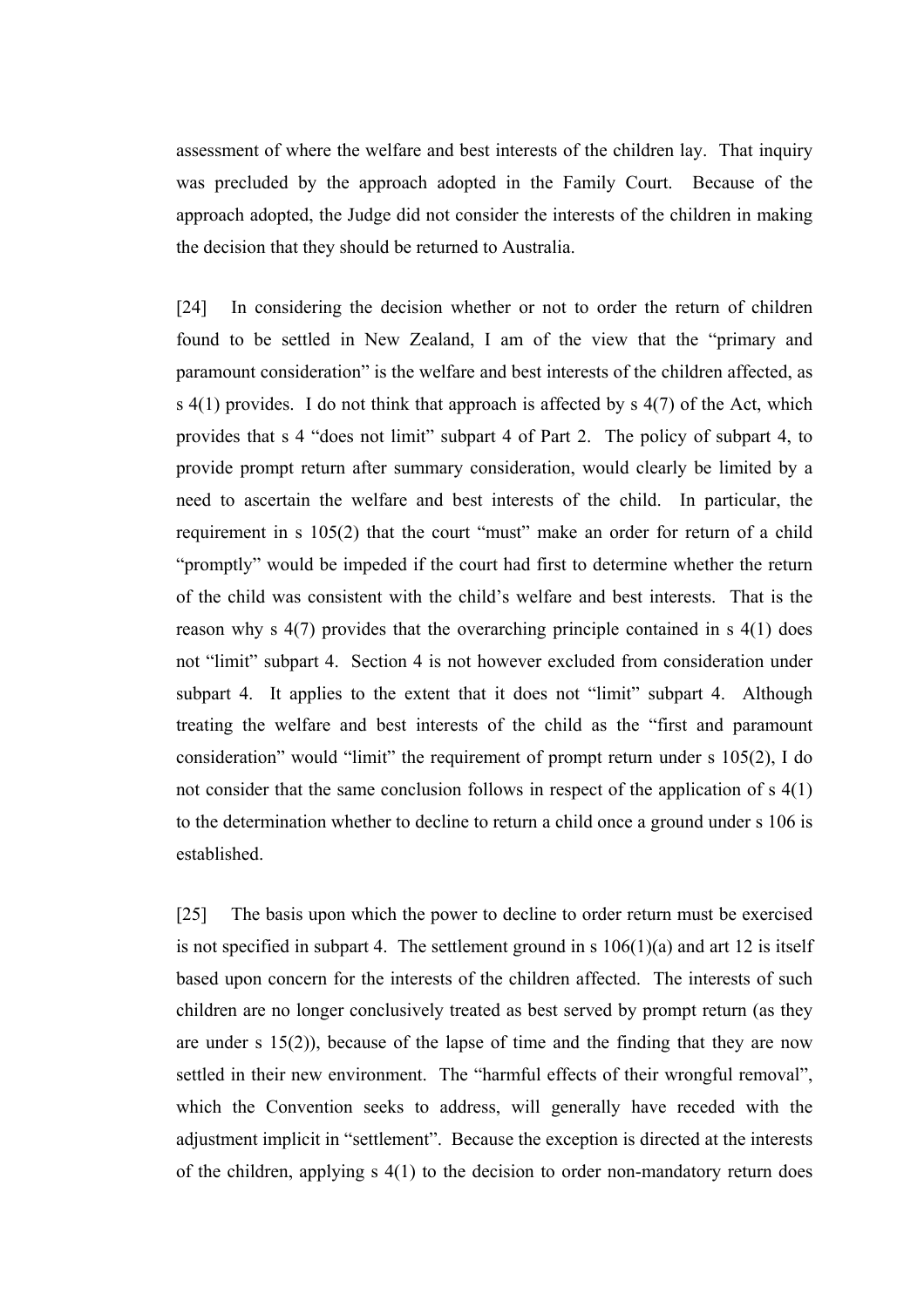not "limit" subpart 4. Its application is consistent with "the paramount importance" of the interests of children emphasised in the Preamble to the Convention.

[26] Section 4(1) does not displace other policies of the Convention, as implemented in the Care of Children Act. Even if "prompt" return cannot be achieved under s 105(2), the need to respect the rights of custody and guardianship under the laws of the country from which the children have been wrongly removed remains relevant. It may be decisive if return of the children would not be detrimental to their best interests and welfare. Nor does a finding that the children are settled in the country to which they have been removed itself determine that their best interests and welfare lie in declining return. A court may conclude that their longer-term interests are better served by short-term disruption. That may be the view, for example, if decisions about the future custody and guardianship of the children cannot be properly undertaken in the jurisdiction in which they are now settled. It may, for example, be the view taken when there is doubt that the country to which they have been removed will remain their country of residence when matters of custody and guardianship are determined. In that case the delay while the substantive proceedings are heard may risk greater disruption to the children than the earlier return to enable the questions to be resolved in the jurisdiction from which they were wrongly removed. The power to decide whether to decline return is not therefore predetermined by a decision that the children are settled, even in application of s 4(1). The starting point must, however, be the welfare and best interests of the children, as s 4(1) requires. Relevant, too, is s 4(3) which provides that a parent's conduct may be considered "only to the extent (if any) that it is relevant to the child's welfare and best interests". If the welfare and best interests of the children are the starting point, it could only be if their return would not be adverse to their best interests and welfare that the conduct or knowledge of the parents could assume any real significance.

[27] I am therefore unable to agree with the view expressed by Tipping J that s 4(1) is modified in its application to the power to decline to order the return of children found to be settled so that the court can have regard to the welfare and best interests of the particular child only "in a manner that is not inconsistent with the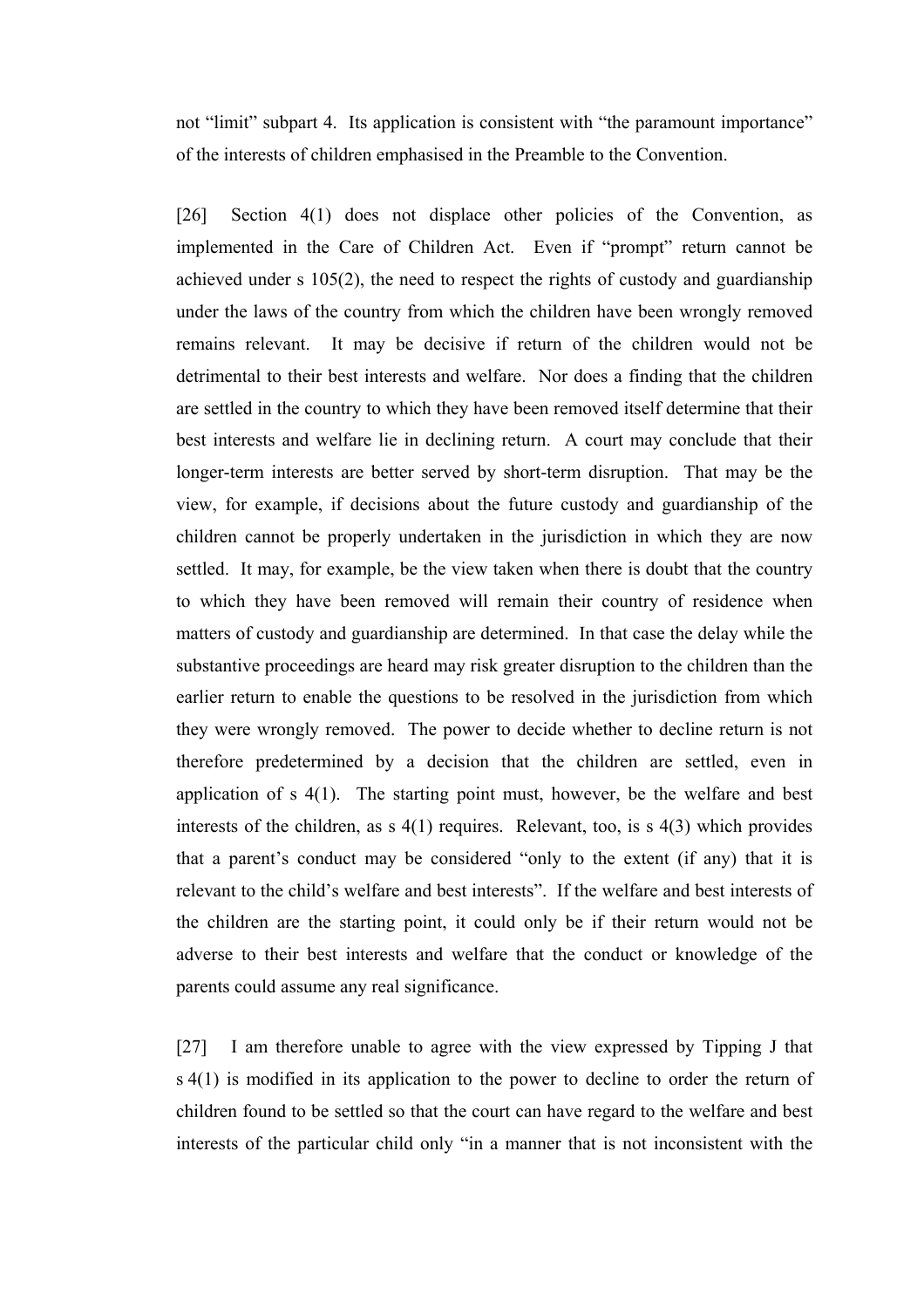policies and purposes of the Convention".<sup>22</sup> In determining whether to return children found to be settled in New Zealand, I see no conflict between the application of s 4(1) and the policies and purposes of the Convention, and no need for its modification. The best interests and welfare of such children are not in my view to be balanced against concerns not to "send the wrong message to potential abductors".23 "Wrong messages" would only be relevant if this Court could conclude that return of the children to Australia would not be adverse to their welfare and best interests.

[28] In determining whether to return a child where grounds for refusing an order are established under s 106, the "first and paramount consideration" must be the interests of the child. The Family Court Judge did not address the welfare and interests of the children in declining to refuse the order for their return. He made no assessment of the likely impact on the children if an order was made for their return beyond the acknowledgement implicit in his finding that they were "settled". I am of the view that his approach was contrary to the legislation.

## **Should an order be made returning the children?**

[29] If the Family Court Judge had first addressed the welfare and best interests of the children, I am satisfied that he could not have concluded that an order for their return to Australia should be made. On the approach I prefer it is unnecessary to consider whether the father should have known earlier that the children were in New Zealand. Nor is it necessary for me to consider whether the mother had so concealed them that it would be appropriate for the Court to take the concealment into account in deciding whether to order their return. On the last point, I prefer the view of Thorpe LJ in *Cannon*<sup>24</sup> that such concealment is principally relevant to the question of "settlement". It is unnecessary for me to consider questions of the knowledge and culpability of the parents because I am of the clear view that the return of these children would be contrary to their best interests and welfare. The reasons can be stated briefly.

 $22$ <sup>22</sup> Majority reasons at para [49].<br>
<sup>23</sup> Majority reasons at para [50].<br>
<sup>24</sup> At para [61].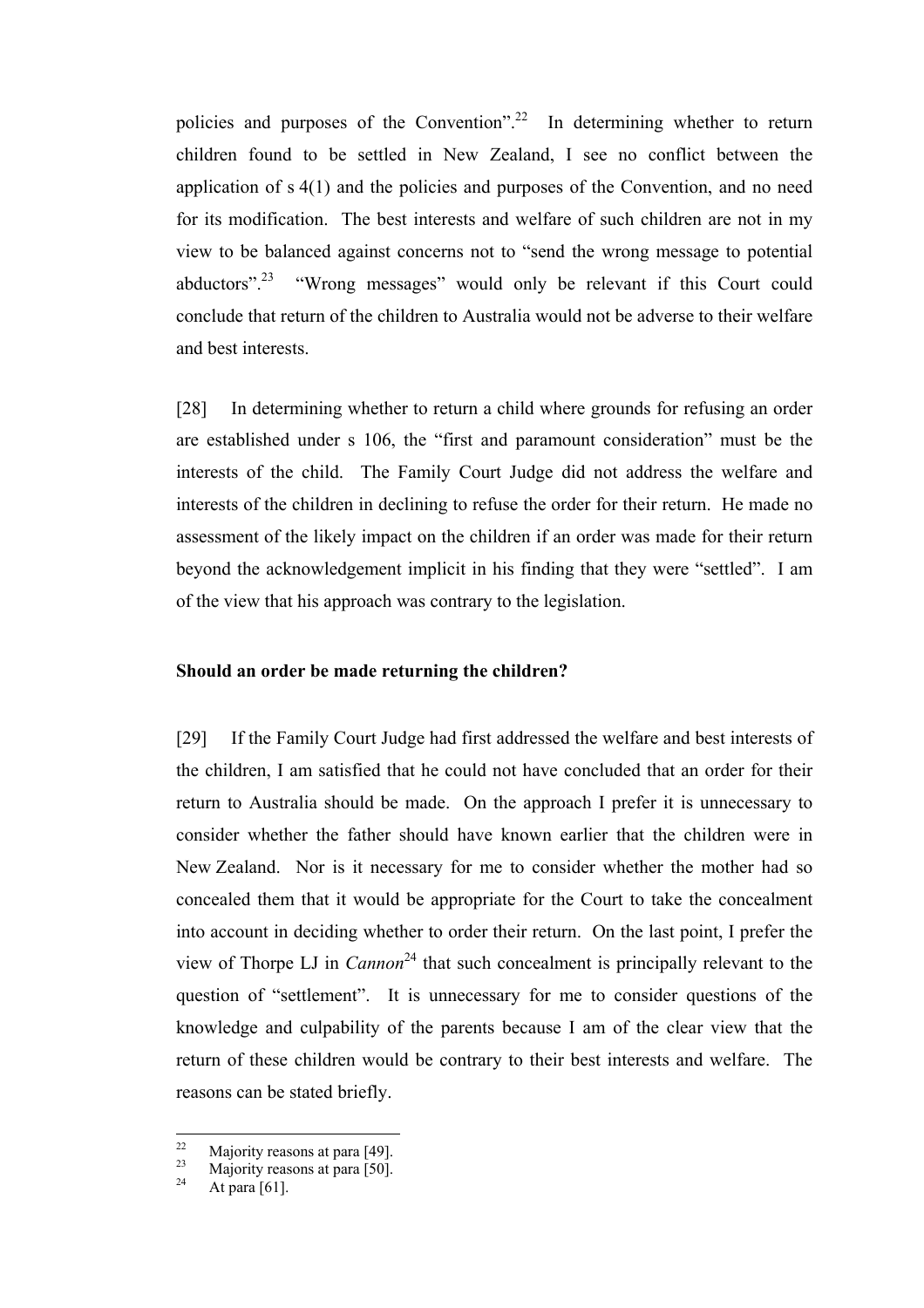[30] The children were never settled in Australia. They had moved around in circumstances of some considerable disruption. The mother has no support systems in place in Australia and no base to which she could return. Her financial circumstances appear limited and would inevitably be strained by even temporary resettlement. In those circumstances, the dislocation inevitable in return of children who are now settled would be greatly exacerbated for these children. The delay in returning them to Australia (for which it is unnecessary in my view to attribute blame) together with their very young ages at the time of removal mean that they can have no attachment to Australia and no context in which to be reconciled to the further disruption. Custody is not in dispute and will inevitably remain with the mother. The father had limited contact with the children even before their removal from Australia and took almost no part in their upbringing. He is unlikely at least in the short-term to be able to pick up a significant role in the day-to-day care of the children. That will mean that the responsibility for the physical and emotional care of the children will fall almost entirely on the mother. Her stability is therefore of critical importance to the children's welfare. She too is settled in her new environment. The terms upon which access will be granted to the father require resolution but, given the gap in contact with the children, it is likely that the relationship will have to be built up over some time. The orders made in New Zealand and registered in Australia provide a mechanism for establishing the contact. Given the history of mobility of both parents while in Australia, it cannot be assumed that providing access will be more difficult if the children remain in New Zealand. Removing the children from their "well settled" life in New Zealand to live in uncertain conditions in Australia while formal decisions are taken in that jurisdiction entails risk to their welfare and best interests which is not offset by likely commensurable benefits to them. I would therefore affirm the decision of the Court of Appeal to decline to order their return.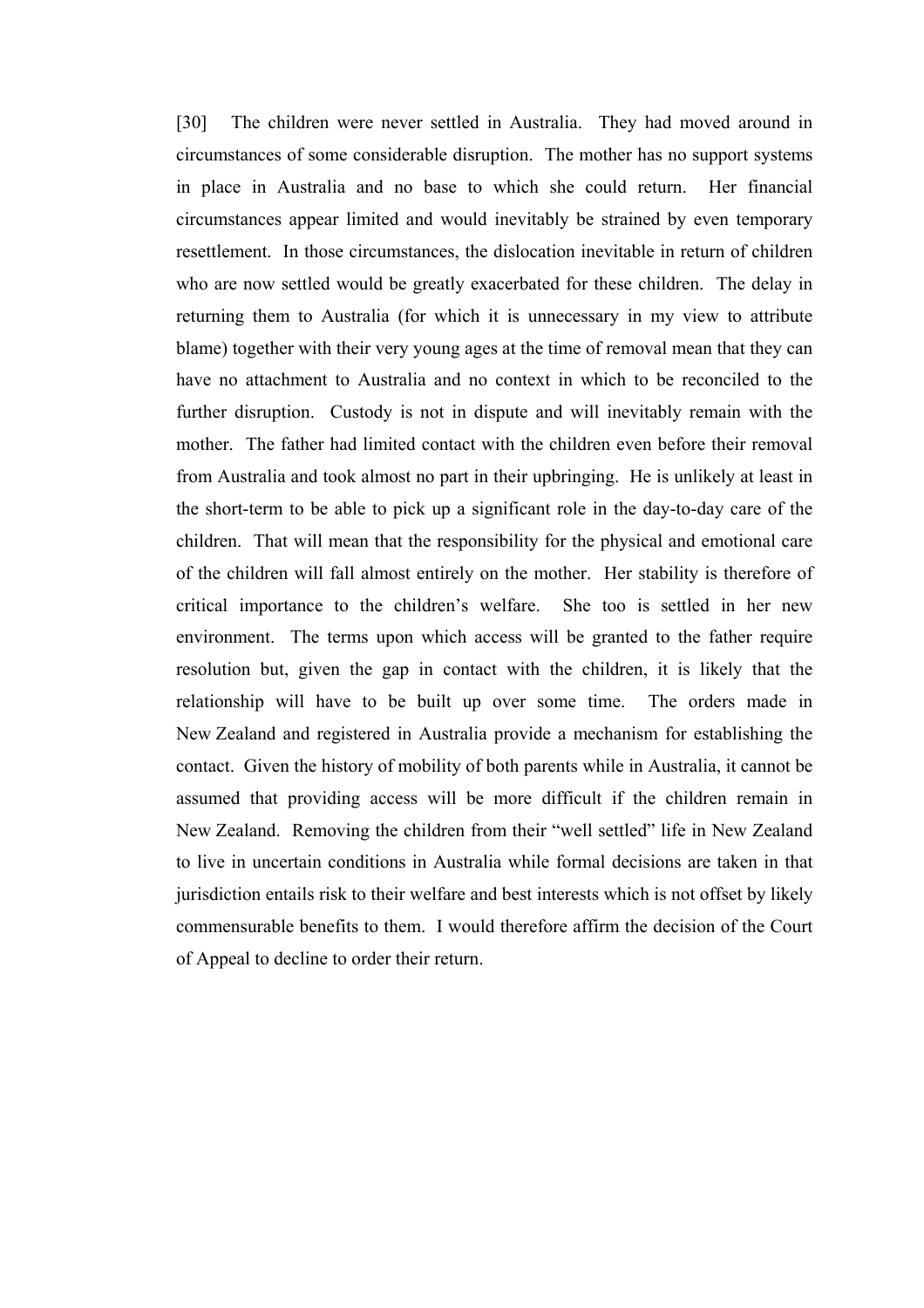## **BLANCHARD, TIPPING AND ANDERSON JJ**

(Given by Tipping J)

# **Table of Contents** Para No

# **Introduction**

[31] This case concerns two young children, a girl and a boy then aged 2 and 1, who were wrongfully removed by their mother from Australia to New Zealand. The ultimate issue is whether they must be returned to Australia to enable the Australian courts rather than those of New Zealand to decide whether their father should have contact (access) with them, and, if so, where and on what terms.<sup>25</sup> The children were brought to New Zealand in February 2002 in breach of their father's rights and the principles inherent in the Hague Convention.<sup>26</sup> The father's proceedings for an order that the children be returned to Australia were commenced in December 2003, nearly two years after their removal to New Zealand. The reason for and effect of this delay is a significant aspect of the case.

[32] On hearing the father's application in April 2004, the Family Court found that the children were now settled in New Zealand. Nevertheless the Judge made an

<sup>25</sup> <sup>25</sup> For reasons which will emerge below, their father does not seek custody (day-to-day care).<br><sup>26</sup> More fully known as the Convention on the Civil Aspects of International Child Abduction,

adopted by the Fourteenth Session of the Hague Conference on private international law and signed on 25 October 1980.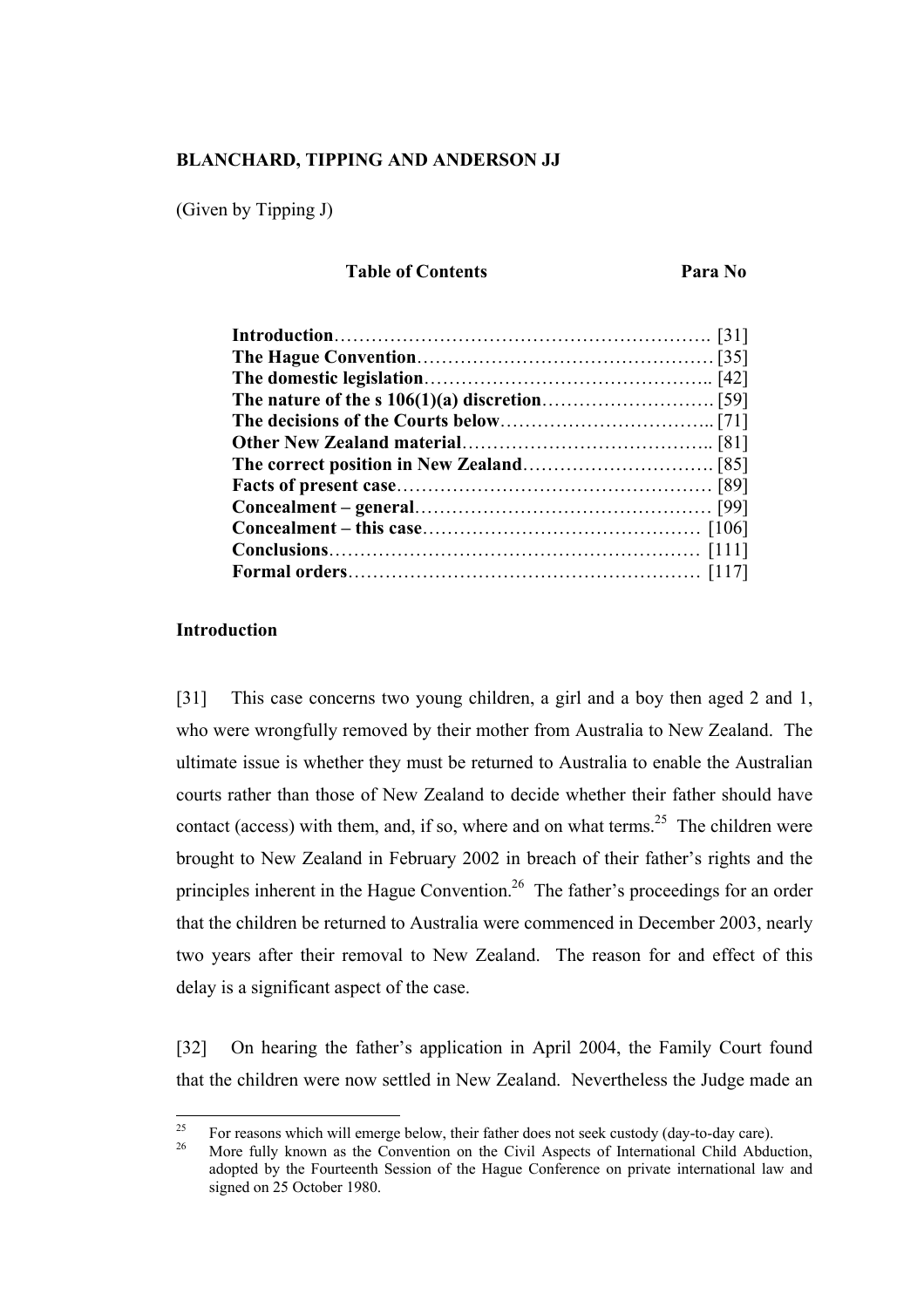order for their return to Australia.<sup>27</sup> The issue is whether the Judge erred in making that order. Had the father applied within 12 months of the children's removal from Australia, the Family Court would have been obliged to order their return.<sup>28</sup> But the combination of the fact that the application was made outside the 12 month period, and the Judge's finding that the children were now settled in New Zealand, meant that the Family Court was no longer obliged to order their return. Whether to do so became a matter of discretion pursuant to s 106(1)(a) of the Care of Children Act 2004 (the Act). $^{29}$ 

[33] The mother appealed to the High Court from the Family Court's order requiring the children to be returned to Australia. Her appeal was dismissed.<sup>30</sup> Her further appeal to the Court of Appeal was allowed and the order for return was set aside.<sup>31</sup> The father, whose interests have been represented throughout by the Secretary for Justice, as New Zealand's Central Authority,<sup>32</sup> challenges the Court of Appeal's determination.<sup>33</sup>

[34] The issue whether the Family Court exercised its discretion properly has two dimensions. The first concerns the nature of the discretion vested in the Family Court when more than 12 months have elapsed between wrongful removal and application for return, and the children are settled in their new environment. The second concerns whether the mother can be said to have concealed the children from their father after bringing them to New Zealand and, to the extent she did, what bearing this factor has on the correct exercise of the discretion.

<sup>27</sup> <sup>27</sup> *Secretary for Justice v HJ* (Family Court, Hastings, No 372-02, 15 April 2004, Judge von Dadelszen).<br>
28 Other grounds for refusing such an order having been rejected.<br>
29 At all material times the relevant provision was s 13(1)(a) of the Guardianship Amendment Act

<sup>1991.</sup> As it was in identical terms to s  $106(1)(a)$ , it is convenient to refer throughout to the current legislation which implements the Hague Convention in New Zealand.

<sup>&</sup>lt;sup>30</sup> *HJ v Secretary for Justice* (High Court, Wellington, CIV 2004-441-263, 15 June 2004, Ellen France J). 31 *HJ v Secretary for Justice* [2006] NZFLR 1005 (William Young P, Glazebrook and

Panckhurst JJ). The delay of nearly two years from the hearing in the High Court is unexplained.<br><sup>32</sup> Established under s 100 of the Act, in terms of art 6 of the Convention.<br><sup>33</sup> Leave to do so having been granted on 27 June 2006: [2006] NZSC 47.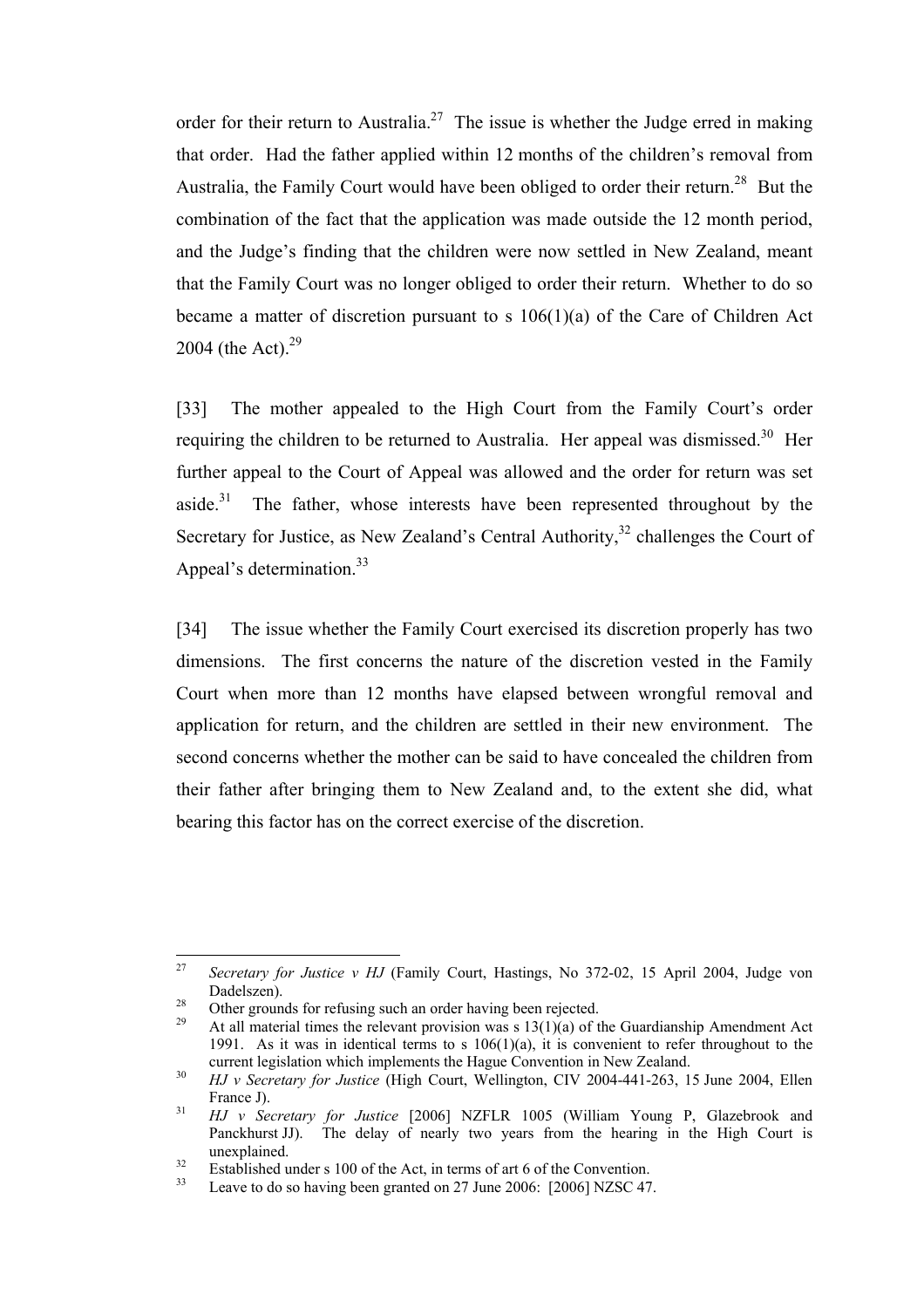## **The Hague Convention**

[35] The twin objectives of the Hague Convention,<sup>34</sup> as set out in art 1, are to secure the prompt return of children wrongfully removed to or retained in any Contracting State,  $35$  and to ensure that rights of custody and of access under the law of one Contracting State are effectively respected in the other Contracting States. The first paragraph of art 12 of the Convention states that where a child has been wrongfully removed or retained and, at the date of the commencement of the proceedings for the return of the child, less than one year has elapsed from the date of the wrongful removal, the judicial authority of the country where the child now is shall order the return of the child forthwith. The purpose of return is to enable the courts of the country of the child's habitual residence rather than the courts of the country to which the child has been wrongly removed to decide matters of custody and access.

[36] Hence the primary rule is that if, following wrongful removal, the application for return is made within 12 months, an order for return forthwith must be made. The primary rule is, however, subject to the exceptions set out in art 13.

[37] Article 12 goes on to provide in its second paragraph<sup>36</sup> that if the application for return is made after the expiration of the period of one year from removal, the relevant authority (here the Family Court) shall also order the return of the child unless it is demonstrated that the child is now settled in its new environment. Hence the duty to order return, if the application is made within 12 months, becomes a discretionary power to do so when the application is made after 12 months and the settlement requirement is satisfied. That a power to order return still exists in the latter case is reinforced<sup>37</sup> by art 18 which provides that the general rules, as just outlined, do not limit the power of the relevant authority to order the return of the child at any time.

 $34$ 

<sup>&</sup>lt;sup>34</sup><br>
<sup>35</sup><br>
Both Australia and New Zealand are Contracting States.<br>
Often conveniently referred to as art 12(2).<br>
Some would say created, but it is not necessary to go into that question here, as New Zealand's domestic legislation renders the debate academic.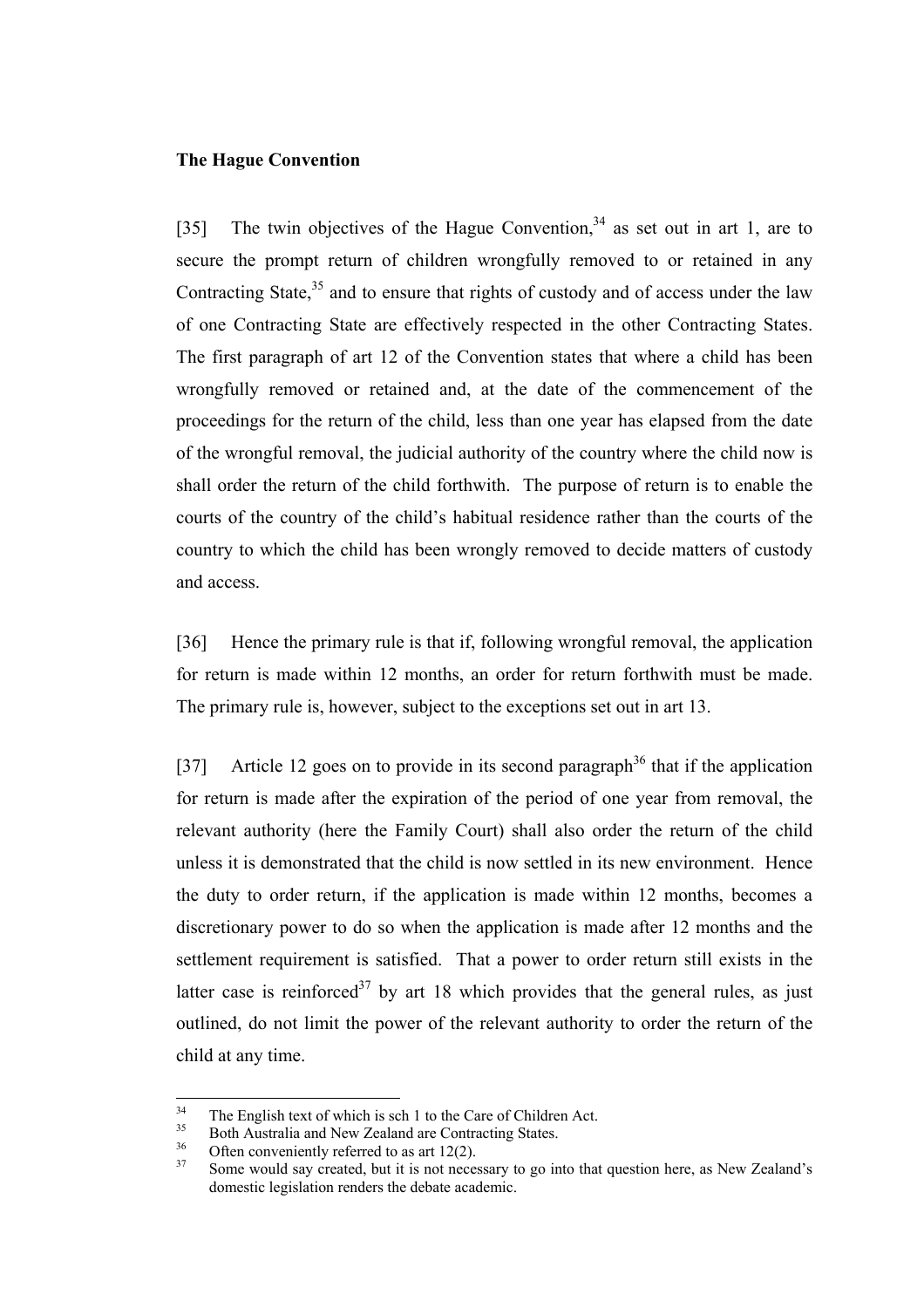[38] Article 13 creates exceptions to art 12 by saying that, notwithstanding the latter article, the requested State is not bound to order the return of the child if the person opposing return establishes one of the grounds which art 13 specifies. They are, in short, the non-exercise of custody rights; consent to or acquiescence in removal; grave risk to the child or an intolerable situation if return were ordered; and that the child, being of sufficient age and maturity, objects to being returned. Article 13 also provides that, in considering the specified exceptions, the relevant authority in the requested State must take into account the information relating to the social background of the child provided by the Central Authority or other competent authority of the child's habitual residence.

[39] It is desirable to enter a caveat at this point about the various grounds upon which an order for return may be refused. Statements in judgments or other writings about one ground should not be applied automatically or uncritically to another. General statements about these grounds, or exceptions as it may be convenient to call them, should be treated carefully, recognising their generality. They may not apply to all grounds and may need to be modified when a particular ground is being considered. When examining judgments and other publications it is important to be clear which particular exception is being addressed. Each exception has its own features and the court's approach must be tailored to the particular purpose and requirements of that exception.

[40] This said, all the exceptions must be approached with an understanding of their shared context, within a Convention that has the general purpose of deterring child abductions.<sup>38</sup> That is achieved by ensuring prompt return in cases where no ground to refuse return is established. When such a ground is established the Convention envisages an inquiry into whether its deterrent purpose should prevail over the interests of the particular child or children.

 $38$ <sup>38</sup> See, for example, the comment of Wilson J in *Re L (Abduction)* [1999] 1 FLR 433 at p 442 (EWHC (Fam)) that an order for return, when appropriately made, contributes to the welfare of "those numerous other children who live in the Contracting States across the world and whose parents would be deterred from abducting them … by a growing public awareness that what would then happen would, in all probability, be an order for return".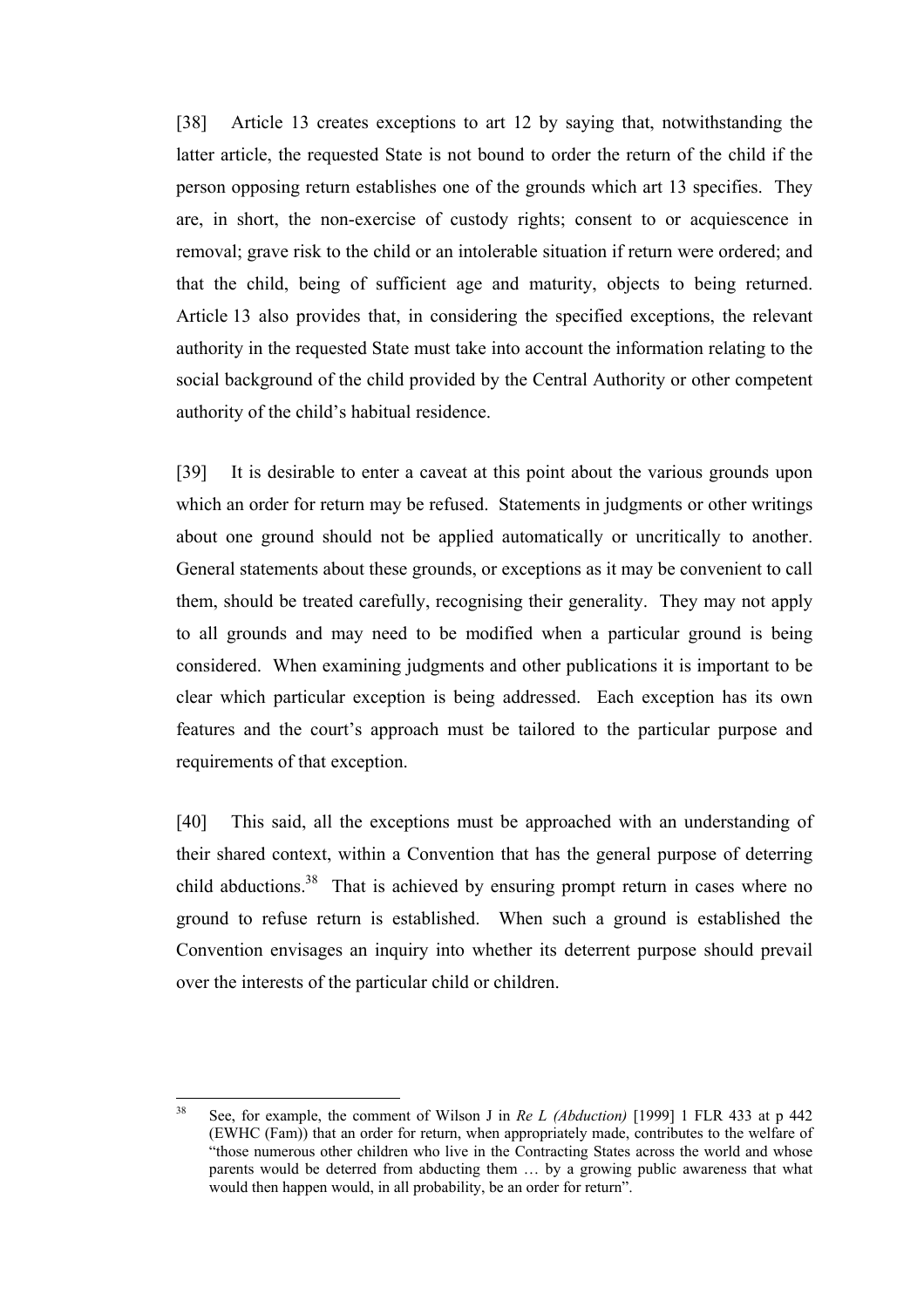[41] The core working provisions of the Convention illustrate these matters. The States parties wished to provide a mechanism by means of which children wrongly removed from one country to another were ordinarily to be subject to prompt return. As we have already indicated, the purpose of that return is to enable the relevant authority in the country of habitual residence, rather than the authority in the country to which the child has been removed, to decide what is best for the child's future. The States parties recognised, however, that in some circumstances it might not be appropriate to order return. The proposition that prompt return was generally the best course to take was therefore made subject to the exceptions described above. The Convention nevertheless provides for a general discretion to order return, even when an exception is established. This requires the judicial authority in the requested State to balance against the interests of the children any feature in the case which might require those interests to yield to the deterrent purpose and other policies of the Convention.

#### **The domestic legislation**

[42] Subpart 4 of Part 2 of the Act is designed to give effect to the general framework of the Convention.<sup>39</sup> The most relevant provisions for present purposes are ss 105 and 106. Section 105 provides:

# **105 Application to Court for return of child abducted to New Zealand**

(1) An application for an order for the return of a child may be made to a Court having jurisdiction under this subpart by, or on behalf of, a person who claims—

(a) that the child is present in New Zealand; and

(b) that the child was removed from another Contracting State in breach of that person's rights of custody in respect of the child; and

(c) that at the time of that removal those rights of custody were actually being exercised by that person, or would have been so exercised but for the removal; and

(d) that the child was habitually resident in that other Contracting State immediately before the removal.

<sup>39</sup> As recognised in s  $3(2)(f)$  of the Act.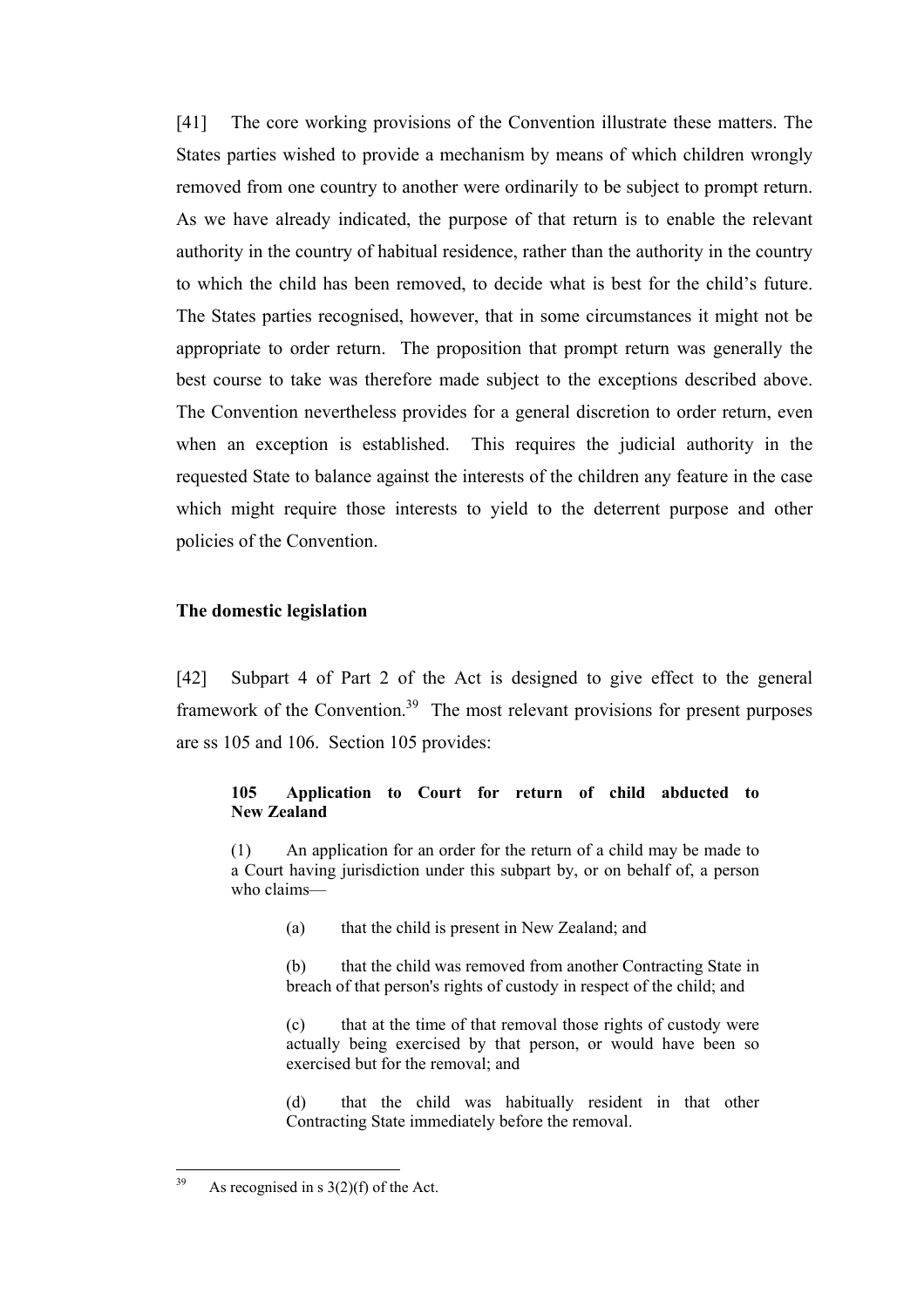(2) Subject to section 106, a Court must make an order that the child in respect of whom the application is made be returned promptly to the person or country specified in the order if—

(a) an application under subsection (1) is made to the Court; and

(b) the Court is satisfied that the grounds of the application are made out.

(3) A Court hearing an application made under subsection (1) in relation to the removal of a child from a Contracting State to New Zealand may request the applicant to obtain an order from a court of that State, or a decision of a competent authority of that State, declaring that the removal was wrongful within the meaning of Article 3 of the Convention as it applies in that State, and may adjourn the proceedings for that purpose.

(4) A Court may dismiss an application made to it under subsection (1) in respect of a child or adjourn the proceedings if the Court—

(a) is not satisfied that the child is in New Zealand; or

(b) is satisfied that the child has been taken out of New Zealand to another country.

[43] Section 105 reflects the Convention's general objective which is to achieve prompt return following wrongful removal. The court must make an order for the prompt return of the child to the country from which it was removed unless one of the grounds for refusing to do so, as set out in s 106, is established.

[44] Section 106 provides:

# **106 Grounds for refusal of order for return of child**

(1) If an application under section  $105(1)$  is made to a Court in relation to the removal of a child from a Contracting State to New Zealand, the Court may refuse to make an order under section  $104(2)^{40}$  for the return of the child if any person who opposes the making of the order establishes to the satisfaction of the Court—

> (a) that the application was made more than 1 year after the removal of the child, and the child is now settled in his or her new environment; or

> (b) that the person by whom or on whose behalf the application is made—

> > (i) was not actually exercising custody rights in respect of the child at the time of the removal, unless that person establishes to the satisfaction of the Court that those custody

<sup>40</sup> This appears to be an obvious misprint for s  $105(2)$ .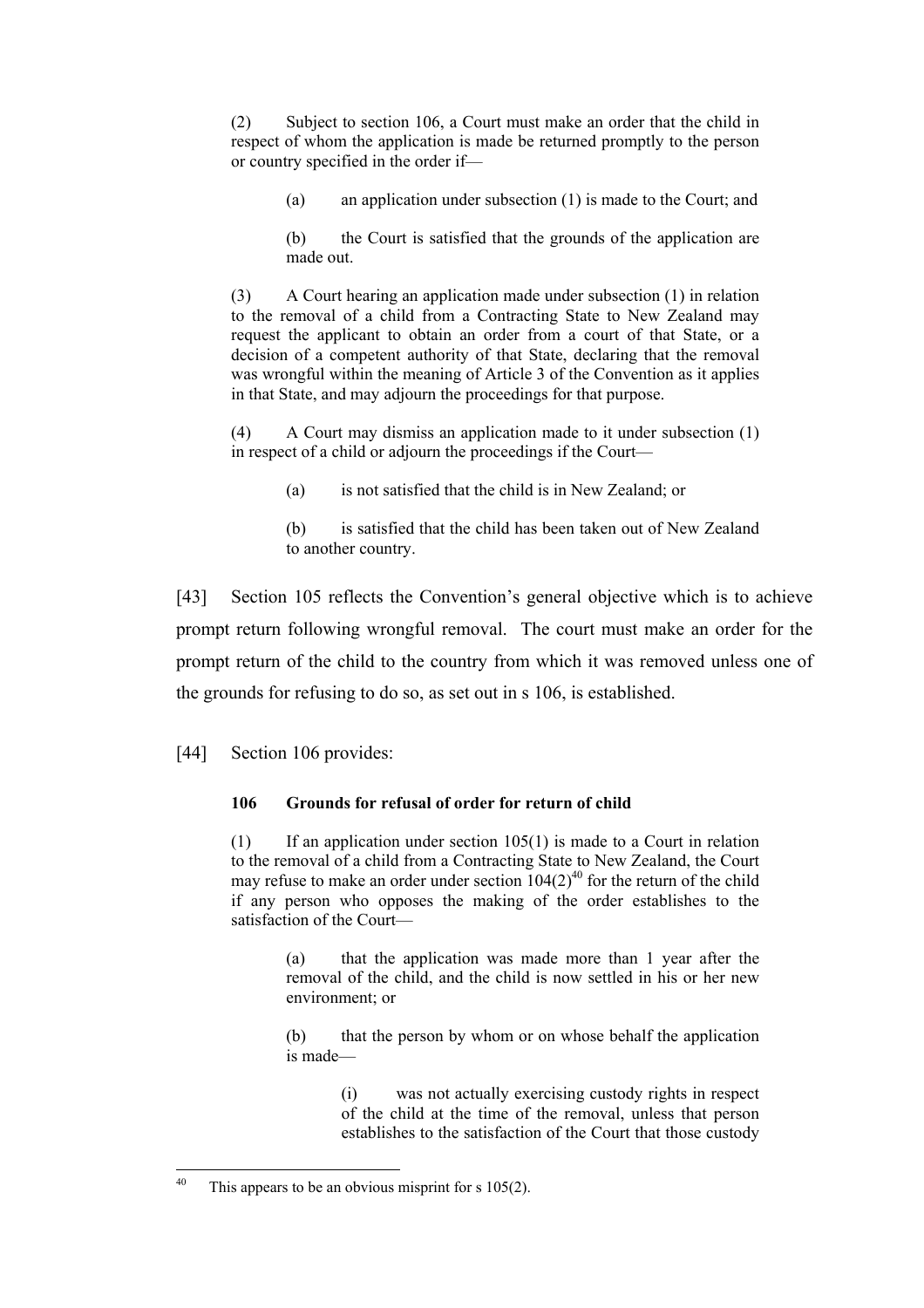rights would have been exercised if the child had not been removed; or

- (ii) consented to, or later acquiesced in, the removal; or
- (c) that there is a grave risk that the child's return—

(i) would expose the child to physical or psychological harm; or

(ii) would otherwise place the child in an intolerable situation; or

(d) that the child objects to being returned and has attained an age and degree of maturity at which it is appropriate to give weight to the child's views; or

(e) that the return of the child is not permitted by the fundamental principles of New Zealand law relating to the protection of human rights and fundamental freedoms.

(2) In determining whether subsection (1)(e) applies in respect of an application made under section 105(1) in respect of a child, the Court may consider, among other things,—

> (a) whether the return of the child would be inconsistent with any rights that the child, or any other person, has under the law of New Zealand relating to political refugees or political asylum:

> (b) whether the return of the child would be likely to result in discrimination against the child or any other person on any of the grounds on which discrimination is not permitted by the United Nations International Covenants on Human Rights.

(3) On hearing an application made under section 105(1) in respect of a child, a Court must not refuse to make an order under section 105(2) in respect of the child just because there is in force or enforceable in New Zealand an order about the role of providing day-to-day care for that child, but the Court may have regard to the reasons for the making of that order.

[45] Section 106(1)(a) states the ground with which this appeal is concerned. The court may refuse to make an order for the return of the child if the person opposing the making of such an order establishes two things to the satisfaction of the court: first, that the application was made more than one year after the removal of the child, and second, that the child is now settled in his or her new environment. The settlement ground can exist only if more than one year has elapsed between the date of wrongful removal and the date when the application for return is made. None of the other grounds for refusing an order for return necessarily involves the passage of time from the date of removal and the consequent inability to order prompt return.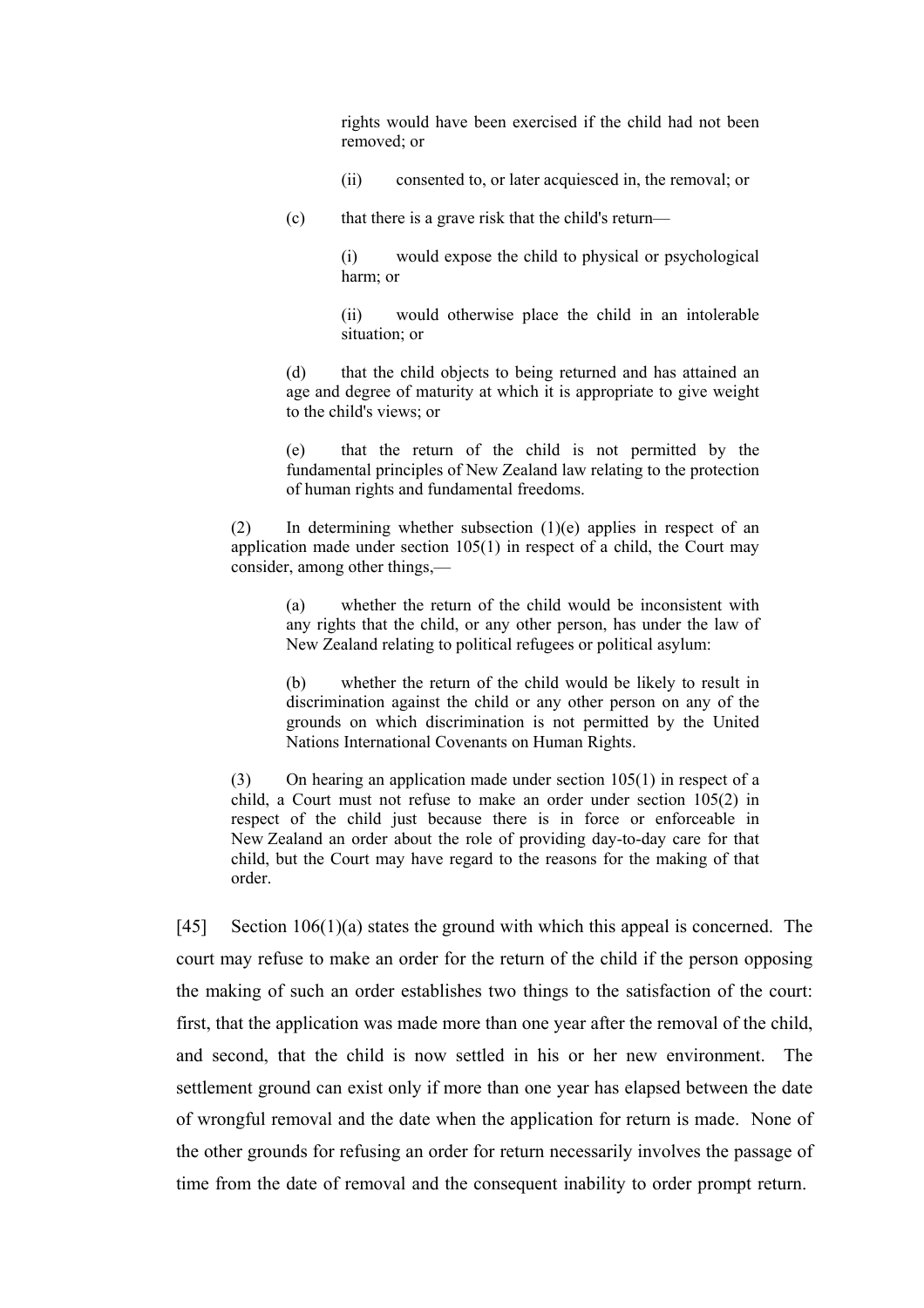This seems to be the reason why the Convention kept the settlement ground separate from the other grounds, it being contained in art 12(2) whereas the others are contained in art 13. The New Zealand legislation has all the grounds together in s  $106(1)$ .<sup>41</sup>

[46] Other grounds for refusal set out in s 106(1), including the ground that the children's return would expose them to a grave risk of physical or psychological harm or would otherwise place them in an intolerable situation, were considered and rejected at an earlier stage of the litigation and are not in issue in this Court.

[47] There is another feature of the legislative environment which should be mentioned at this point. Section  $4(1)^{42}$  of the Act provides that the welfare and best interests of the child must be the first and paramount consideration in the administration and application of the Act; for example, in proceedings under the Act and in any other proceedings involving the guardianship of, or the role of providing day-to-day care for, or contact with, a child. Day-to-day care and contact are the current equivalents of custody and access.

[48] The section goes on to deal further with the welfare and best interests of the child and then, materially for present purposes, provides in subs (7) that what is stated in s 4 does not "limit" subpart 4 of Part 2. This means that the statutory mandate that in proceedings under the Act the welfare and best interests of the child must be the first and paramount consideration, often called the paramountcy principle, must not be taken as limiting anything in the provisions dealing with what the heading to subpart 4 calls "International child abduction". Clearly, therefore, the paramountcy principle cannot limit the duty to order return in terms of s 105 when no ground for refusing to do so can be invoked. The court's duty to order return in

 $41$ The Hon W P Jeffries, then the Minister of Justice, explained the drafting of the legislation when introducing the Guardianship Amendment Bill on 15 May 1990 by saying:

<sup>&</sup>quot;The Bill implements the convention in New Zealand by setting up a statutory regime that reflects the provisions of the convention. It has been drafted in this form to ensure that interpretation difficulties raised by the language of the convention are avoided."<br>
<sup>42</sup> Of which the counterpart in the Guardianship Act 1968 was s 23(3), introduced by s 35 of the

Guardianship Amendment Act 1991.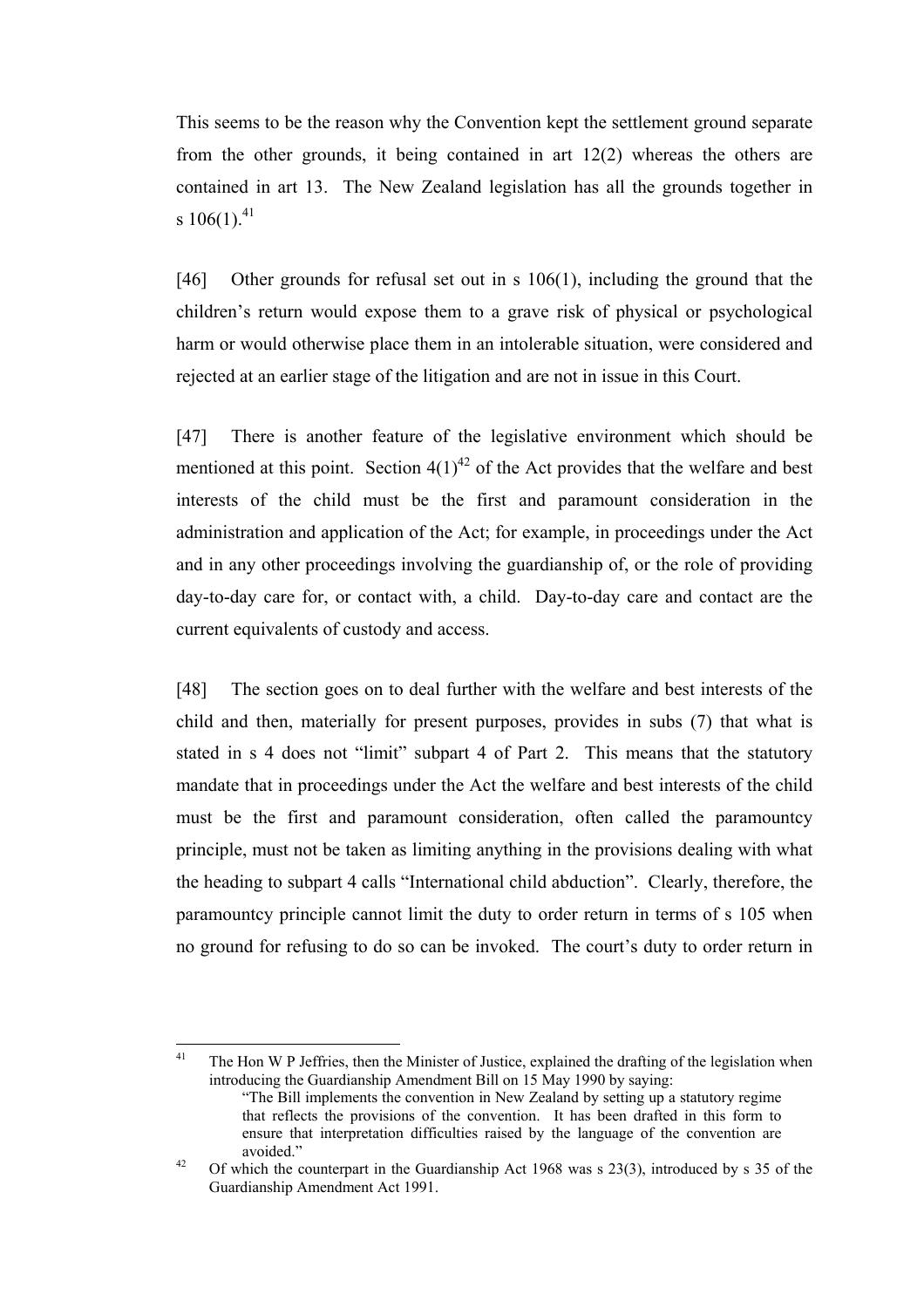s 105 circumstances is not in any way "limited" by what is best for the individual child. The rationale is that the deterrent policy of the Convention must prevail.

[49] By contrast, the statement that the paramountcy principle must not limit the s 106 discretion cannot be regarded as meaning, as it must in relation to s 105, that the welfare and best interests of the child are not to be taken into account. The word used in s 4(7) is "limit" and, in this context, its use is not entirely straightforward. The only Convention context in which the same word appears is art 18; but in that context the connotation of the word is easier of application. Section 4(7) does not provide that the paramountcy principle "shall not apply" to subpart 4 of Part 2. But, on the other hand, to allow the paramountcy principle to mandate the answer to a s 106(1)(a) question would amount, in context, to a limiting of the discretion vested in the court by that provision. Once a case moves from s 105 to s 106 the principle is relevant but it must not be applied so as to limit the s 106 discretion. The statutory direction in s 4(7) can only be construed as requiring the court to have regard to the welfare and best interests of the particular child in a manner that is not inconsistent with the policies and purposes of the Convention. -

[50] Hence, what is in the best interests of the particular child in terms of s 4(1) cannot be the only or indeed the dominant factor in the exercise of the s 106 discretion. To take that view would be to "limit" the discretion contrary to s 4(7). In particular, the best interests of the particular child must be capable of being outweighed by the interests of other children in Hague Convention terms, if to decline return would send the wrong message to potential abductors. As we will develop below, striking the right balance between the best interests of the child or children on the one hand, and the deterrent policy of the Convention on the other, lies at the heart of the exercise of the s  $106(1)(a)$  discretion. Waite J put the point well in *W v W (Child Abduction)*<sup>43</sup> when he said that it was implicit in the general operation of the Convention that the objective of stability for the mass of children may have to be achieved at the price of tears in some individual cases.

 $43$ [1993] 2 FLR 211 at p 220 (EWHC (Fam)).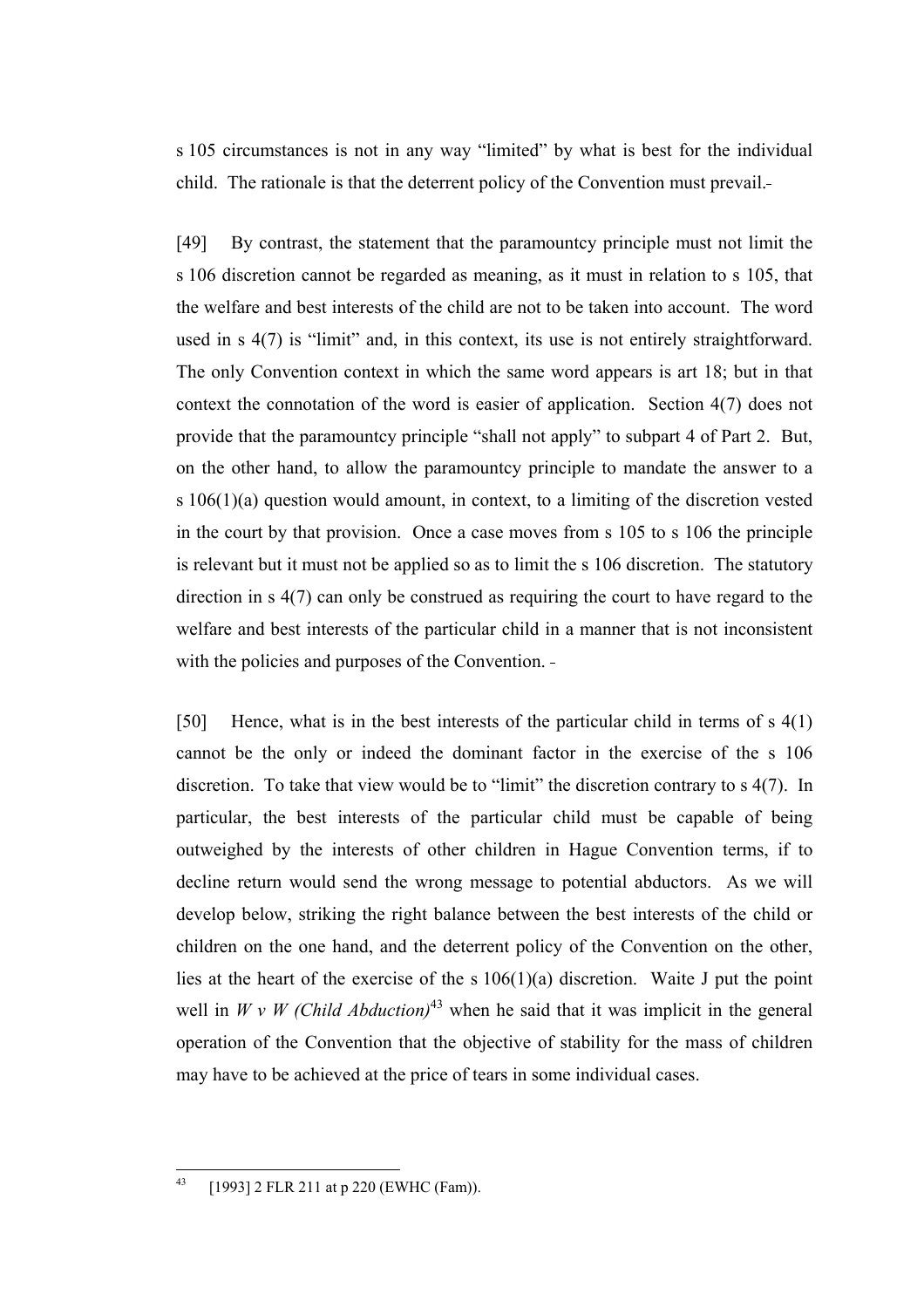[51] This approach to the discretion, and the interrelationship between s 105 and s 106(1)(a), is supported by the Explanatory Report on the Hague Convention written by Professor Elisa Pérez-Vera.<sup>44</sup> Referring to art  $12(1)$ ,<sup>45</sup> as Rapporteur, she says:  $46$ 

In the first paragraph, the article brings a unique solution to bear upon the problem of determining the period during which the authorities concerned must order the return of the child forthwith. The problem is an important one since, in so far as the return of the child is regarded as being in its interests, it is clear that after a child has become settled in its new environment, its return should take place only after an examination of the merits of the custody rights exercised over it – something which which is outside the scope of the Convention. Now, the difficulties encountered in any attempt to state this test of 'integration of the child' as an objective rule resulted in a time-limit being fixed which, although perhaps arbitrary, nevertheless proved to be the 'least bad' answer to the concerns which were voiced in this regard.

[52] And, writing about art 12(2), she states: $47$ 

The second paragraph answered to the need, felt strongly throughout the preliminary proceedings, to lessen the consequences which would flow from the adoption of an inflexible time-limit beyond which the provisions of the Convention could not be invoked. The solution finally adopted plainly extends the Convention's scope by maintaining indefinitely a real obligation to return the child. In any event, it cannot be denied that such an obligation disappears whenever it can be shown that 'the child is now settled in its new environment'. The provision does not state how this fact is to be proved, but it would seem logical to regard such a task as falling upon the abductor or upon the person who opposes the return of the child, whilst at the same time preserving the contingent discretionary power of internal authorities in this regard. In any case, the proof or verification of a child's establishment in a new environment opens up the possibility of longer proceedings than those envisaged in the first paragraph. Finally, and as much for these reasons as for the fact that the return will, in the very nature of things, always occur much later than one year after the abduction, the Convention does not speak in this context of return 'forthwith' but merely of return.

[53] The general tenor of these observations is that when an application for return is made more than 12 months after wrongful removal, and the children are settled in their new environment, the focus materially shifts. The very nature of the exception**,** quite apart from s 4(1) of the New Zealand Act, means that what is in the best interests of the particular children now plays an essential part. In addressing that

 $44$ Then Professor of International Law at the University of Madrid.<br>
45 The first paragraph of the article.<br>
47 At para [109] (footnotes omitted).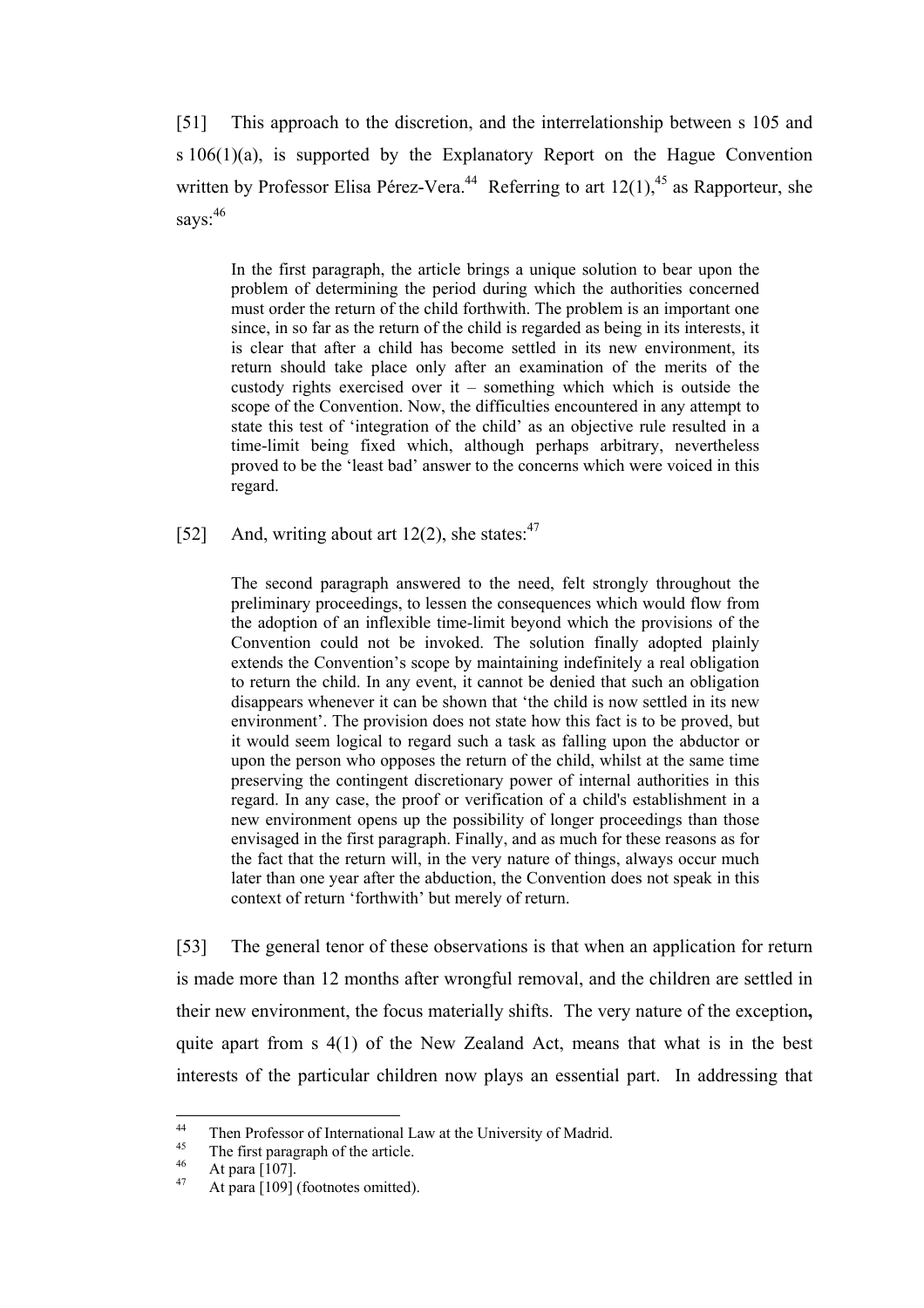issue, the underlying merits of the competing custody or access issues can properly be considered. This shift of focus must, however, accommodate the need, greater or less in the particular case, to take into account what might be a perverse incentive, in Hague Convention terms, if the court allowed a parent who had wrongly removed a child to benefit from the passing of time brought about by concealing or not disclosing the whereabouts of the child.

[54] Against that background we will address more specific "settlement" issues before considering further the nature of the s 106(1)(a) discretion and the application of the relevant principles to the circumstances of the present case.

[55] Although the conclusion reached in the Courts below that the two children were now settled in their new environment is not in issue in this Court, it is useful to review briefly the purpose and content of this exception. Whether a child is now settled in its new environment involves a consideration of physical, emotional and social issues. Not only must a child be physically and emotionally "settled" in the new environment, he or she must also be socially integrated.<sup>48</sup>

[56] It is for this reason, if no other, that the scope and depth of the inquiry will usually be significantly greater in a case involving  $s$  106(1)(a) (and probably other exceptions) than the fairly summary process envisaged if no exception can responsibly be asserted. In this respect we agree with what Hale J said in *Re HB (Abduction: Children's Objections) (No 2)*: 49

Once the time for a speedy return has passed, it must be questioned whether it is indeed in the best interests of a child for there to be a summary return after the very limited inquiry into the merits which is involved in these cases.

[57] A further issue which can arise in a s  $106(1)(a)$  case concerns the date envisaged by the word "now" in the phrase "is now settled". The cases have

<sup>48</sup> <sup>48</sup> Obviously the age of the child will be relevant to all aspects of the settlement question and the evidence may require a reasonably detailed examination in order to reach a proper conclusion.<br>
[1998] 1 FLR 564 at p 568 (EWHC (Fam)).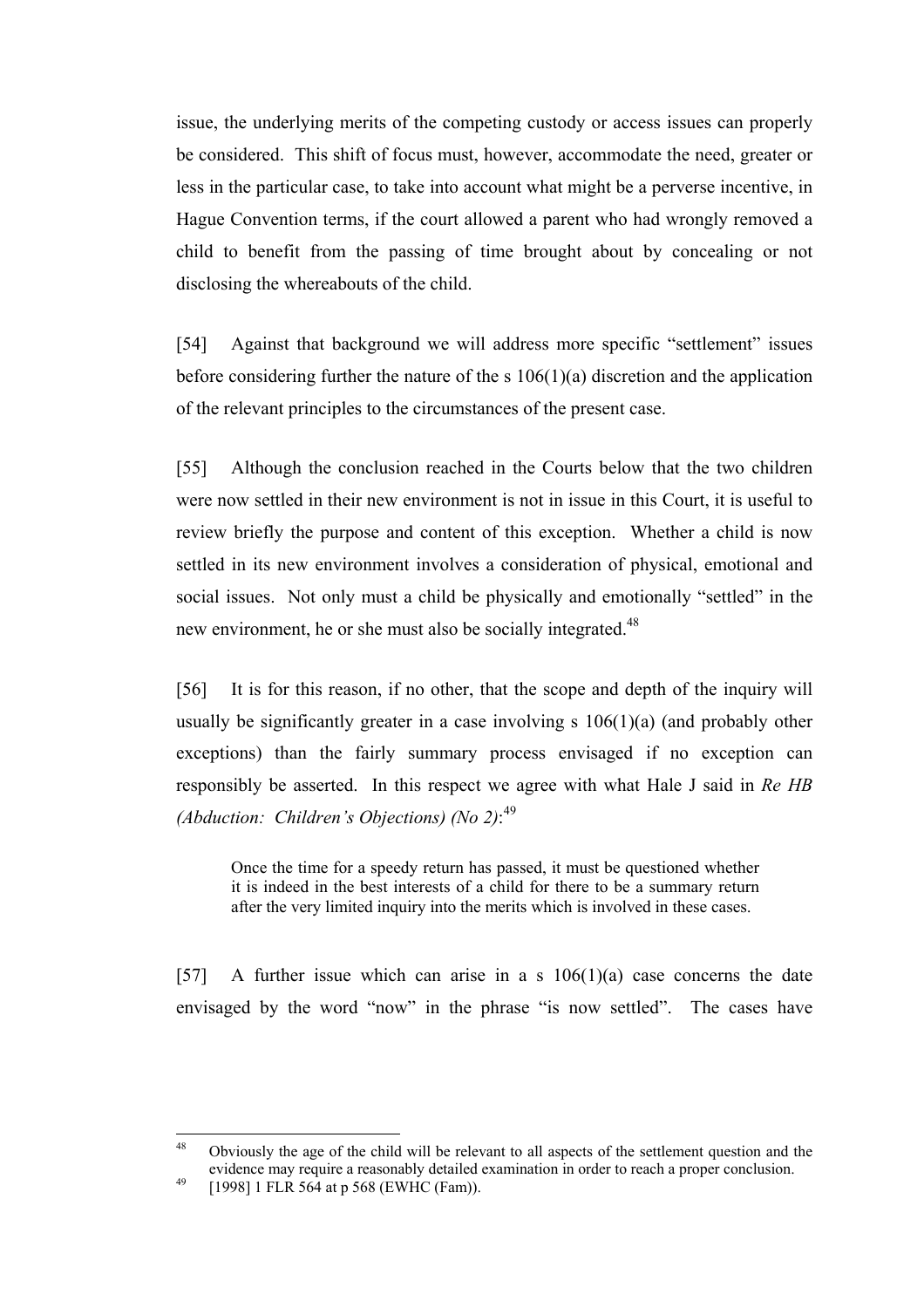identified two competitors; the date when the proceedings for return are commenced and the date when they are heard.<sup>50</sup> Ordinarily there should not be much, if any, practical difference between them because of the requirement<sup>51</sup> that proceedings under s 105 be given priority in order to ensure they are dealt with speedily. In so far as it may sometimes be material which date is addressed, we consider that the proper focus should usually be on the date of hearing the application. This best accommodates the necessary consideration of the best interests of the child and avoids the artificiality of declining to consider recent developments in the child's life. There may be cases when it is not appropriate to allow the respondent to an application for return to benefit from the delay between the filing of the application and its hearing, but in general terms we consider the court should consider all relevant circumstances as at the date it hears the application. It is not necessary in the present case to consider the relevance of events or developments during the lapse of time inevitably occasioned by the appeal process.

[58] It is worth pointing out that the expectation deriving from s 107 is that ordinarily a s 105 application will be heard within six weeks of its commencement. If the application is not determined within that period, an explanation must be given on request. This should mean that the time slippage will be relatively small and there will be no opportunity for the respondent to delay in order to create a better case on the settlement issue. There are obvious logistical challenges in such a short time frame, particularly when an exception is in issue.

# **The nature of the s 106(1)(a) discretion**

[59] There is a useful discussion of the settlement exception in a recent publication by Nigel Lowe, Mark Everall QC and Michael Nicholls.<sup>52</sup> The authors

 $50$ <sup>50</sup> See *Re N (Minors) (Abduction)* [1991] 1 FLR 413 (EWHC (Fam)), where Bracewell J stated obiter that "now" refers to the date when the proceedings were commenced and also *Director General, Department of Community Services v M and C* [1998] Fam LR 168 at para [91] where the Full Court of the Family Court of Australia doubted the absoluteness of Bracewell J's approach and indicated that "now" could refer to the date of hearing if necessary in the particular case. 51 Set out in s 107(1). 52 *International Movement of Children: Law Practice and Procedure* (2004).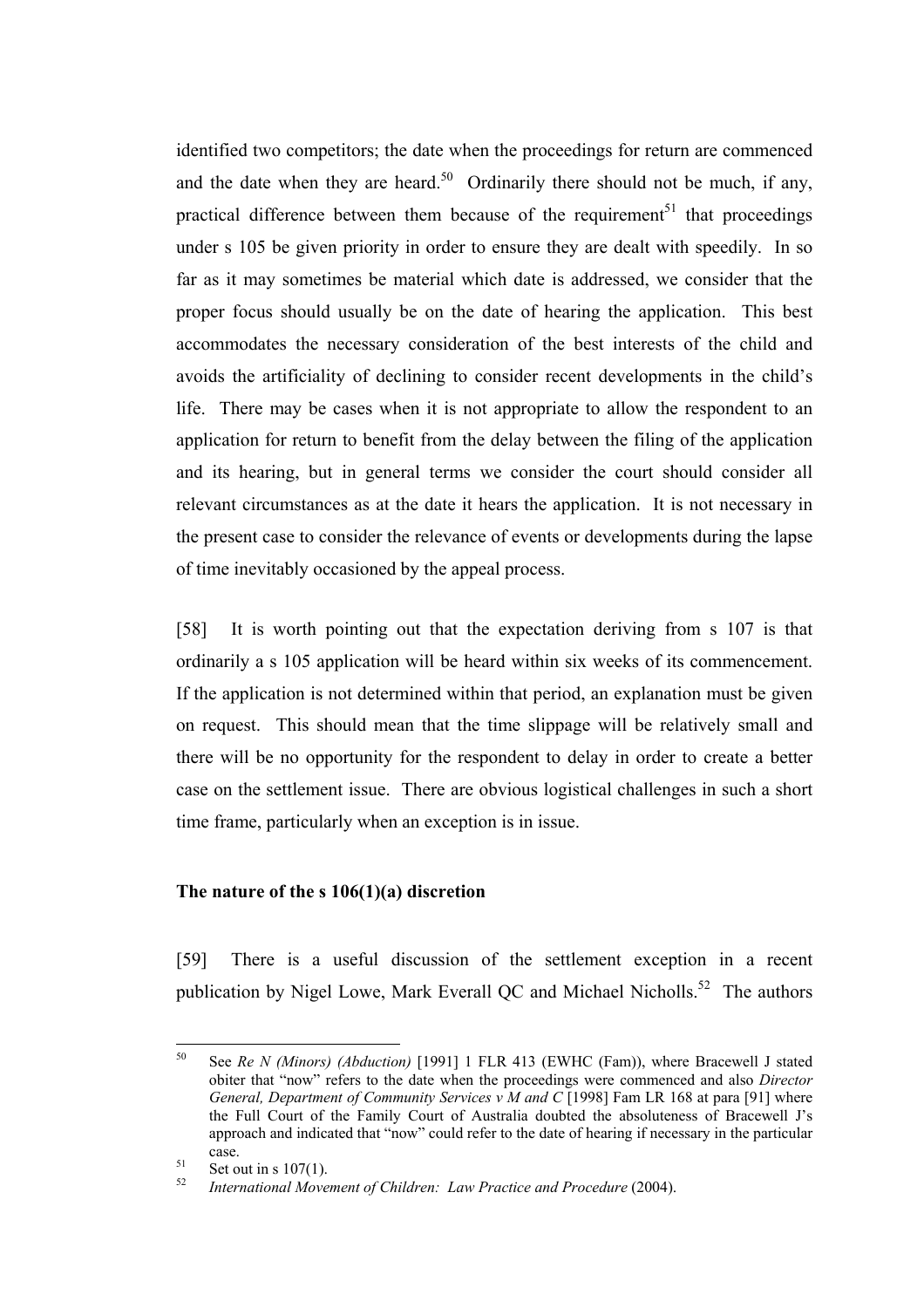note<sup>53</sup> that art 12(2) is a recognition that return to the country of habitual residence may no longer be desirable once a child has spent more than 12 months in its new environment. Hence return should not be ordered without a close examination of the merits of doing so. We have already referred to the difficulty of doing that within the anticipated time frame, which, in opposed cases, may deserve some reexamination.

[60] After referring to para [107] of the Pérez-Vera Report, Lowe, Everall and Nicholls go on to distinguish between cases of summary return in the immediate aftermath of wrongful removal, and cases where return is sought after the lapse of more than 12 months from removal. They cite Thorpe LJ's statement in  $Re C<sup>54</sup>$  that the Convention remedy is designed to be one of hot pursuit. They then helpfully survey the background to the adoption of art  $12(2)$ , stating:<sup>55</sup>

During early discussions on the drafting of the Convention, a dual time limit was proposed. The proposal was that where the location of the child is known, there should be a mandatory return if the application is made within 6 months; where the location of the child is not known, there should be a return if the application is made within 12 months. However, a single time limit was favoured and in due course a consensus emerged for the 12-month limit. What became Art 12(2) was introduced so as not to exclude the possibility of a return even after the 12-month limit had elapsed; the power to order a return, provided that the child has not become settled, is, on its face, indefinite in time.

[61] Lowe, Everall and Nicholls consider next the nature of the discretion to order return when the child is settled in its new environment. It is unnecessary to refer to their consideration of the debate which has taken place in some countries concerning whether there is any discretion at all in these circumstances.<sup>56</sup> Section 106(1)(a) undoubtedly gives the New Zealand Family Court a discretion, couched as "may refuse to order return". This reflects the drafting of art 13 which states that if an exception is established, the relevant authority "is not bound to order the return of the child". It should be recognised, however, that the Convention deals with the settlement exception in art 12(2), not in art 13. Our legislature's inclusion of it within s 106(1), based as that section is on art 13, masks this difference of

<sup>53</sup> 

<sup>&</sup>lt;sup>53</sup> At para [17.6].<br> *Re C (Abduction: Grave Risk of Psychological Harm)* [1999] 2 FLR 478 at p 488 (EWCA).<br>
<sup>55</sup> At para [17.7] (footnotes omitted).<br>
<sup>56</sup> As the final sentence in the extract cited in para [60] might su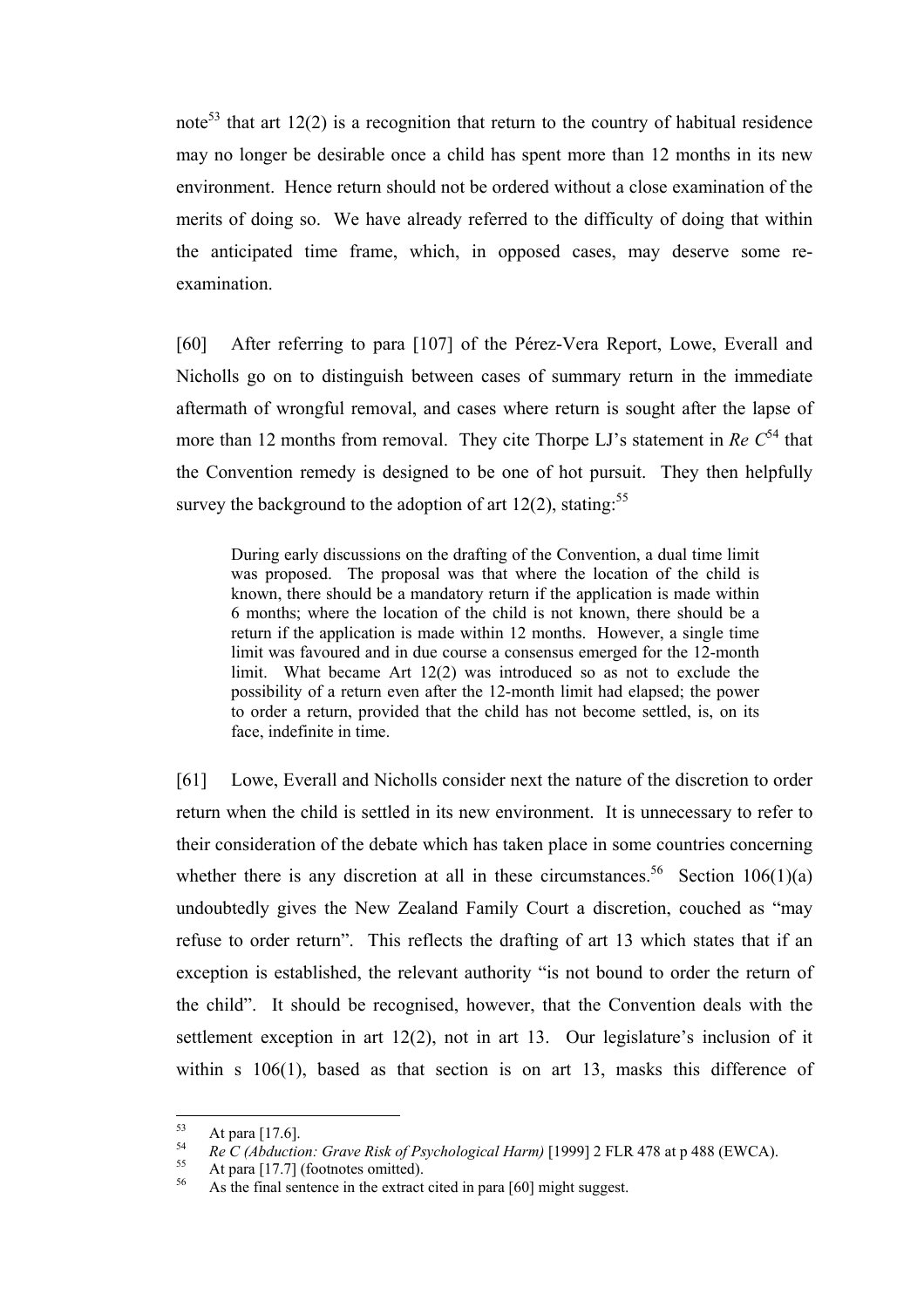presentation in the Convention. The point is a subtle but significant one of terminology and emphasis. Whereas art 13 says that if one of the exceptions stated therein is established, the relevant authority "is not bound" to order return, art 12 states that even in the case of an application made after 12 months, return shall be ordered "unless" the child is settled in its new environment.

[62] The word "unless" has been construed by some courts, but by no means all, as mandating that if there is settlement, return cannot be ordered.<sup>57</sup> Despite the lack of unanimity in the international community on this point, the implication for present purposes must at least be that if the settlement exception is established the framers of the Convention anticipated that some countervailing feature of the case (such as concealment) will be necessary before an order for return is made in respect of a child now settled in its new environment. Those who simply seek to invoke the "integrity" or "policy" of the Convention in these circumstances should bear this aspect of it in mind.

[63] In *Re L*, to which reference has already been made,<sup>58</sup> Wilson J stated that the discretion should be exercised "in the context of the approach of the Convention". This leads Lowe, Everall and Nicholls to state<sup>59</sup> that the welfare of the children is not paramount but is a relevant factor. We would say a most important factor. In *Re L* itself the circumstances were that the mother had gone into hiding in England for 10 months and the children had no other connection with England. If he had reached the point, Wilson J would have exercised the discretion in favour of return.

[64] In *Director-General of the Department of Community Services v Apostolakis*<sup>60</sup> Moss J found the settlement ground established. He described this as having a "direct and fundamental relevance to the situation of the children", and declined to order their return from Australia to Crete, because to do so would undo what they had achieved in Australia.

<sup>57</sup> <sup>57</sup> Although the point is not a live one in New Zealand because of the way our domestic legislation is framed, reference can usefully be made to the helpful review by Kay J in "The Hague Convention – Order or Chaos?" (2005) 19 AJFL 245 of the differences in the international community on this point.<br>
58 At fn 38 above.<br>
59 At para [17.34].<br>
60 (1996) FLC 92-718 (Family Court of Australia).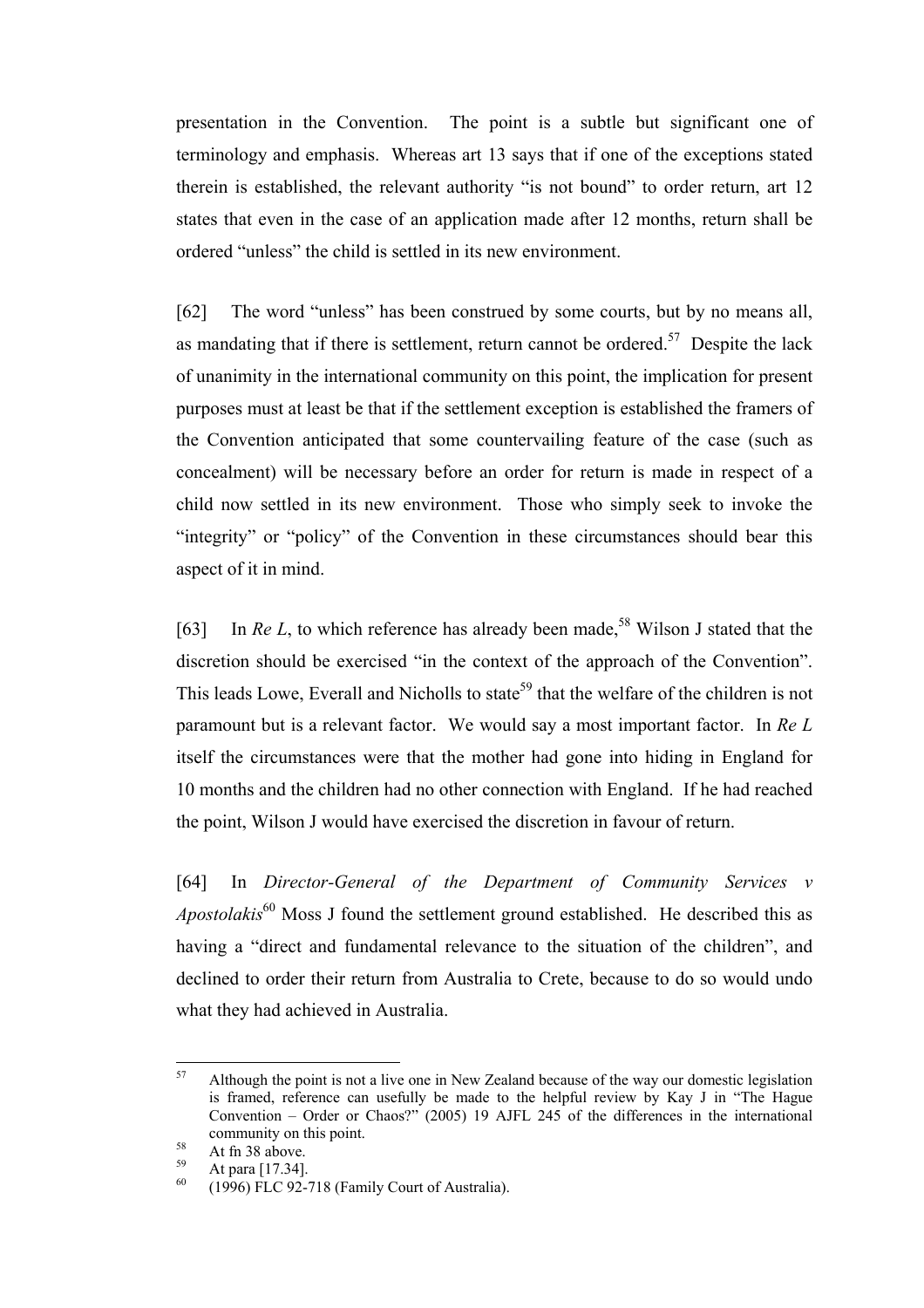[65] In *Director-General, Department of Families, Youth and Community Care v Moore*<sup>61</sup> the Full Court of the Family Court of Australia made the obvious but significant point that the policy of the Convention is not that wrongfully removed children must be returned in all circumstances. The exceptions are there to permit the welfare and best interests of individual children to be taken into account in specified circumstances. The Full Court upheld the judgment of Warnick J, who had observed that after an exception is established it is not to the point that unless the child is returned the "wrong-doer" will profit from the wrong-doing, save in the sense that to discourage such "wrong-doing" is a purpose of the Convention. Warnick J had emphasised that this purpose could not "override" the exception.

[66] Mr Pidgeon's basic submission for the father was that the Court of Appeal had failed to apply appropriate Hague Convention principles to the case. In particular, he argued that there was "a presumption of return in exercising a discretion in keeping with the purpose of the Convention" and that the Court of Appeal had not recognised this. Counsel also argued that the Court of Appeal had wrongly dealt with what he submitted was concealment by the mother of the fact that the children had been taken to New Zealand, this resulting in the father being unable to issue proceedings for their return within 12 months. Ms Hart adopted and supported the conclusions and reasoning of the Court of Appeal. Her submissions are reflected in what follows.

[67] In support of his first point Mr Pidgeon drew to our attention the decision of the Court of Appeal in  $S v S<sub>1</sub><sup>62</sup>$  in which Keith J for the Court said:<sup>63</sup>

The provisions of the Act and convention also make it clear that the issue before the Court is not the best interests of the children as such, but rather the choice of the forum where those interests are to be determined. The general principle or presumption of the convention and the implementing statute is that the children are to be returned to their place of habitual residence; it will be for the Courts of that place to make any determination about the best interests of the children. The legislation is to be interpreted so as not to undermine that presumption.

<sup>61</sup> <sup>61</sup> (1999) 24 Fam LR 475. This case also contains a detailed discussion of the "settled in new environment" criterion.<br>
<sup>62</sup> [1999] 3 NZLR 513 (Keith, Blanchard and Tipping JJ).<br>
<sup>63</sup> At para [9].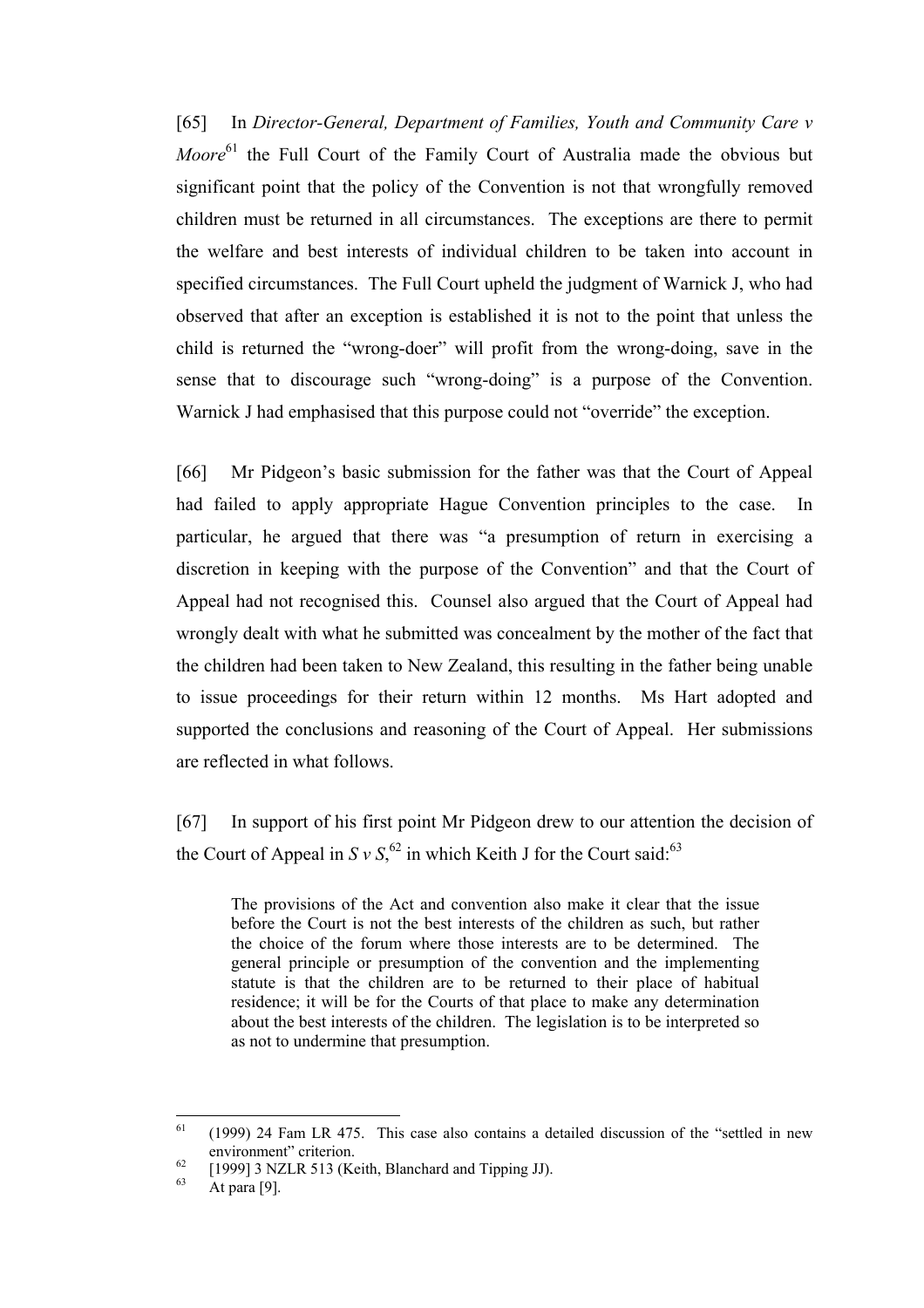[68] This passage must be read in its context, which was to provide a broad introductory overview of the purpose of the Convention. It is not appropriate to speak in terms of a presumption of return in a discretionary situation.<sup>64</sup> This is because the exercise of the discretion must recognise, and seek to balance, both the welfare and best interests of the child and the general purpose of the Convention. Indeed in  $S y S$  the Court recognised this by saying, two paragraphs after the passage cited above, that the trial Judge, having found a ground for refusal established, had to consider whether as a matter of discretion the children should "nevertheless" be returned to their country of habitual residence. That terminology clearly shows that the Court was not approaching the discretion in terms of there being any presumption of return after the establishment of a ground for refusal.

[69] We refer finally on this topic to the decision of the Court of Appeal in England in *Cannon v Cannon*.<sup>65</sup> Thorpe LJ gave the leading judgment with which the other members of the Court<sup>66</sup> expressed their agreement. Thorpe LJ first examined what matters had to be considered when deciding whether a child was now settled in its new environment. He held that judges should look critically at any alleged settlement that was based on concealment or deceit. We would prefer to deal with the policy implications of not letting a parent gain an advantage from concealment or deceit as a facet of the exercise of the discretion. Obviously the circumstances of the concealment or deceit may be relevant in a purely factual way to the settlement issue but we do not consider the need to deter concealment or deceit should otherwise influence the settlement assessment. The policy objective is better achieved by means of the exercise of the discretion rather than indirectly via the settlement assessment.

[70] There is, however, an aspect of Thorpe LJ's judgment in *Cannon* which we would respectfully endorse. He said that:<sup>67</sup>

the exercise of a discretion under the Convention requires the court to have due regard to the overriding objectives of the Convention whilst

<sup>64</sup> Indeed, even when there is no discretion, the concept of a presumption is not really apt either. In that situation there is a duty to order return.<br>
[2005] 1 WLR 32.<br>
66 Waller and Maurice Kay LJJ.<br>
67 At para [38].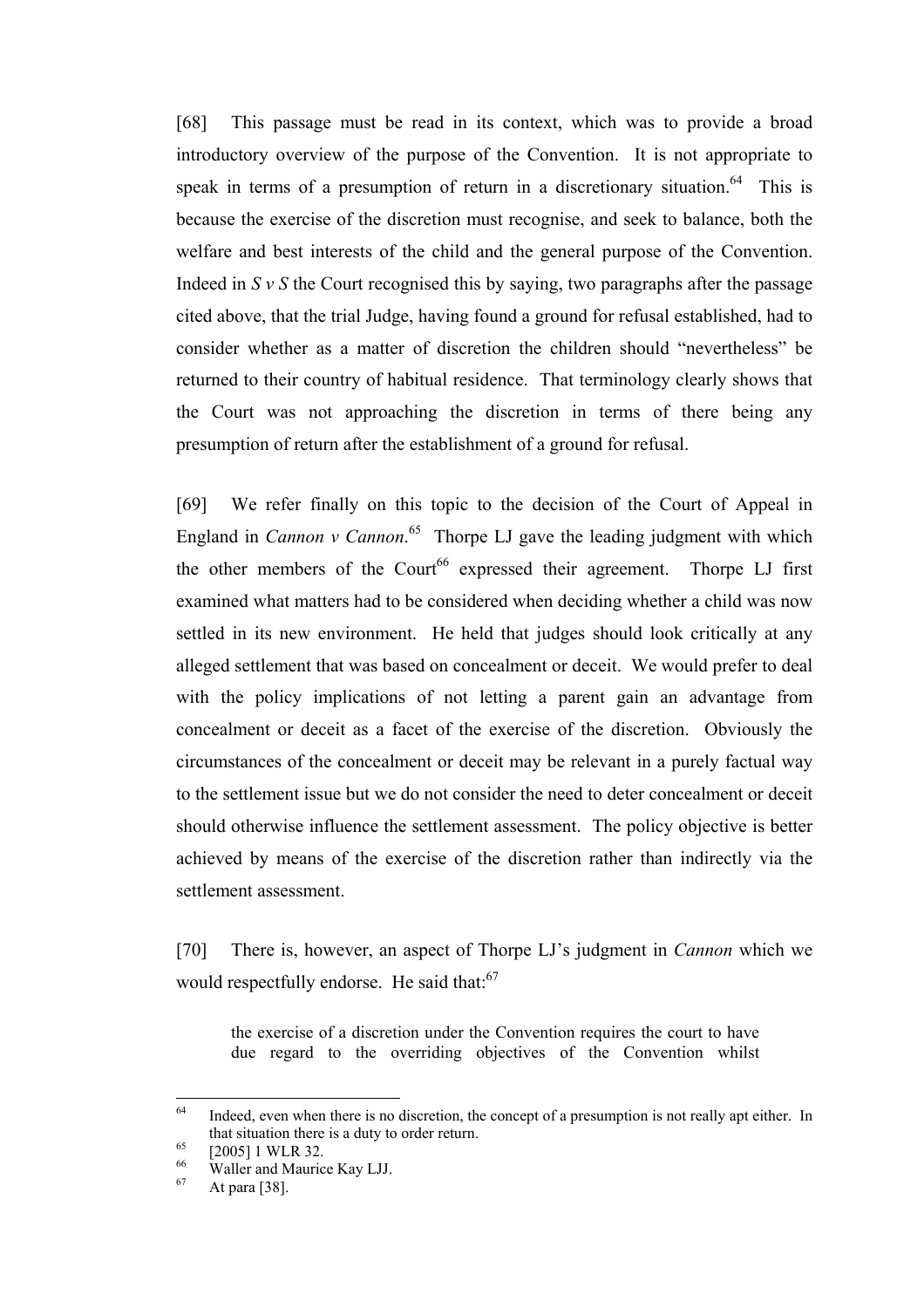acknowledging the importance of the child's welfare (particularly in a case where the court has found settlement) ...

That formulation seems to us to support the approach which we would, in any event, have taken to the balancing exercise inherent in our s 106(1)(a).

#### **The decisions of the Courts below**

[71] We move now to examine the basis on which the Courts below approached the discretionary decision which had to be made under s  $106(1)(a)$ . We will do this initially without reference to the facts of the case. In the Family Court, Judge von Dadelszen said<sup>68</sup> that the mother had a "heavy onus" to persuade the court that the children should not be returned to Australia. For that proposition he relied on *Damiano v Damiano*<sup>69</sup> and  $KS$  *v LS*,<sup>70</sup> both "grave risk" cases. As is inherent in what we have already written, we consider that the Judge was in error in putting such an onus on the mother. There was an ordinary onus on the mother to establish the existence of the s  $106(1)(a)$  ground. But it was not appropriate to say that having established that ground the mother had an onus, let alone a heavy onus, of persuading the court not to order return. It is important in this respect to keep conceptually separate whether a ground for declining to order return has been established, on the one hand; and, if so, whether return should or should not be ordered, on the other. The first is an issue of fact; the second involves an exercise of discretion.

[72] Despite the fact that the mother satisfied the Judge that the children were now settled in their new environment, he directed himself that it was important to exercise the discretion so that "the integrity of the Convention should be preserved". He then added the following:

[32] In this case it is very tempting to exercise that discretion in the mother's favour. The children are well settled in New Zealand after what must have been a difficult time when they were in Australia, largely, it appears, as a result of their father's behaviour.

<sup>68</sup> 

<sup>&</sup>lt;sup>68</sup> At para [14].<br><sup>69</sup> [1993] NZFLR 548 (FC).<br><sup>70</sup> [2003] 3 NZLR 837 (HC, Full Court).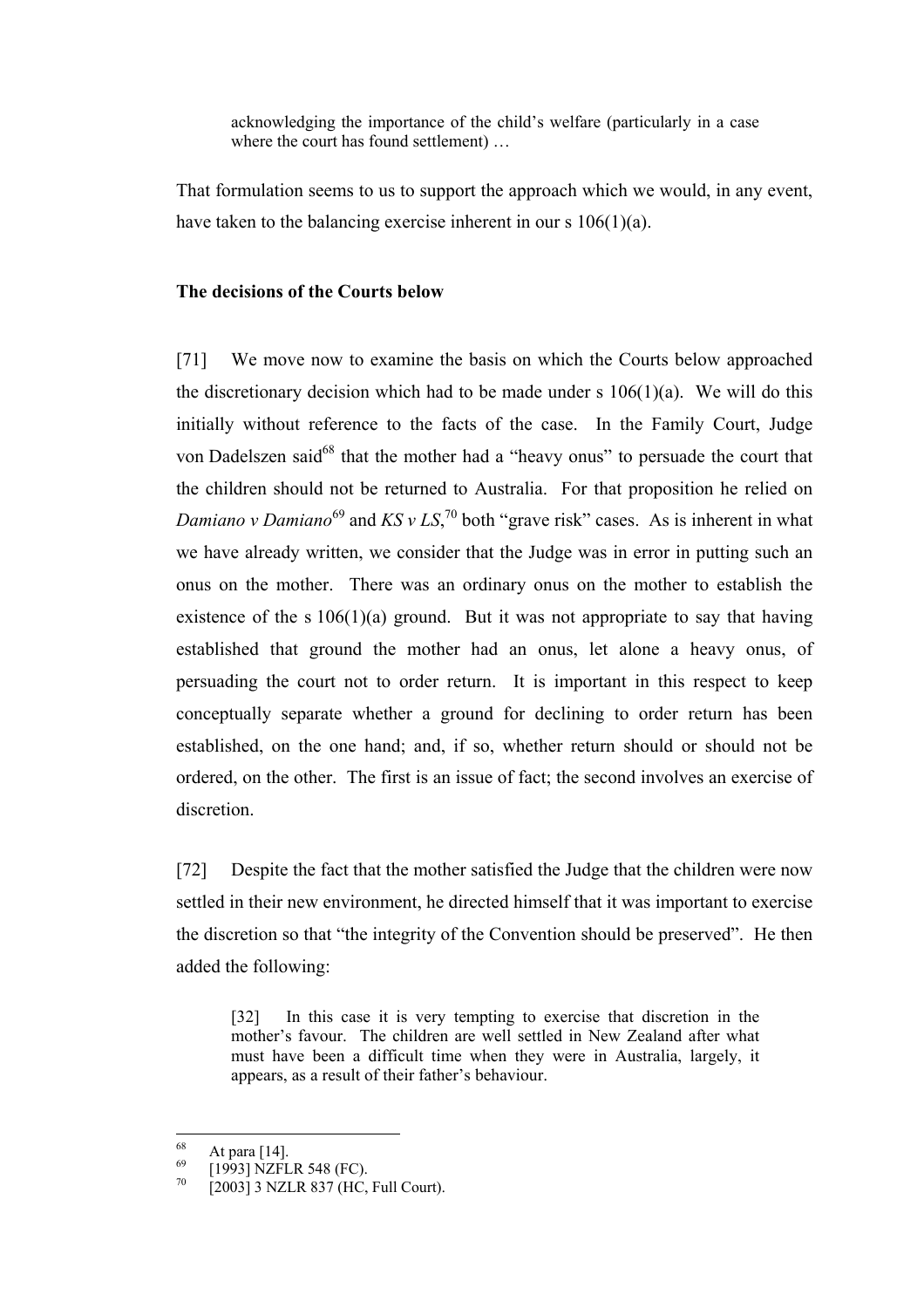[33] However, it cannot be right to permit the integrity of the Convention to be undermined in circumstances where a defence is only available as a result of this mother's own actions.

[34] The mother left Australia without advising the children's father. She failed to let him know where she was for more than a year after leaving. As I hope has been made clear, I am not satisfied that it was reasonable for her to expect the father to find out the children's whereabouts through her brother.

[73] It is thus apparent that the Judge's order for return was made, despite the mother's establishment of the s 106(1)(a) exception, primarily on account of the mother's actions which the Judge saw as having improperly gained her the benefit of the exception. That, and the initial heavy onus, is what appears to have led the Judge to favour return, contrary to what he seems to have regarded as the best interests of the particular children.

[74] In the High Court, Ellen France J said that the mother had not satisfied her that the Family Court Judge was wrong in his approach to the discretion. She continued: $71$ 

Further, while the Family Court Judge did have some sympathy for the position in which the mother found herself, I agree with him that the discretion has to be viewed against the objectives of the Convention. It is relevant in this regard that the Convention has as Fisher J put it, a "normative" function (*S v S* [1999] 3 NZLR 513 at 519). Fisher J noted that the future of other children "will be promoted by demonstrating to potential abductors that there is no future in interstate abductions." (At 519, and see discussion by the Court of Appeal in the appeal from that decision, at 532.)

The mother did, as respondent's counsel put it, lie low and the Family Court Judge found that the s 13(1)(a) defence only became available because of her actions in that regard. That conclusion was open to the Court on the evidence.

[75] The Court of Appeal discussed<sup>72</sup> the present issue in terms of a question framed as "Does a Convention informed approach to s 106(1)(a) require the dismissal of the application in this case?"

[76] Their Honours commenced by observing that art 12 does not expressly address the circumstances, if any, in which the return of "settled children" should be

<sup>71</sup> 

 $\frac{71}{72}$  At para [32].<br>From para [35].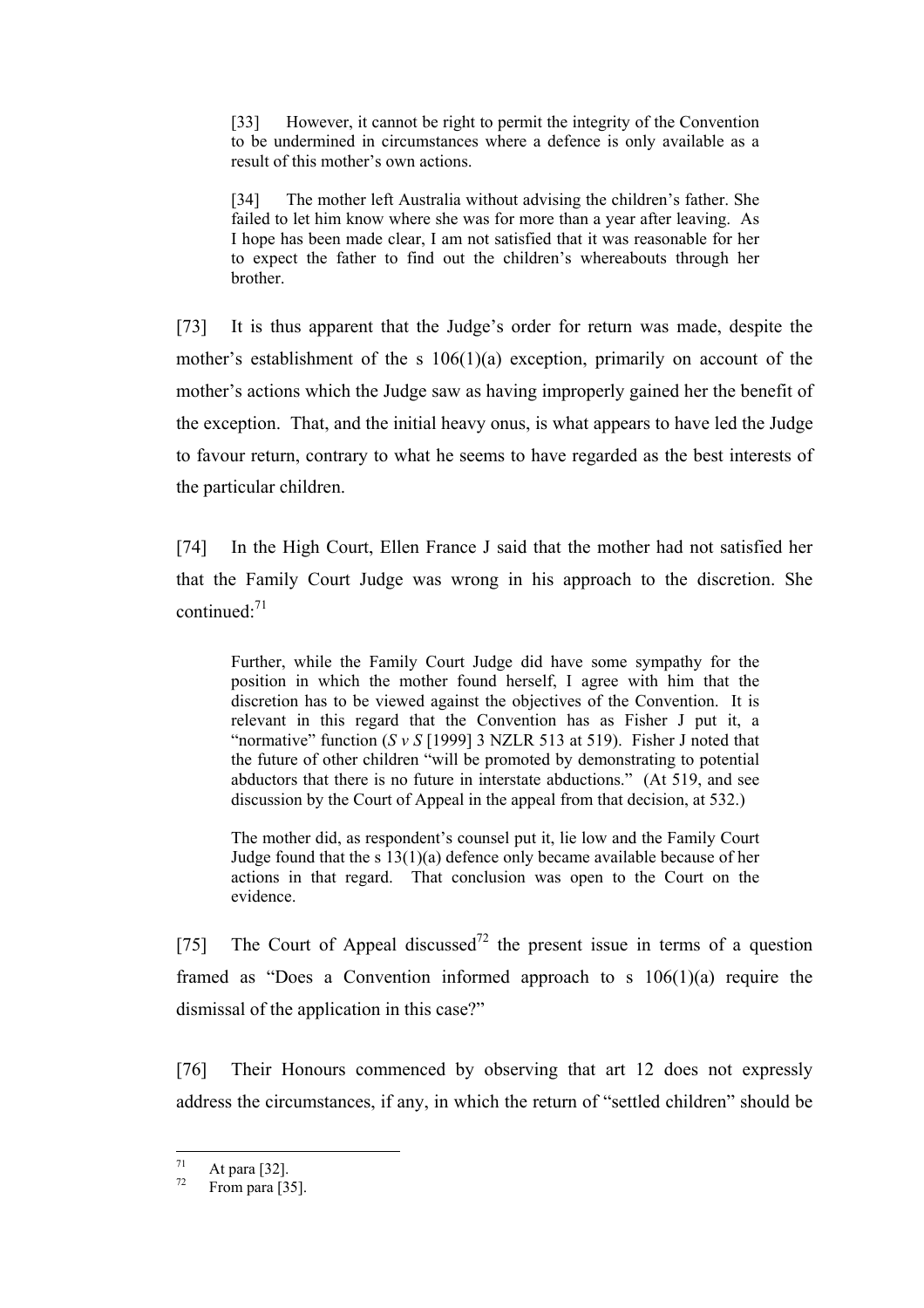ordered, if proceedings are commenced after the expiration of the relevant one year period. The Court then noted there was support for the view that the Convention does not envisage the return of a child now settled in the new environment when proceedings are commenced outside the one year period. That view cannot, of course, be taken in any absolute way in New Zealand because, as we have seen, s 106 clearly gives a discretion to order return in such circumstances.

[77] The Court of Appeal moved next to discuss the relevant considerations in determining whether to order return when the s 106(1)(a) exception is established. Their Honours recognised<sup>73</sup> that if parents who wrongfully remove children are permitted to rely successfully on s 106(1)(a), this would tend to reward "perhaps the worst abductors, namely those who kidnap children and disappear, and thus more generally serve to encourage the abduction of children".

[78] The Court of Appeal then discussed the criteria for establishing settlement and the potential inter-relationship with concealment issues, and concluded its examination of the s  $106(1)(a)$  discretion by saying:

[56] It will be recalled that in *Cannon* Thorpe LJ described the discretion to return a child in circumstance in which s  $106(1)(a)$  applies as being "residual" and saw it as primarily based on art 18 of the Convention. It will likewise be recalled that this provides:

> The provisions of this Chapter [which includes arts 12 and 13] do not limit the power of a judicial or administrative authority to order the return of the child at any time.

[57] Once the discretion is seen in this light, it is perfectly clear that there is no scope for a presumption in favour of return when the s  $106(1)(a)$ defence is made out. Indeed, it may even be that the reverse applies, that cases in which an order for return will be made will be the exception and not the rule and that the applicant seeking such an order should be expected to show good reason why the discretion should be exercised in his or her favour. Once an application for return falls to be determined on the basis of art 18, it might be thought that the best interests of the child are at least a relevant and perhaps a controlling consideration

[79] Their Honours then set out paras [32], [33] and [34] of the Family Court's judgment $^{74}$  and added:

 $73$ 

 $7^{\frac{73}{74}}$  At para [45].<br>As set out in para [72] above.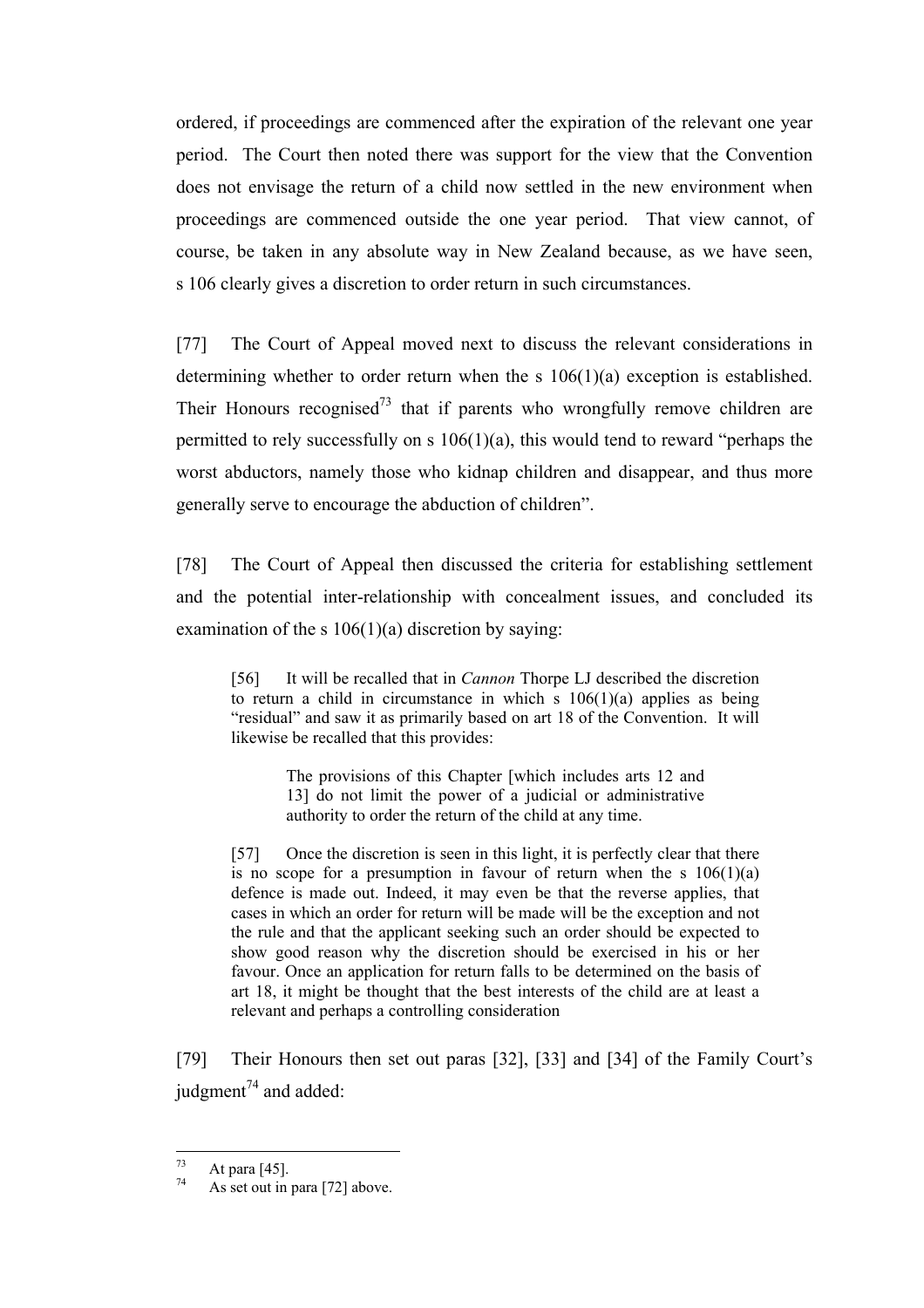[59] In light of what we consider to be the appropriate approach to s 106(1)(a), these reasons do not provide an appropriate basis for ordering return of the children. Leaving children in New Zealand who are "well settled" does not undermine "the integrity of the Convention" – given that an order to return children in these circumstances depends upon the exercise of a "residual discretion" and is provided for in art 18.

[60] Importantly [the mother] did nothing which could be regarded as "manipulative delay" as discussed by Thorpe LJ in *Cannon* at [59] of his judgment. We do not see her actions as causing the critical delay in the commencement of proceedings which has enabled her now to invoke s  $106(1)(a)$ .

[80] On this basis the Court allowed the appeal, quashed the order for the return of the children and dismissed the application for their return.

## **Other New Zealand material**

[81] Before stating our conclusions on the correct approach to the s  $106(1)(a)$ discretion, we mention two further New Zealand discussions of the topic. The first is in an article written by Principal Family Court Judge Boshier entitled "Care and Protection of Children: New Zealand and Australian Experience of Cross Border Co-operation".<sup>75</sup> The author speaks<sup>76</sup> in terms of a strong presumption of return to which there are a number of exceptions. But, as we have already indicated, without the presence of an established exception there is more than a presumption of return; there is a duty to order return. This duty must be distinguished from the s  $106(1)(a)$ discretion which is not subject to any presumption of return, strong or otherwise. After setting out the exceptions, the author states that only one of them "has the potential to open the case to a hearing on the merits rather than forum". He identifies that exception as the exception constituted by grave risk of harm or intolerable situation on return.<sup>77</sup> That, with respect, does not do justice to the settlement exception constituted by s  $106(1)(a)$ . As we have already indicated, that exception very much engages the best interests of the child. Questions of underlying merits are capable of featuring in that respect.

<sup>75</sup> <sup>75</sup> (2005) 3 NZFLJ 1.<br>
<sup>76</sup> At p 7.<br>
<sup>77</sup> Section 106(1)(c).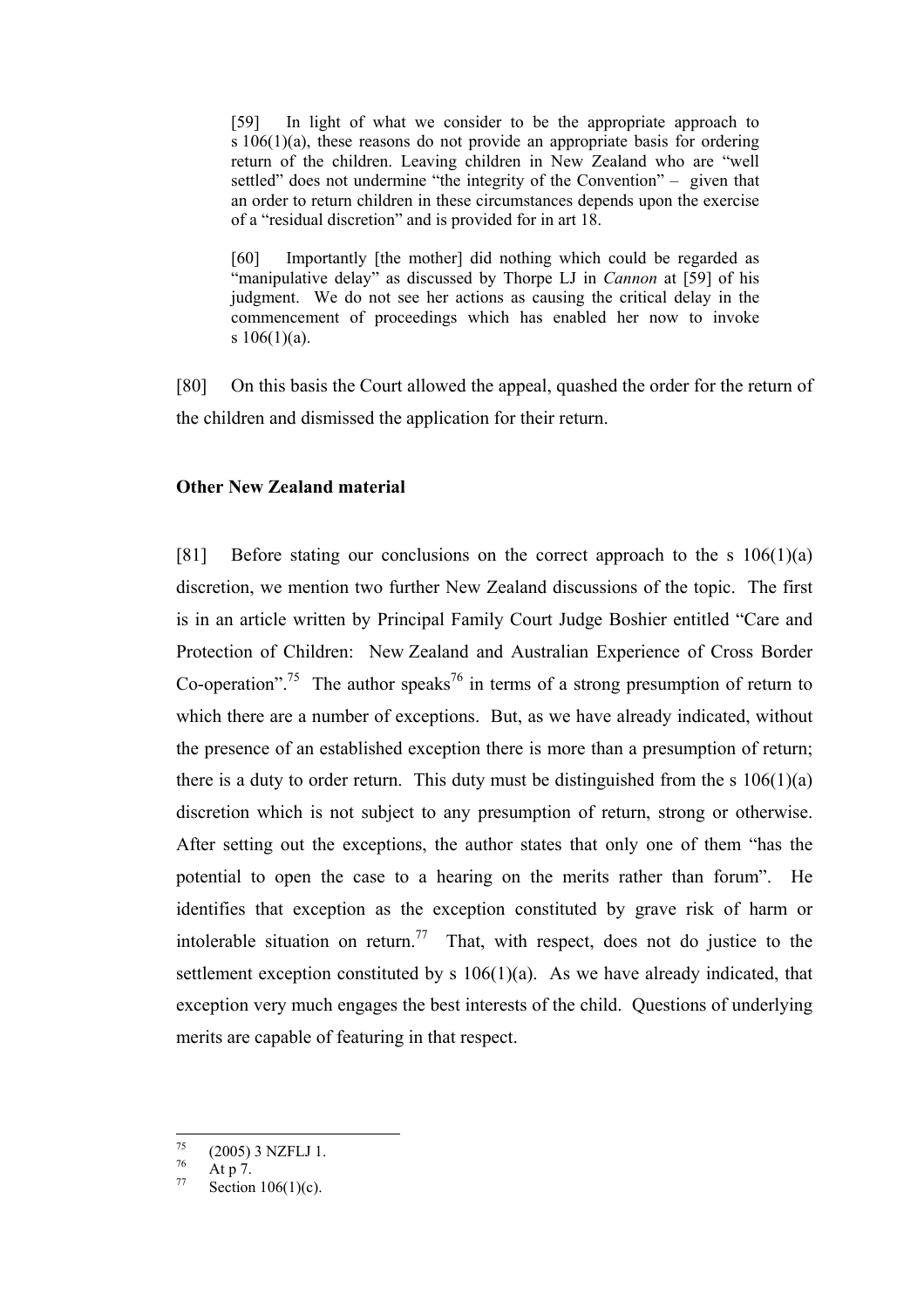[82] Our second reference is to *Care of Children in New Zealand* by Ludbrook and de Jong<sup>78</sup> which contains a helpful discussion of the basis upon which the s  $106$ discretion should be exercised. The authors refer to the decision of Judge Boshier in *Secretary for Justice v Penney*. 79 There the Judge held that the circumstances leading up to the wrongful removal can be taken into account in exercising the discretion. Ludbrook and de Jong also make reference to the decision of Elias J in *Clarke v Carson*, 80 in which the Judge regarded it as relevant that the discretion fell to be exercised in a case in which the dispute between the parties concerned only access and the children were more than likely to end up living in New Zealand. In declining to make an order for return in the circumstances of that case, Elias J observed:<sup>81</sup>

Even placing great emphasis on the policy of the Act and the Convention, once the welfare of the children is brought into the balance it seems to me that returning the children is likely to entail a shuttle which is relatively empty. It will disrupt the family and cause substantial emotional and financial stress quite disproportionate when the likely outcome is considered. It would be punitive and unnecessarily damaging to the welfare of the children for them to be taken back to have the matter resolved in the Washington Court in such circumstances.

[83] Elias J's reference to the likely outcome of the proceedings was of course a reference to the likely decision on the substantive merits as opposed to which country's courts should make that decision. There is support for her Honour's view that where a facet of the substantive decision is not in issue, or is incapable of realistic debate, the forum decision can properly be influenced by that factor. In  $H v H^{82}$  the trial Judge's failure to consider the likely outcome of the substantive proceedings was one reason Waite LJ gave for the Court's conclusion that the trial Judge had not properly exercised the discretion. The context was a situation in which it was very likely that the mother of young children would retain their custody. It was also very likely that she would continue living in England, where she had fled from most unhappy circumstances in Israel.

<sup>78</sup> 

<sup>&</sup>lt;sup>78</sup> (2005), para [CC 106.08].<br>
<sup>79</sup> [1995] NZFLR 827 (DC).<br>
<sup>80</sup> [1995] NZFLR 926 (HC).<br>
<sup>81</sup> At p 933.<br>
<sup>82</sup> [1996] 2 FLR 570 at p 577 (EWCA).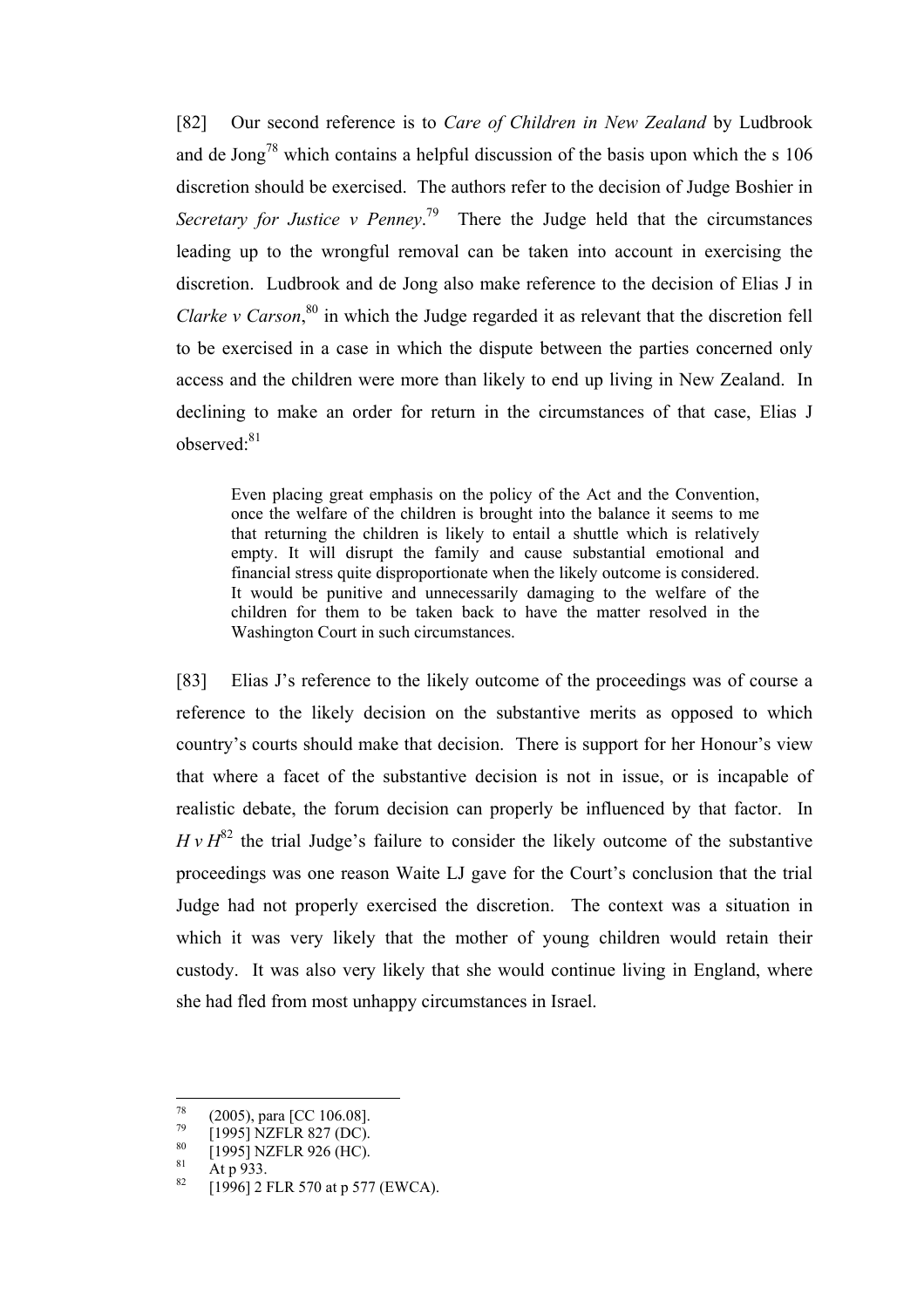[84] The circumstances regarded as germane in these cases, namely the reasons for the wrongful removal and the likely outcome of the substantive proceedings, have distinct relevance in the present case.

## **The correct position in New Zealand**

[85] Drawing all these threads together, we consider the way in which the New Zealand courts should approach the s 106(1)(a) discretion can be stated in the following way. The discretion requires the judge to compare and weigh two considerations. One concerns the welfare and best interests of the child or children involved in the case. The other concerns the significance of the general purpose of the Convention in the circumstances of the case. These two considerations will not necessarily be in conflict.

[86] When undertaking this exercise the judge should consider whether return would or would not be in the best interests of a child who has necessarily already been found to be settled in its new environment. That very settlement implies that an order for return may well not be in the child's best interests. Matters relevant to the assessment include the circumstances in which the child is now settled; the circumstances in which the child came to be wrongfully removed or retained; and the degree to which the child would be harmed by return. Other factors capable of being relevant will be the compass and likely outcome of the dispute between the parties, and the nature of any evidence directed to another ground of refusal, whether or not that ground is made out. In short, everything logically capable of bearing on whether it is in the best interests of the child to be returned should be considered.

[87] If the judge considers that return is not in the best interests of the child, the issue becomes whether some feature of the case, such as concealment by the party responsible for the wrongful removal, nevertheless requires that the s  $106(1)(a)$ discretion be exercised in favour of return so as to avoid the perverse incentive inherent in refusing to order return. Unless the court finds that such competing factors as may exist clearly outweigh the interests of the child, return should not be ordered.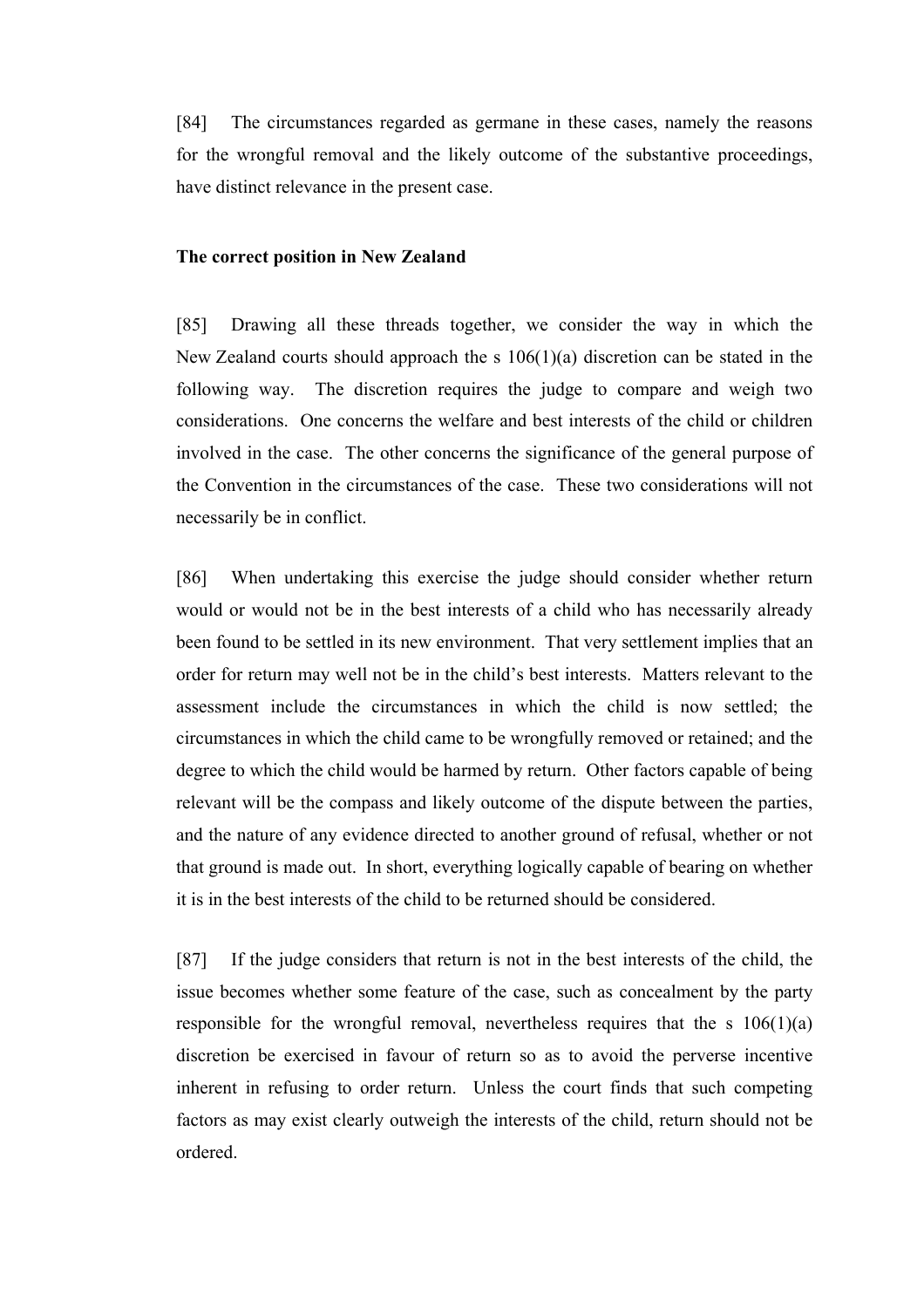[88] It follows that the approach taken in the Family Court and upheld in the High Court was not a correct exercise of the discretion. The Family Court Judge was wrong to place a heavy onus on the mother and to give the weight he did to what he saw as her concealment of the children and the consequent need to preserve the "integrity" of the Convention. How the correct approach should be applied in this case involves an examination of the facts of the case and to that we now turn.

### **Facts of present case**

[89] In 1998, the mother, who was then a 37 year old New Zealander living in Australia, commenced the sexual relationship with the father which gave rise to the birth of the children. He was then aged 19. Their daughter was born on 2 May 1999. The father, who had had problems with alcohol and drug abuse for some time, started to become violent towards the mother soon after her birth. The son was born on 29 May 2000.

[90] The parties separated in July 2000 but seem to have resumed their relationship in September for a short period, until the mother took out an apprehended violence order against the father and a little later a protection order. She had found it necessary to resort to women's refuges and domestic violence accommodation because of the danger she felt she and the children were in as a result of the father's behaviour.

[91] While she was living in Canberra, the father threatened further violence and wrote to her saying that if he did not get his kids "I will flip my lid". Around Easter 2001 the mother allowed the father to visit the children. She claims that he tried to take them with him on departure, but she was able to prevent this. On 9 May 2001 the mother wrote to the father setting out the problems she saw in the relationship and why it could not continue. She concluded by saying that she would give the children the best life she could.

[92] In June 2001 the mother took the children back to Queensland where they had originally been living. The parties lived together again for a short time before finally separating on 20 September 2001. The mother went to a refuge in another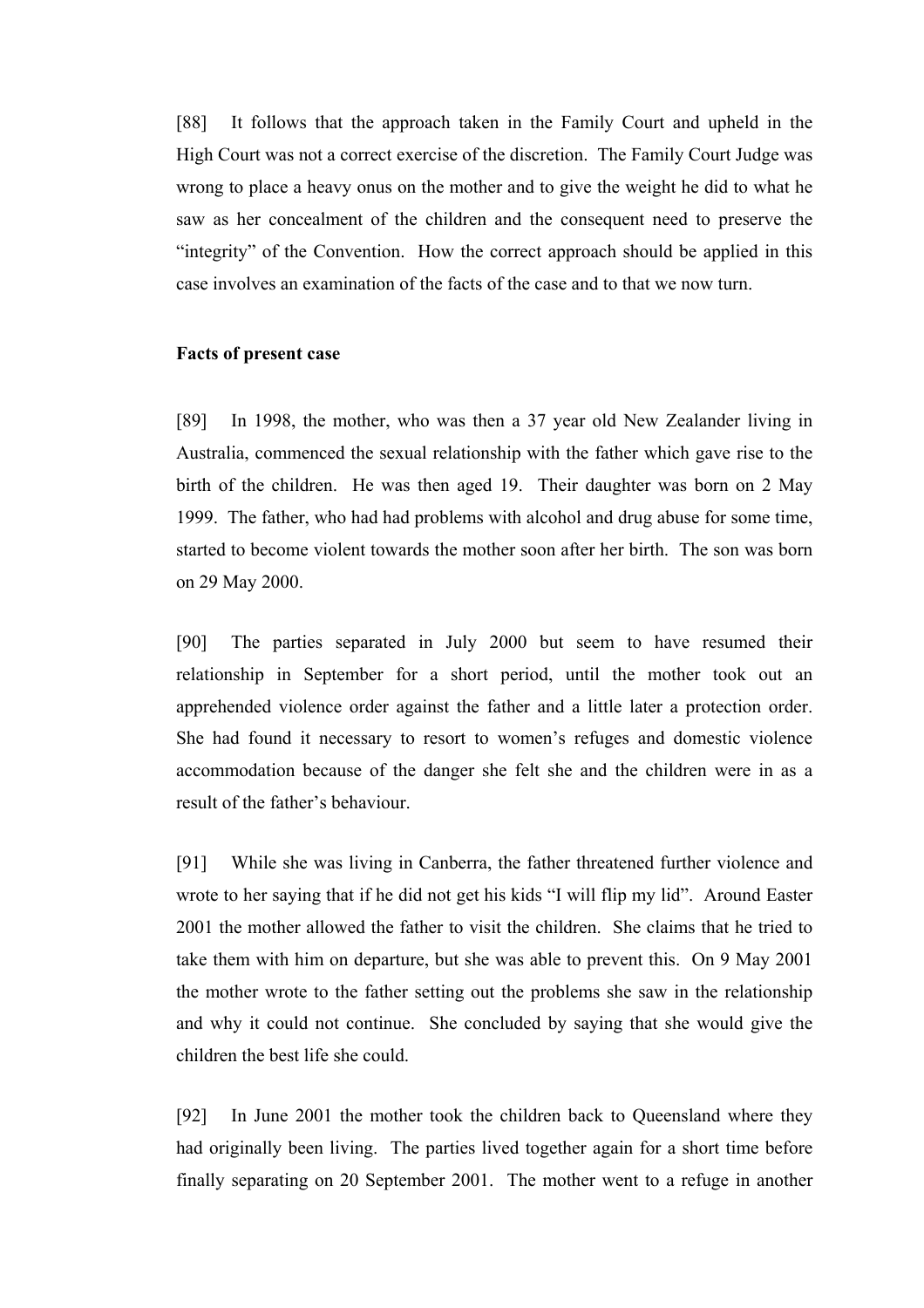town where the children received counselling for the trauma they had been experiencing.

[93] The father was arrested for breaking into the refuge where the mother and the children were living. This was his last physical contact with the children. His last contact with the mother came in November 2001 when he wrote her a letter dated 15 November, in which he apologised for his behaviour in September. In his letter, which was addressed to the mother and the children, the father said that by the time the letter was received "Dad will be gone!". He added "when I find a place to settle down I will write again". He indicated he would "sign custody over" to the mother. He also said "I will sign passports but when you go I want to know where you are. And you have 14 days to return." From this it can readily be inferred that the father knew the mother was planning to take the children out of Australia. In context, his reference to "when you go" can only be read in this sense. The mother's most likely destination was New Zealand. New Zealand was the mother's country of birth and she had two brothers living in New Zealand. The father made reference towards the end of his letter to his wish that the mother should retain a post office box in Bowen saying "that way I can send stuff to you and the kids". The father concluded his letter by saying "Well hope to catch up with you one day", and in a postscript he added that if the mother wanted to write to him, as he hoped she would, she could send her letter to a family member at the address which he gave.

[94] The mother brought the children from Australia to New Zealand on 4 February 2002. She did not expressly inform the father that she was leaving or where she was going. He, in the meantime, had disappeared into the outback with another woman. The mother did not take any steps subsequently to inform the father where she and the children were living. She did not know his whereabouts, but could have tried to make contact through his family. In an affidavit, the mother described the involvement of the Australian police in her leaving Australia in these terms:

The police, who had had experience with the children's father in criminal matters, strongly advised me to get as far away as possible, even out of the country, saying that the situation would "inevitably end in bloodshed". I was told that the safest thing was to get away from the children's father and "lie low". They said I should consider using a different name.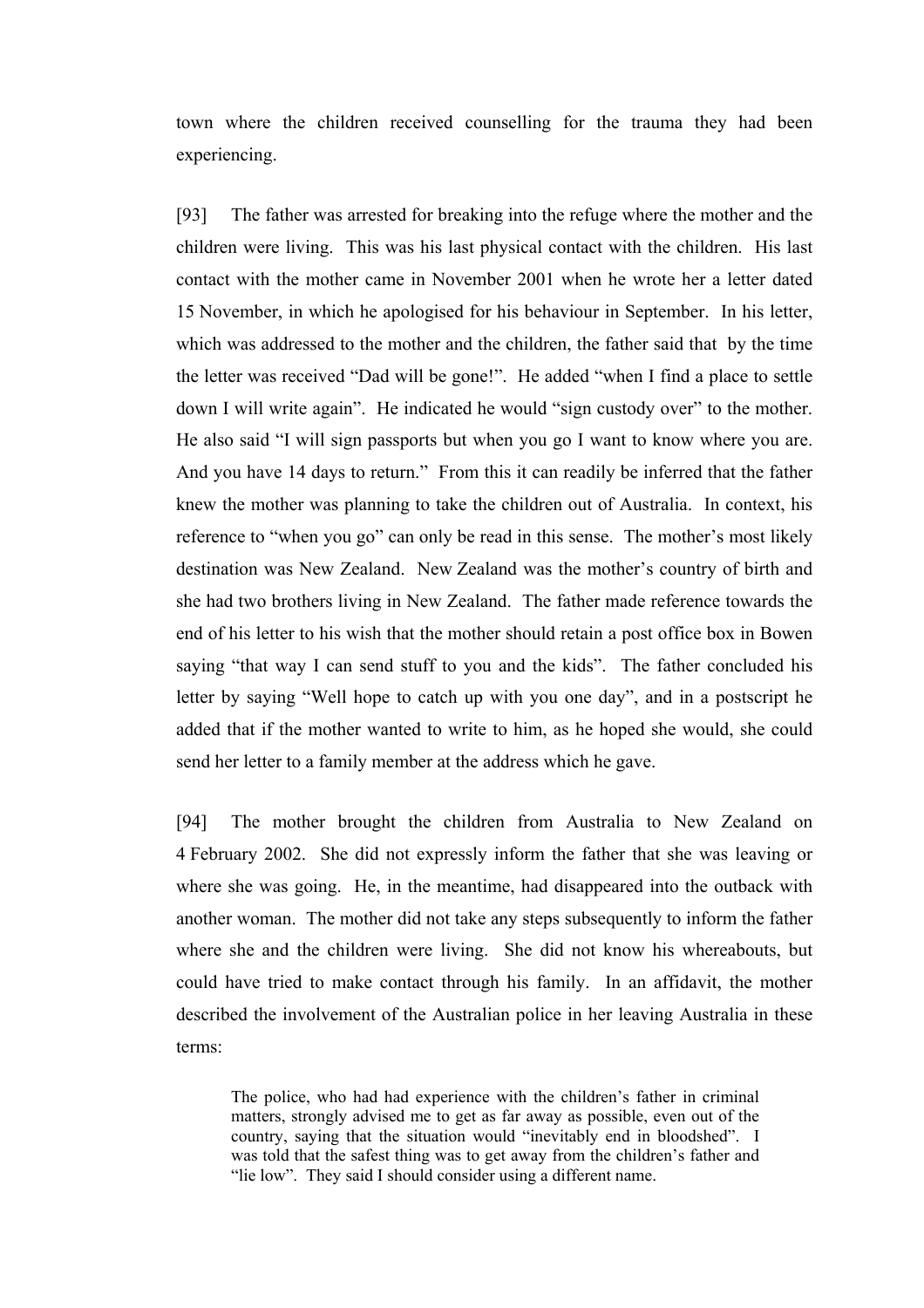[95] Nearly 12 months after the mother left Australia the father applied to the Federal Magistrates Court in Australia for an information order to locate the children. He also applied for access. The application for access was transferred to the Family Court of Australia and was live at the time of the proceedings in New Zealand up to the point when the Court of Appeal gave leave to appeal from the High Court, but was subsequently dismissed for non-prosecution. On 31 March 2003 solicitors engaged by the father in Australia sent a letter to the mother care of one of her brothers at his Auckland address. The father had had this address throughout and had probably also had the brother's telephone number. During the whole of the intervening period he had not endeavoured to contact the mother or the children by these means.

[96] The purpose of the March 2003 letter was to achieve substituted service on the mother of the application for access which the father had made in Australia. In May 2003 the mother applied for protection and custody orders in New Zealand. The mother's solicitors contacted the father's solicitors to serve these applications and, from then on, whatever may have been the earlier position, the Courts below rightly considered that the father must have been fully aware that the children were in New Zealand. Despite this, it was not until October 2003 that the father approached the Queensland State Central Authority under the Hague Convention. This was 20 months after the children's removal from Australia.

[97] On 31 October 2003 the New Zealand Family Court made custody and protection orders in the mother's favour. Leave was reserved to the father to apply for access. These orders were subsequently registered in Australia. The effect was to make the New Zealand orders equivalent in all respects to Australian orders in the same terms.

[98] The father's application for an order for return of the children to Australia was made on 18 December 2003, nearly two years after the children had been removed from Australia and about six months from the date when the father was certainly aware that the children were in New Zealand.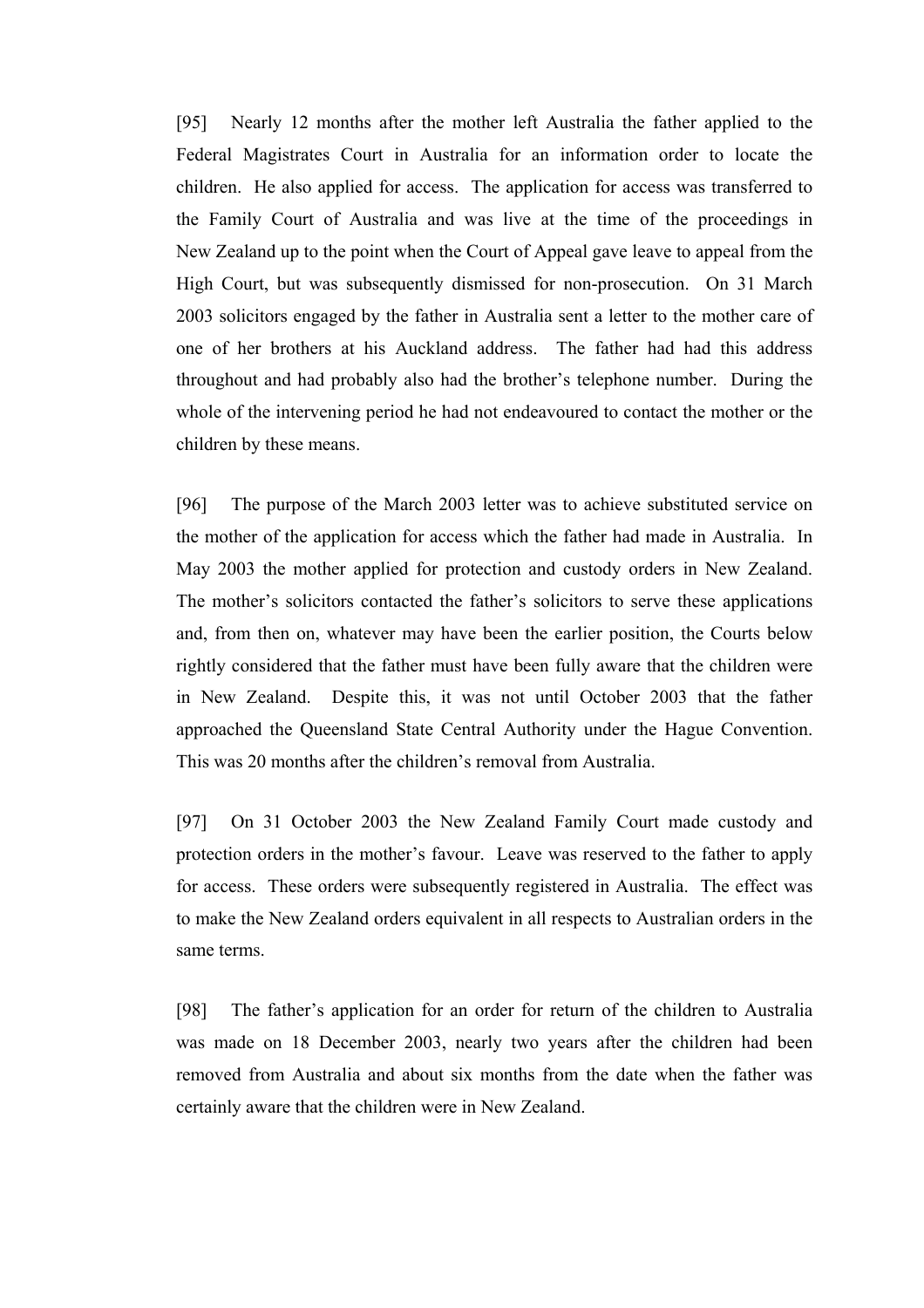## **Concealment - general**

[99] Neither the Hague Convention nor subpart 4 of Part 2 of the Care of Children Act deals directly with the issue of concealment. The drafting history of the Convention sheds some light on this topic and there are also pointers in our domestic legislation. As we have already seen, an early draft of the Convention would have distinguished in time terms between cases where the whereabouts of the children were known and those in which they were not. The period for applications under the Convention was to be six months in the former case and 12 months in the latter. In the Convention's final form these two periods were coalesced into a single period of 12 months. This history might have given some credence to the proposition that after 12 months the intention was that settled children should not be disturbed whether there had been concealment or not. But the presence of art 18, and the general policy of the Convention, as it was perceived, despite this drafting history, led to the view adopted in the New Zealand legislation that even after 12 months and settlement in a new environment it should still be possible to order return. While concealment does not mandate return, it may be a factor in how the s  $106(1)(a)$ discretion is exercised. We therefore turn to those features of our domestic legislation which have some bearing on the concealment issue.

[100] Section 103 places a statutory duty on the Secretary for Justice, as New Zealand's Central Authority, to secure the prompt return of a child to another Contracting State, if the Secretary receives an application claiming that the child is present in New Zealand and otherwise qualifies for return. It is significant that the Secretary's duties are triggered by an application claiming that the child is in New Zealand. The application does not have to establish that this is so. The claim must have a reasonable basis, but the applicant does not have to go beyond that to invoke s 103. The provisions of that section are subject to ss 104 and 123. The former empowers the Secretary to seek further information and the latter allows the Secretary to take no action in respect of an application if it is manifest that the applicant has not fulfilled the requirements of subpart 4 or the application is otherwise not well founded.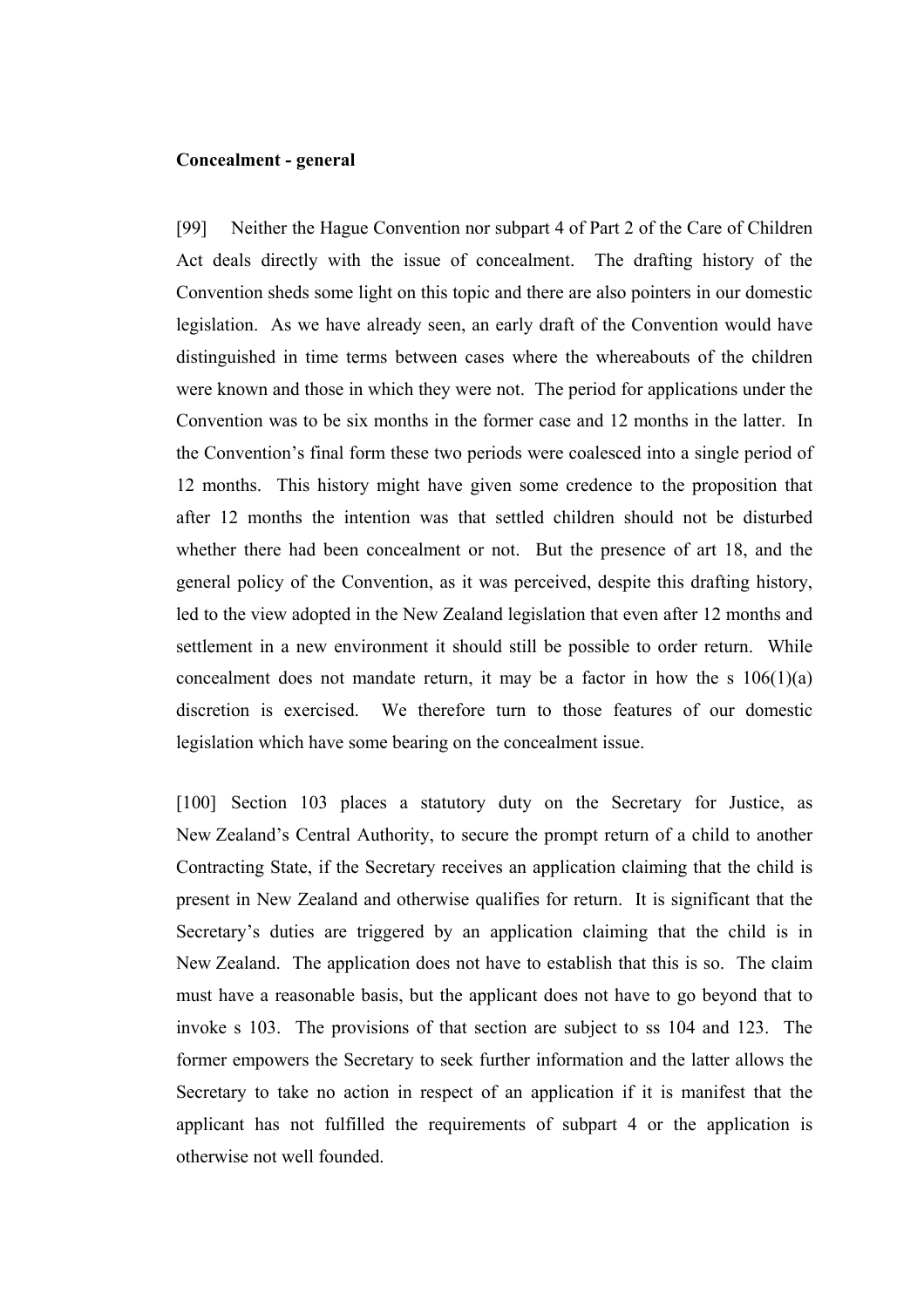[101] Subject to those matters the Secretary must, pursuant to s  $103(3)(a)$ , take or cause to be taken all appropriate measures "to discover where the child is". Clearly, therefore, Parliament has contemplated an application being validly made when the applicant reasonably claims the child is in New Zealand but does not know its precise whereabouts in New Zealand. The significance, for present purposes, is that there is nothing to stop an application being made in these circumstances.

[102] It is appropriate to consider how this starting point fits with the Secretary's power under s 104 to seek further information. That section empowers the Secretary to return the application to the applicant or the Central Authority by which it was transmitted with a request that further information or documents be made available if the application does not contain the specified information or is not accompanied or supplemented by the specified documents. In order to be justified in sending the application back for those reasons, the Secretary must consider the absence of the information or documents is likely to seriously impair the ability of the Secretary to carry out the prescribed duties in respect of the application. The specified information is information concerning the identity of the parties involved, the date of birth of the child, the grounds on which the claim for return is based, and, significantly for present purposes, "information relating to the whereabouts of the child and the identity of the person with whom the child is presumed to be". The reference to the person with whom the child is presumed to be reinforces the fact that that person need not be identified with any certainty. This is consistent with the fact that the whereabouts of the child need not be identified with any certainty either.

[103] It is next necessary to reconcile the Secretary's duty to take all appropriate measures to discover where the child is with the Secretary's ability to seek further information relating to the child's whereabouts and to take no action in the meantime. Parliament has contemplated that there will be circumstances in which the Secretary will have to look for the child. $83$  For this reason also, an applicant cannot be under any absolute obligation to state exactly where the child is. If the Secretary were allowed to decline to take action on the application unless and until

<sup>83</sup> This is consistent with the duty placed on Central Authorities by art  $7(a)$  which requires them to "take all appropriate measures to discover the whereabouts of a child who has been wrongfully removed or retained".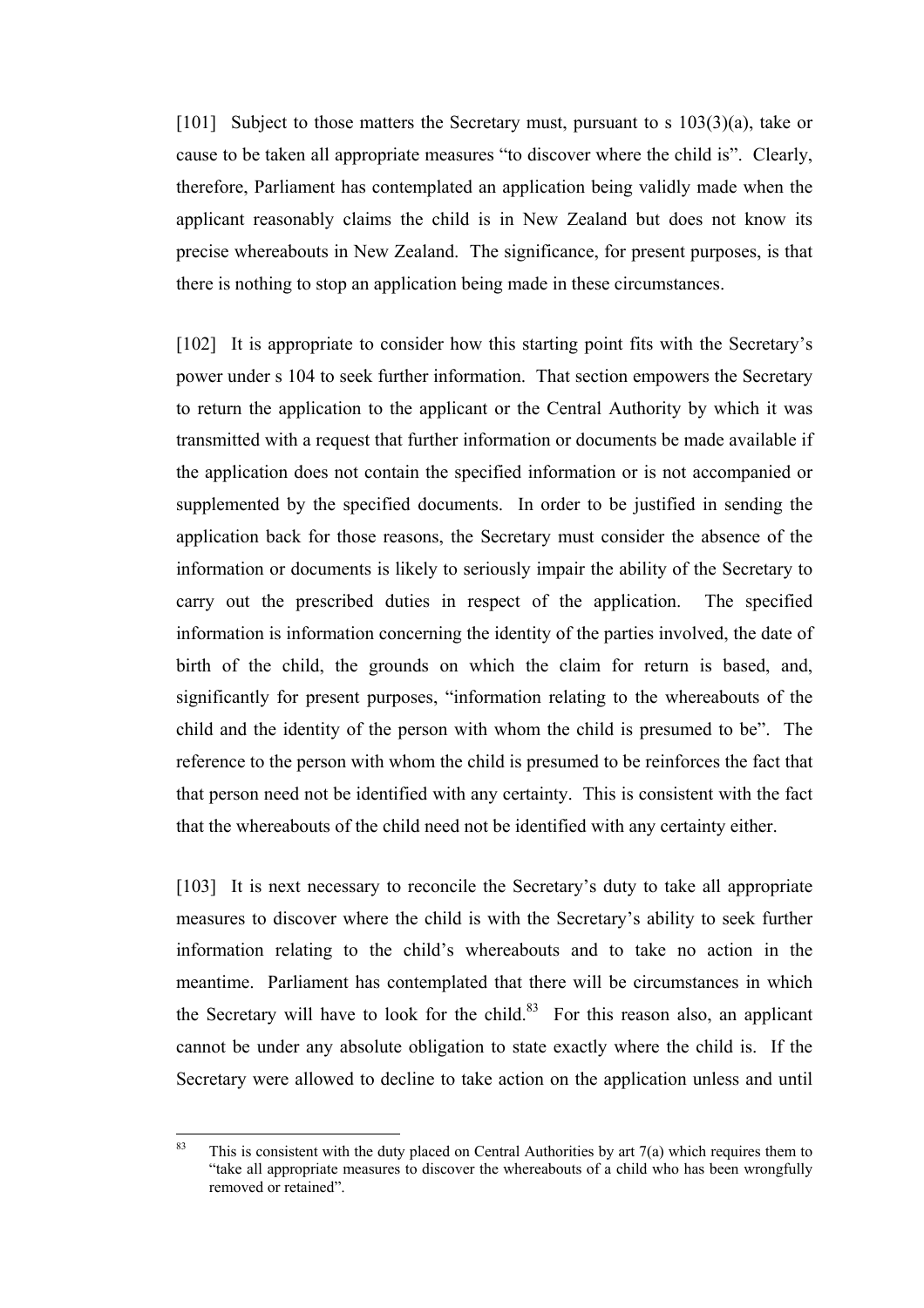that information was supplied, the duty to look for the child might be rendered illusory. The fact that Parliament has made s 103(1) subject to s 104 cannot have been intended to have that consequence.

[104] The appropriate way to harmonise ss 103(1) and 104 is to regard the applicant as obliged to supply only such information as the applicant has or can reasonably obtain. We do not consider it would be in accordance with the proper implementation of the Convention<sup>84</sup> for the Secretary in effect to delegate the duty to take steps to discover the precise whereabouts of the child to the applicant or another Central Authority. They are necessarily in a much less advantageous position to carry out the necessary inquiries.

[105] The purpose of this discussion is to show that a lack of knowledge of the whereabouts of a child within New Zealand should not be regarded as an impediment to the making of an application under s 103 and the consequent stopping of time running for the purpose of s  $106(1)(a)$ . The applicant or the overseas Central Authority should make all such inquiries as are reasonably within their ability to discover the child's whereabouts, but they cannot be expected or required to do more than that, before being able to invoke the assistance of New Zealand's Central Authority along the lines envisaged by s 103 and in particular s 103(3). The New Zealand Central Authority cannot, in terms of s 104, refuse to take action on an application by reason of the absence of information which it is not reasonably within the ability of the applicant to supply.

# **Concealment – this case**

[106] The Family Court found<sup>85</sup> that the first clear evidence of any attempt by the father to make contact with the mother was the letter from his solicitors dated 31 March 2003 addressed to the mother care of her brother in Auckland. He had obtained an order for substituted service of his access application on the mother's

 $\overline{84}$ <sup>84</sup> That being the purpose of subpart 4: see s  $3(2)(f)$  and s  $94(a)$  of the Act.<br>At para [9].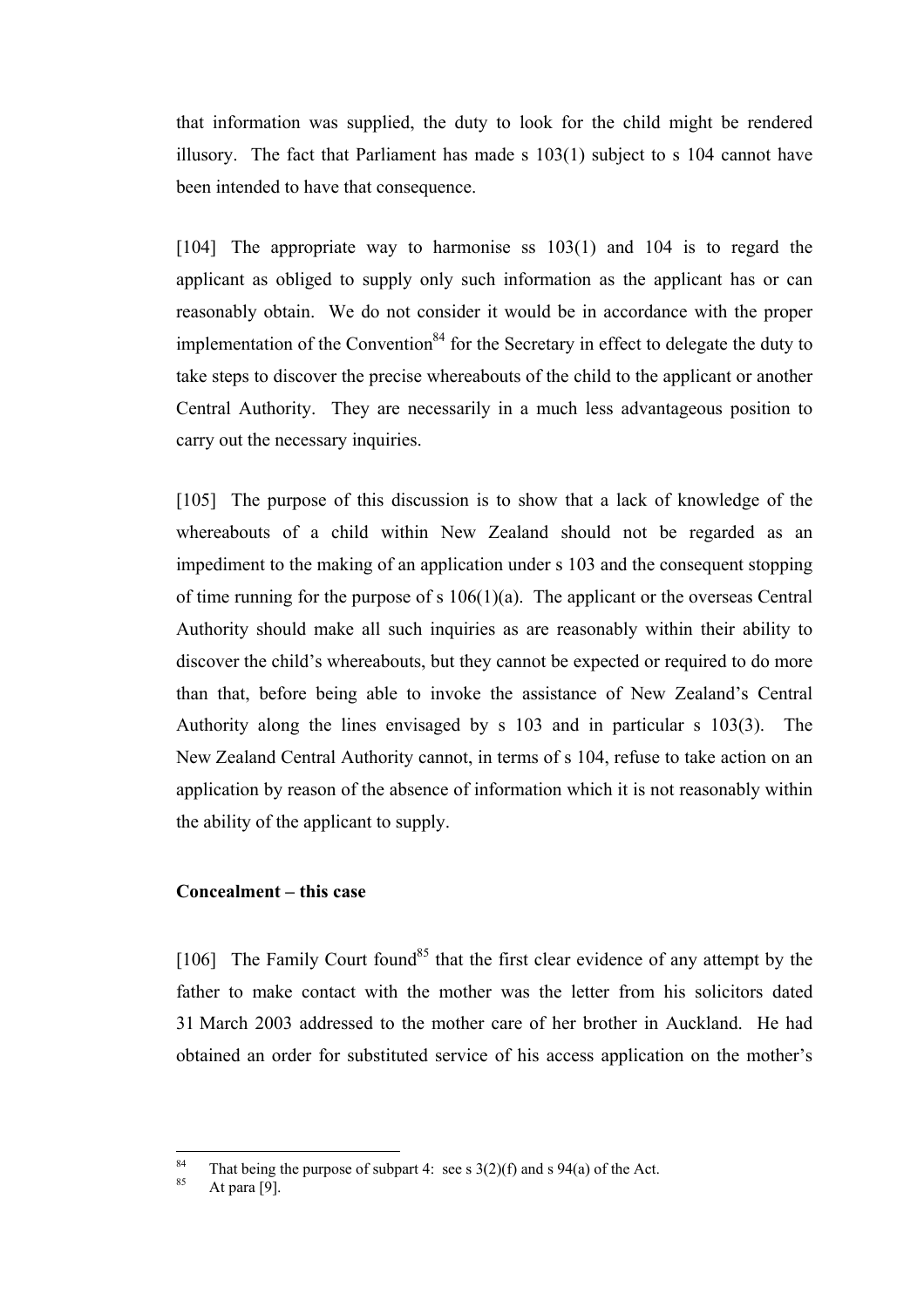brother. While the mother did not tell the father she had taken the children to New Zealand, she has deposed that the father would have been well aware that she had relocated to New Zealand. He has denied that, but, as we have said earlier, it must have been highly likely that the mother had gone to New Zealand, as opposed to any other country. We also consider it highly likely that the father must have realised that he could at least attempt to contact the mother and the children through her brother. It is significant that he did not do so for over 12 months and then only to serve his access papers. We find it very difficult to accept the Family Court's conclusion that it could not be said "with sufficient certainty" that the father should have known that contact could be made or, we interpolate, at least attempted, through the children's uncle.

[107] The Family Court Judge's observation that the first clear evidence of any attempt by the father to make contact with the mother was the letter of 31 March 2003 is a fair reflection of the father's evidence. In his affidavit in support of the return application sworn on 22 December 2003, the father deposed that he attempted to contact the mother "through various means". He mentioned specifically "an old [Australian] post office box and friends". No other detail was given. He then said that as a result of "exhausting all avenues" he decided to apply for an information order which he obtained on 23 January 2003. Then, without further elaboration as to whether this avenue had been tried before (and if not, why not), he said that his solicitors had written the letter of 31 March 2003 to the mother's brother in Auckland.

[108] When the Australian Central Authority became involved at the end of 2003 it took its officers only a short time to ascertain from the Australian Immigration Department that the children had left Australia on 4 February 2002 on a flight from Brisbane to New Zealand with their mother. New Zealand Passports had been issued to them in Sydney on 31 December 2001, the father having consented to that course in his letter of 15 November 2001.

[109] It is clear from the evidence of the mother's brother that in his view the father was "well aware" of his address in Auckland and of the fact that he was in regular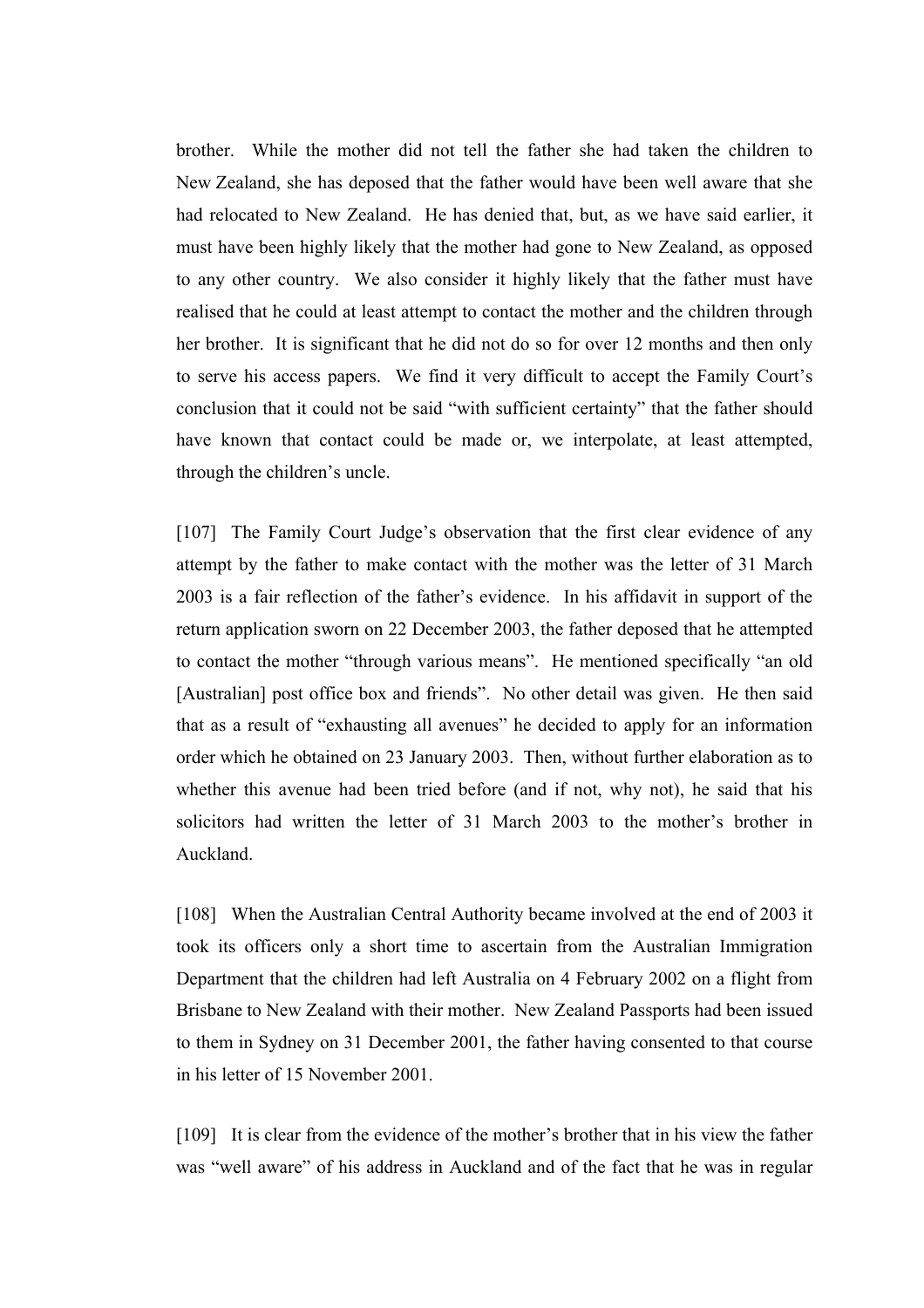contact with his sister. The brother's evidence demonstrates that no attempt was made to contact the mother or the children through him until the letter of 31 March 2003. He has deposed that he would have communicated with his sister if any such attempt had been made.

[110] We return to the Family Court judgment in the course of which the Judge directed himself in this way:<sup>86</sup>

If the mother cannot satisfy me on the balance of probabilities that, within the one year period after she left Australia, the father would have known, or could have found out, that she and the children were in New Zealand, then it is open to me to decline to exercise the discretion to uphold the  $s.13(1)(a)$ [now s  $106(1)(a)$ ] defence.

This reference to balance of probabilities highlights the Judge's later reference to "sufficient certainty". In any event, other issues aside, we consider the mother did satisfy the Judge's balance of probabilities standard.

# **Conclusions**

[111] All in all we do not consider the Family Court dealt with the "concealment" issue appropriately either in law or in fact. This case can hardly be described as one of concealment at all. The mother wrongly removed the children from Australia. She failed to advise the father she had taken them to New Zealand and where she was living. Beyond that failure, which hardly amounts to a form of concealment, the mother did little, if anything, which can reasonably be regarded as concealment. It is not a case in which concealment issues added any significant weight to the case for return.

[112] The High Court should not have endorsed the Family Court's approach. By reference to the judgment of Thorpe LJ in *Cannon*, the Court of Appeal concluded that the mother did nothing which could be regarded as "manipulative delay".<sup>87</sup> Nor

<sup>86</sup> 

<sup>&</sup>lt;sup>86</sup> At para [20].<br><sup>87</sup> See his Lordship's discussion of concealment and its various manifestations, with their varying consequences for s 106(1)(a) purposes, at para [54] of *Cannon*.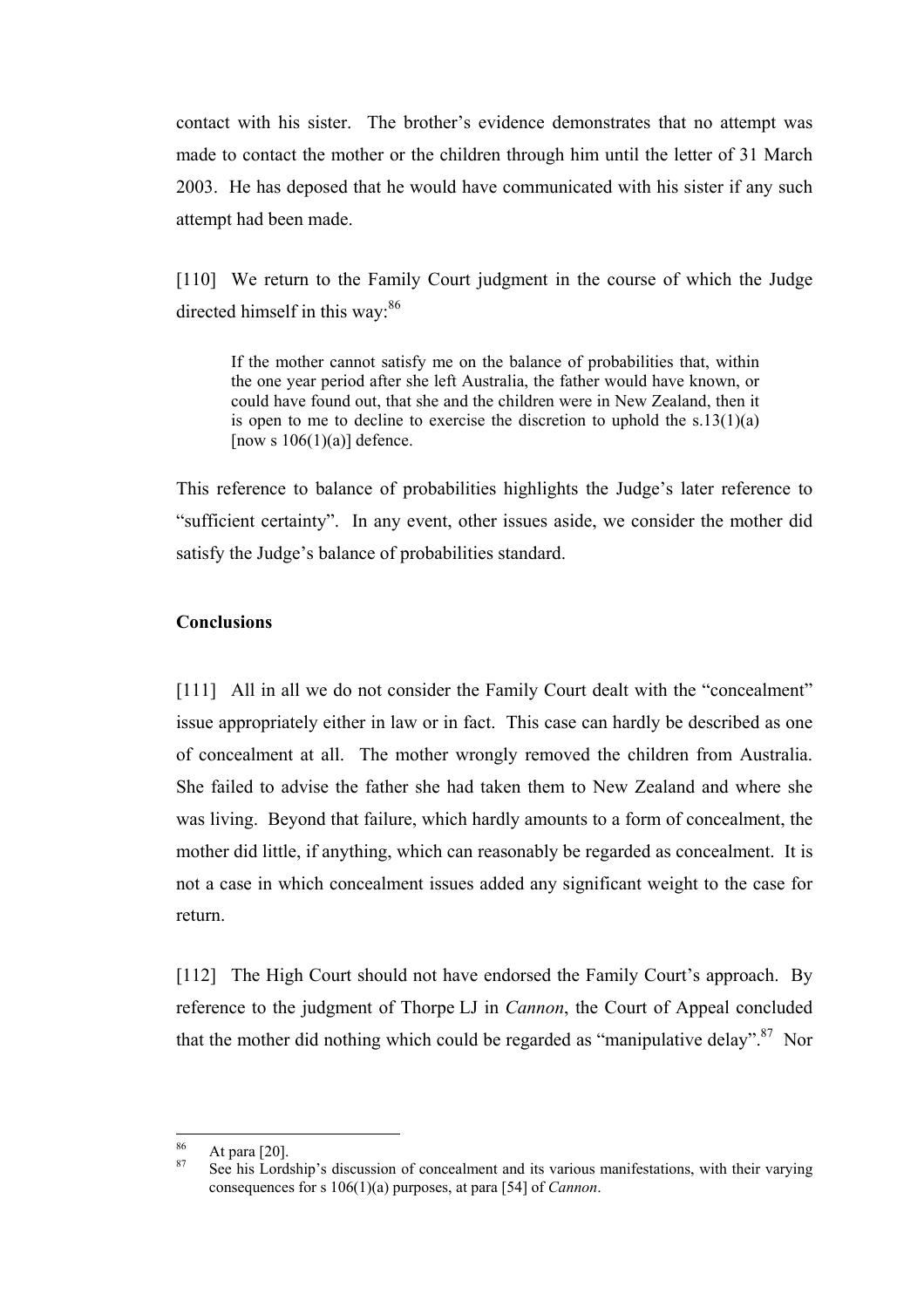did the Court see the mother's actions as causing the critical delay in the commencement of the proceedings which has enabled her to invoke s 106(1)(a). The Court was in effect saying that the mother's conduct was not causative in any significant sense of her ability to rely on s  $106(1)(a)$ . The Court thus saw no policy or other reason which would outweigh the children's settlement in New Zealand.

[113] Even if there had been some otherwise significant concealment on the mother's part, we agree with the Court of Appeal's view that it was not shown to be causative of the delay in the making of the application for return. There is no evidence, and no apparent basis for any suggestion, that but for the mother's "concealment" an application would have been made within the 12 month period. Indeed there is little, if anything, in the materials before the Court to explain in any persuasive way why the application was not made within 12 months. As we have earlier indicated, it could have been made within that time, even though the precise whereabouts of the children within New Zealand were not known. The father's contention that he did not know or have any reason to think the children were in New Zealand is unpersuasive. It is significant that even when the father knew beyond doubt that the children were in New Zealand, a further period of about six months elapsed before he took action. Had an application been made in time, inquiries of the Auckland brother by the appropriate authorities would have been the first and obvious step to take in looking for the children.

[114] We move now to examine the settlement dimension and other related aspects. The children were rightly found to be settled in their new environment. The evidence<sup>88</sup> demonstrated that they were now settled, both physically and emotionally, and that they had effectively become integrated into their new and much more stable social environment. It is relevant also that there is no issue concerning custody of the children. The only question to be decided by the courts (whether it be those of Australia or New Zealand) is whether the father should have contact and, if so, on what terms.

 $88$ The evidence included a persuasive letter from a doctor who had professional knowledge of the children and their circumstances.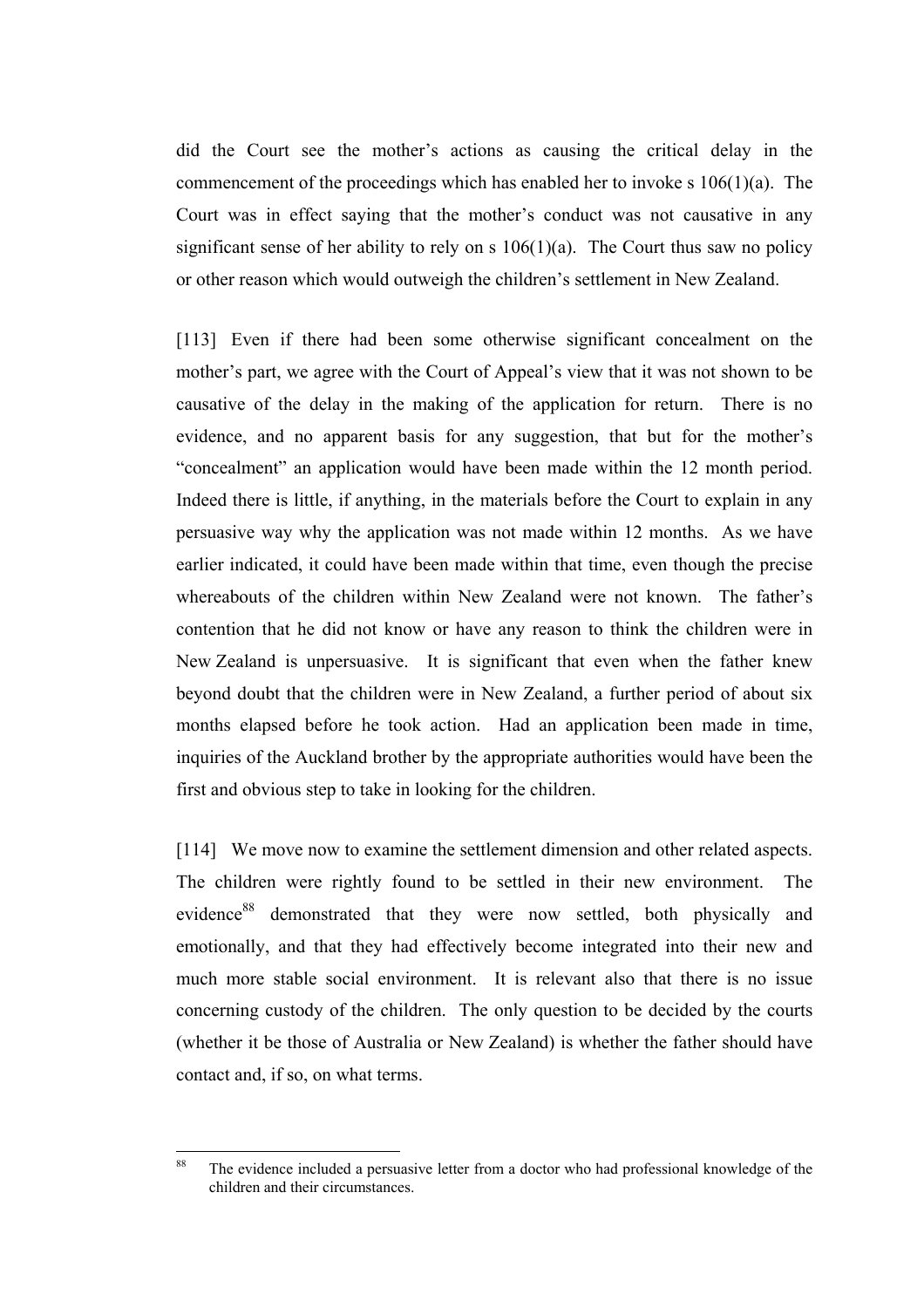[115] While we acknowledge the importance of the general rule that it is for the courts of the country of habitual residence to make that kind of decision, we regard this case as involving an exception, which, on the balance of all the relevant factors, takes it well outside the general rule. It is far from being a case of hot pursuit, as Thorpe LJ put it. We do not find convincing the proposition that it is necessary for Convention reasons to unsettle these children again, simply on account of a concern that their non-return may constitute general encouragement of wrongful removal. The potential harm to the Convention, and thereby to children generally, must be compared with the potential harm to these two children. We can readily accept that they and their mother would greet the news they are to return to Australia with considerable apprehension. With custody not being in issue, it seems likely that the children will continue to live in New Zealand with their mother. In all the circumstances New Zealand had become the appropriate forum for the resolution of the outstanding contact issues.

[116] Before parting with the case, there is a point to which we thought it would be desirable to refer. The New Zealand custody order,<sup>89</sup> which the father did not oppose, reserved leave for him to apply for access. When the order was registered in Australia it became, in effect, an order made by a competent Australian Court.<sup>90</sup> Hence, for the purposes of Australian law, there is an order granting custody to the mother with leave reserved to the father to apply for access. The question is whether this state of affairs has any bearing on the exercise of the discretion under  $s 106(1)(a)$ . The reservation of leave to the father is not dispositive or even indicative of what, if any, access may be granted to him. Hence we consider the point is neutral and we have not taken it into account either way in coming to our conclusion.

 $\overline{89}$ <sup>89</sup> The order was final rather than interim: see *Secretary for Justice v Duncan* [1993] NZFLR 870 (DC) in this respect.<br><sup>90</sup> Under s 70H of the Family Law Act 1975 (Cth). If the order had been interim or made ex parte

it could not have been registered – s 70G.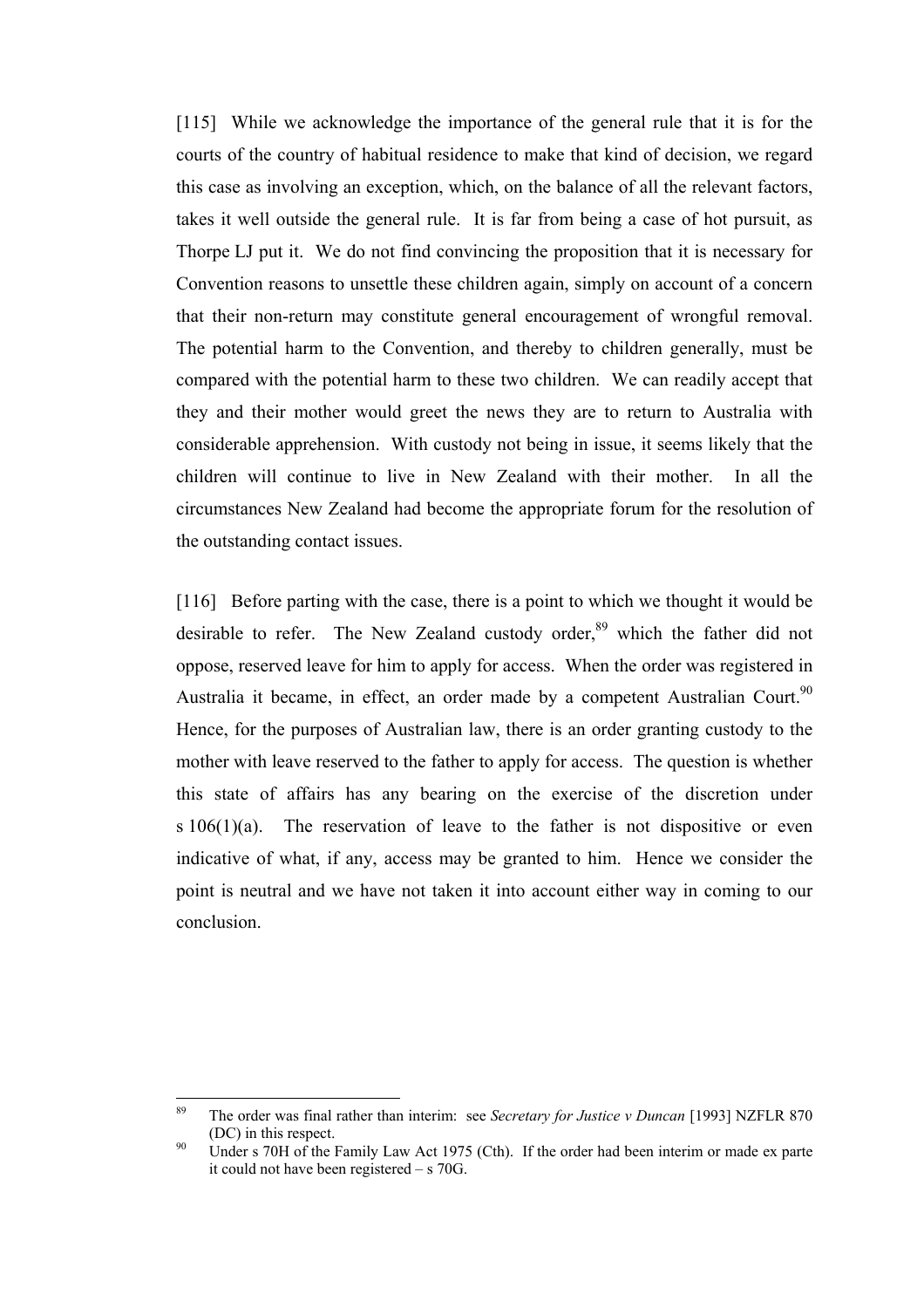## **Formal orders**

[117] We would therefore dismiss the appeal with costs reserved. Memoranda should be filed if the parties require a costs determination.

## **McGRATH J**

## **Introduction**

[118] The general policy of the Hague Convention on Civil Aspects of International Child Abduction is to require States that are parties to the Convention promptly to return a child who has been wrongfully removed to or retained in a Contracting State. The central issue in this appeal concerns the basis on which the Family Court should exercise its statutory power under the Care of Children Act 2004 to order the return of a child who has been wrongfully removed to New Zealand where an application for return was not made until more than 12 months had elapsed from the date of removal. In those circumstances both the Hague Convention, and the New Zealand statute which implements it, permit the responsible judicial authority to refuse to make an order for return if it is shown that the child is now settled in his or her new environment; although the judicial authority also retains a power to order the return of a settled child. The Family Court Judge exercised that power in this case.

[119] On an appeal by the mother, who had brought the children to New Zealand from Australia, the High Court upheld the decision of the Family Court.<sup>91</sup> The mother was then given leave to appeal to the Court of Appeal on the question of whether the Family Court had correctly exercised its discretion to order the return of the children under s 106(1)(a) of the 2004 Act. The Court of Appeal held that in circumstances where the children had become settled in New Zealand and where the

 $91$ <sup>91</sup> *HJ v Secretary for Justice* (High Court, Wellington, CIV 2004-441-263, 15 June 2004, Ellen France J).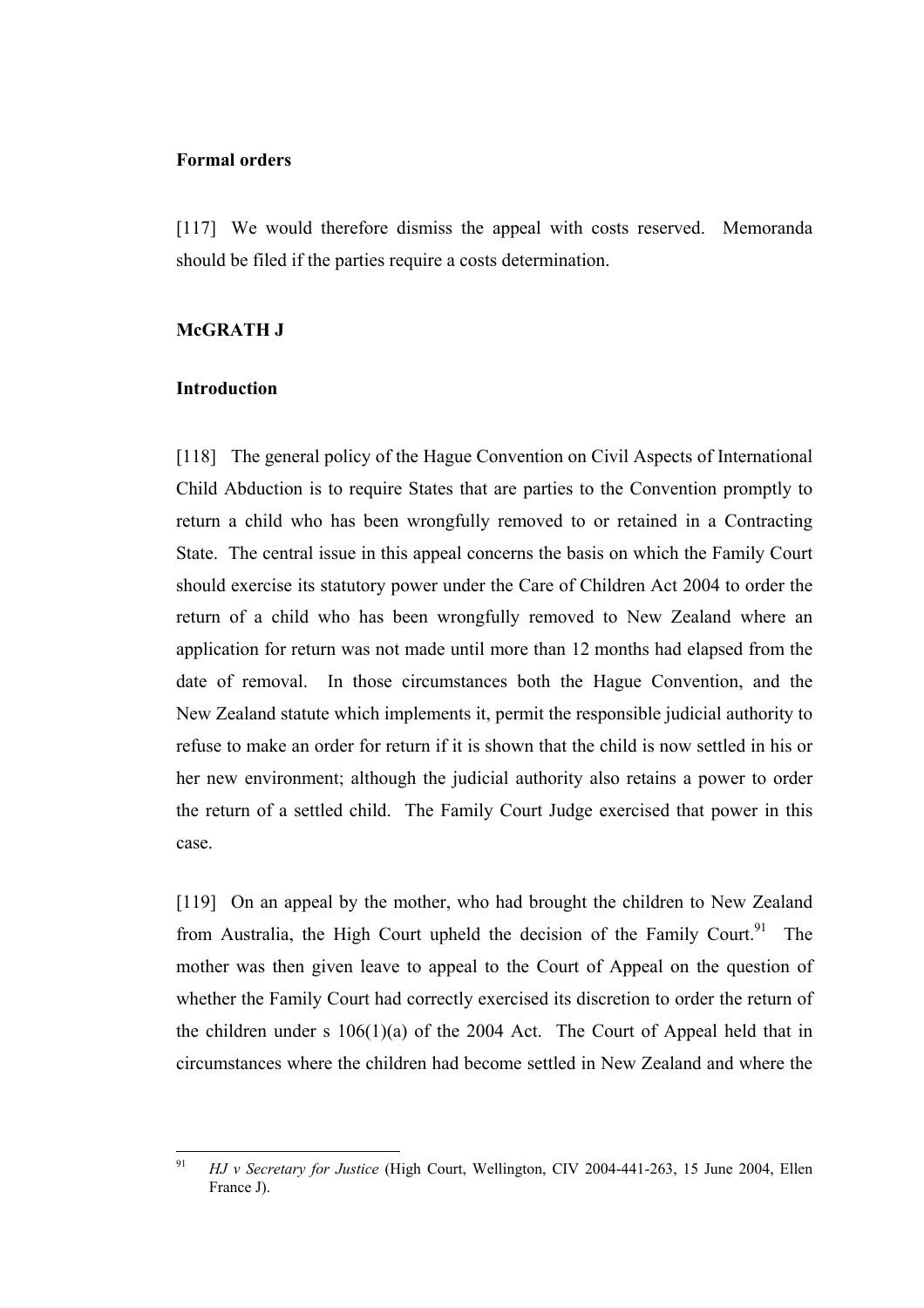mother had not set out to cause the delay in the application made on behalf of the father for their return, there was no basis for the Family Court to exercise its power to order return. The mother's appeal was allowed and the order made in the Family Court for the return of the children was quashed. $92$ 

[120] This Court gave the New Zealand Central Authority for the Hague Convention leave to appeal on behalf of the father, who is resident in Australia, on the question of whether the Court of Appeal was right in concluding that the Family Court Judge had been in error in exercising the Court's power to order the return of the children. The argument advanced on the father's behalf by Mr Pidgeon QC was in essence that the Family Court Judge had correctly decided that, in light of the mother's conduct in removing the children to New Zealand without the father's permission, or disclosing thereafter what she had done and where the children were, it would be an affront to the integrity of the Hague Convention to do other than order their return.

## **The Hague Convention on the Civil Aspects of International Child Abduction**

[121] The Hague Convention has been described as a "groundbreaking" instrument, providing a "mechanism for the summary return of wrongfully removed and retained children and … establishing channels of co-operation between contracting States to facilitate and expedite return applications".<sup>93</sup> The main object of the Convention is to ensure the prompt return of children wrongfully removed to or retained in any Contracting State.<sup>94</sup> A removal will be "wrongful" where it is "in breach of rights of custody attributed to a person, an institution or any other body, either jointly or alone...".<sup>95</sup> "Wrongful" thus means that a removal is contrary to the applicable custody law, and takes no account of particular reasons for the abduction, such as domestic violence. The rights of custody with which the Convention is concerned are defined to include rights to the care of the child and to determine the child's

<sup>92</sup> <sup>92</sup> *HJ v Secretary for Justice* [2006] NZFLR 1005 (William Young P, Glazebrook and Panckhurst JJ).<br>
93 Beaumont and McEleavy, *The Hague Convention on International Child Abduction* (1999), ix.<br>
95 Article 3.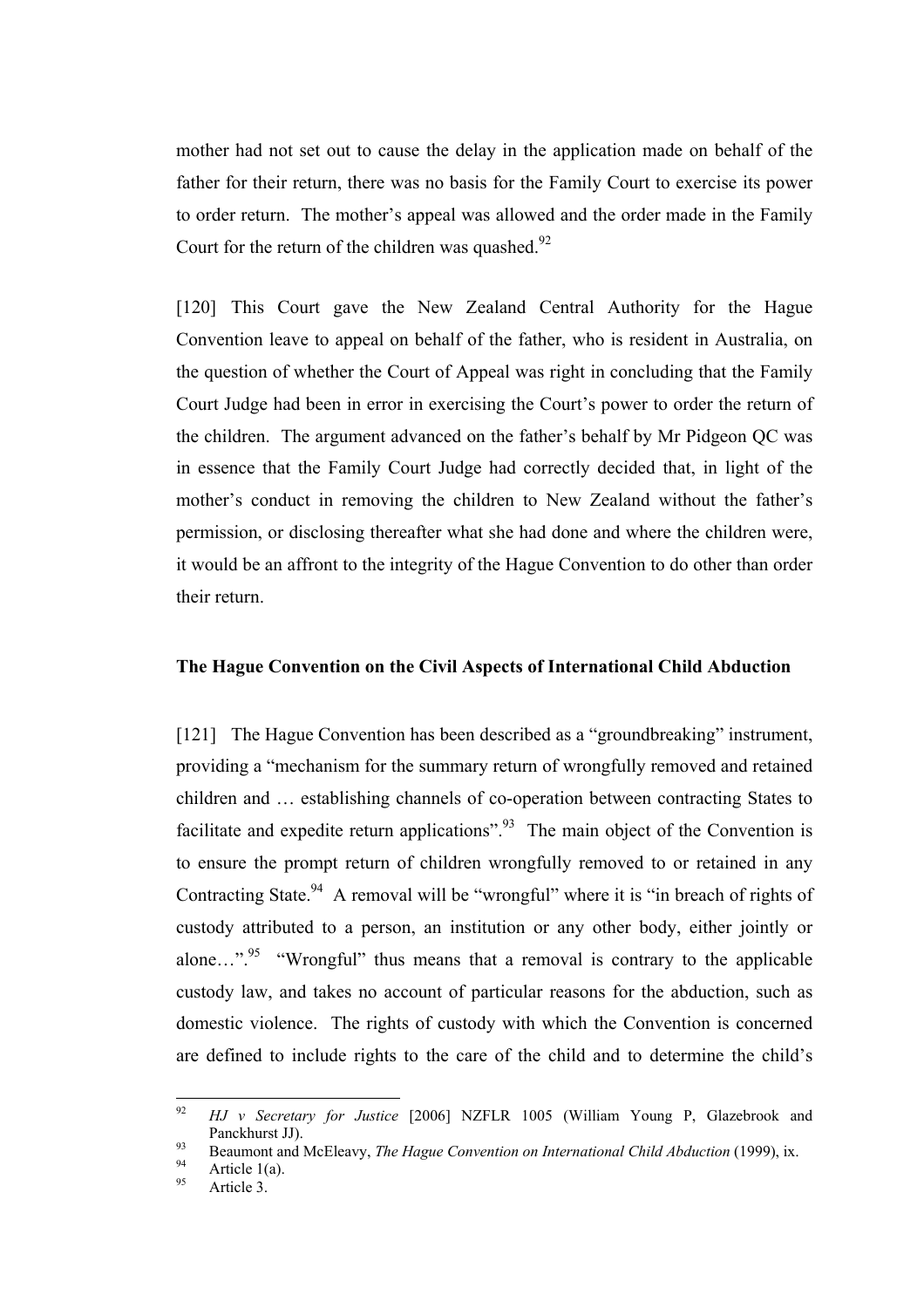place of residence.<sup>96</sup> These rights may of course be enjoyed by a parent who does not have custody of the child. $97$ 

[122] The further object of the Convention is to ensure mutual respect by Contracting States for rights of custody and access under each others' laws.<sup>98</sup> To these ends, art 12 of the Convention, so far as presently relevant, provides:

Where a child has been wrongfully removed or retained in terms of Article 3 and, at the date of the commencement of the proceedings before the judicial or administrative authority of the Contracting State where the child is, a period of less than one year has elapsed from the date of the wrongful removal or retention, the authority concerned shall order the return of the child forthwith.

The judicial or administrative authority, even where the proceedings have been commenced after the expiration of the period of one year referred to in the preceding paragraph, shall also order the return of the child, unless it is demonstrated that the child is now settled in its new environment.

[123] The first paragraph of art 12 is the core provision of the Convention, which reflects both of its stated objects. The scheme for securing prompt return is to require Contracting States to provide a process which will result in the return of a wrongfully removed child "forthwith", whenever a complying application is made during a period of less than one year following the wrongful removal and none of the defined grounds for refusal to order return are established.<sup>99</sup> Overall, the scheme of the Convention assumes that it is in the interests of children generally for issues of their welfare to be determined in the courts of the country in which they are habitually resident. This is so notwithstanding that for particular reasons it may not be in the interests of the individual children for this to be the situation.<sup>100</sup> The Convention does not permit a domestic court to exercise any jurisdiction it might have in respect of the merits of the underlying custody dispute.<sup>101</sup> It attempts, so far as possible, to reverse "the ill effects of the abduction … by restoring the status quo

<sup>96</sup> 

<sup>&</sup>lt;sup>96</sup> Dicey Morris and Collins, *The Conflict of Laws* (14th ed, 2006), para [19-098].<br> *Chief Executive of the Department for Courts v Phelps* [2000] 1 NZLR 168 at para [20] (CA).<br>
<sup>98</sup> Article 1(b).<br>
The grounds for refu

<sup>2004</sup> Act.<br><sup>100</sup> Kaye, *The Hague Convention and the Flight from Domestic Violence: How Women and* 

*Children are Being Returned by Coach and Four* (1999) International Journal of Law, Policy and the Family 191, p 195.<br><sup>101</sup> Schuz, *The Hague Child Abduction Convention: Family Law and Private International Law* 

<sup>(1995) 44</sup> International and Comparative Law Quarterly 771, p 780.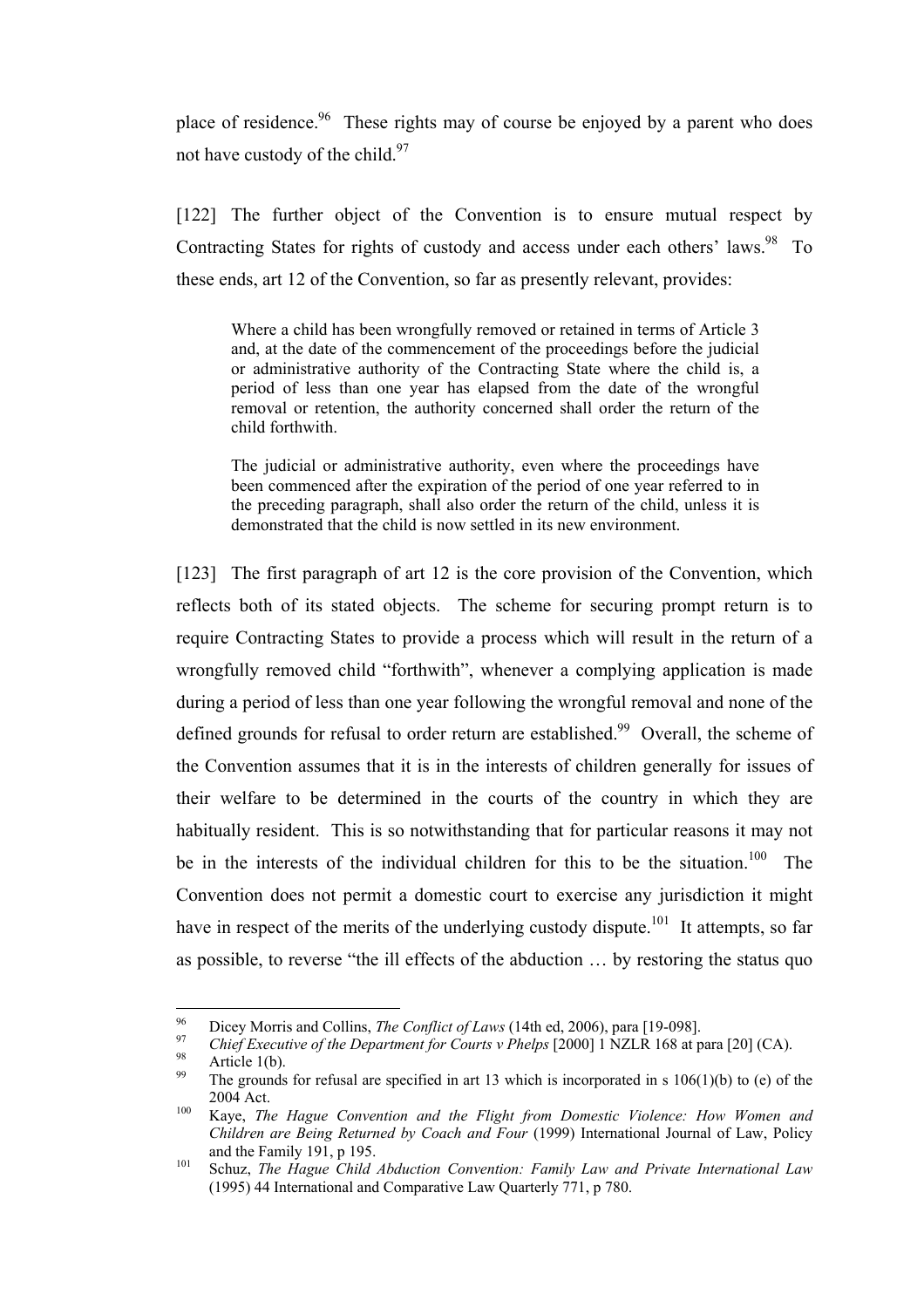before the abduction without any investigation into the merits of the situation".<sup>102</sup> The Convention accordingly deals solely with the appropriate forum for determination of the merits.

[124] Those framing the Convention recognised, however, that if no steps were taken following the wrongful removal of a child to a new country, eventually a point would be reached when the return of the child to the environment from which he or she was taken might not achieve the results they were seeking. Indeed the return might well cause further disruption and distress to the child that accentuated the harm caused by the original wrongful relocation.<sup>103</sup> Some more flexibility would then be required in relation to assessment of the needs of individual children.

[125] As a result there was a discussion during the Convention concerning the period of time following a wrongful removal that was likely to lead to a significant degree of integration of a child in the new country. It proved too difficult, however, to specify principles. An arbitrary time limit was accordingly decided on within which Convention procedures should be invoked if the policy of obligatory prompt return, subject only to art 13 exceptions, was to apply. Initially it was to be six months from removal, where the location of the child was known, and otherwise 12 months. Ultimately a single time limit of 12 months was preferred.<sup>104</sup>

[126] The second paragraph of art 12 was then included in the draft Convention to cover what would happen if an application for return was made after the 12 month period had elapsed. This paragraph, generally referred to as "art 12(2)", provides that the obligation on the Contracting State to order return of the child continues to apply, unless it is established that the child has now become settled in its new environment. This additional ground calls for an assessment of whether a wrongfully removed child has become integrated into his or her new environment and is a different basis for refusal from the narrowly framed grounds which might be raised under art 13 if a timely application for return had been made.

<sup>102</sup> 

<sup>102</sup> Schuz, p 775. 103 Beaumont and McEleavy, p 203. <sup>104</sup> Beaumont and McEleavy, p 203 and Lowe, Everall and Nicholls *International Movement of Children: Law Practice and Procedure* (2004), para [17.7].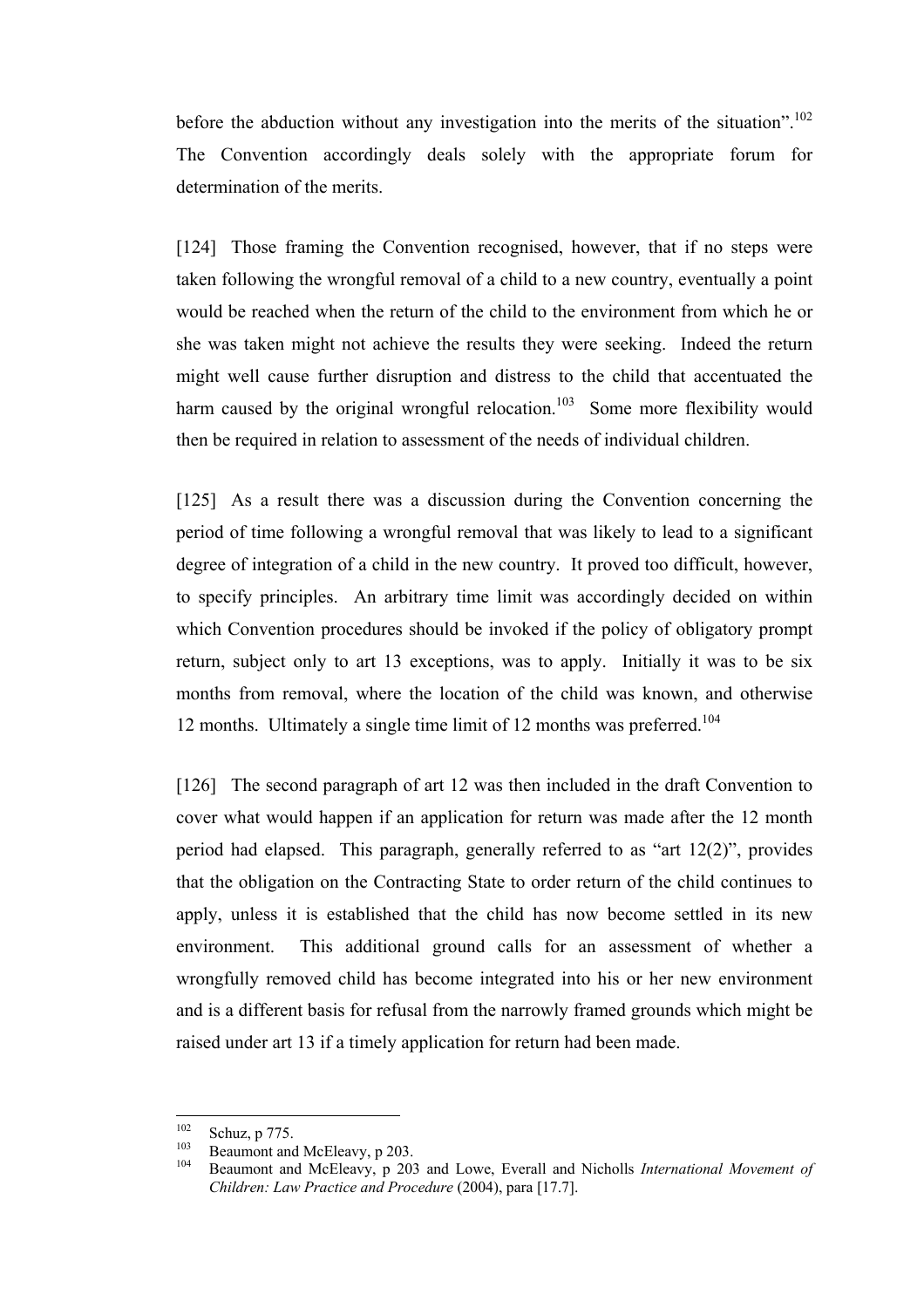[127] Although the obligation to return a wrongfully removed child continues in force after 12 months has elapsed, there is no longer a duty under the Convention to return the child "forthwith". The absence of any stipulation of immediacy in art 12(2) confirms the acceptance by the Convention of the need for more intensive judicial investigation of the circumstances in order to establish whether the settlement ground is made out.<sup>105</sup> Thereafter, once the fact of settlement has been established, there is no longer an obligation under the Convention to return the child. Return becomes a matter for the discretion of the receiving State.

[128] As the Chairman of the Drafting Commission for the Hague Convention has pointed out, art  $12(2)$ :<sup>106</sup>

does not sit easily with the other provisions which, being designed to deal essentially with the status quo after a recent abduction, give considerable advantages to the applicant.

In contrast, art 12(2) is concerned with the return of a child who has spent a substantial period of time away from the environment from which he or she was removed. Later I shall consider the significance of the particular nature of the settlement ground for refusing an order for return to the exercise of the court's residual power to order that a child be returned, even if this ground has been established.

## **Incorporation of the Convention**

[129] The current legislation incorporating the Convention into New Zealand statute law is the Care of Children Act  $2004$ .<sup>107</sup> Section 105(1) sets out the circumstances in which an application may be made for the return of a child who has been wrongfully removed to New Zealand. If an application meets the formal requirements of that section then, under s 105(2), the Family Court is obliged to

<sup>105</sup> <sup>105</sup> This is supported by the observation in para [109] of the Explanatory Report concerning art 12(2) that "proof … of a child's establishment in a new environment opens up the possibility of longer proceedings than those envisaged in the first paragraph".<br>
Anton, *The Hague Convention on International Child Abduction* (1981) 30 ICLQ 537, p 549.<br>
The relevant current legislative provisions are identical to thos

Act 1991 which were applied in the Family Court. For convenience I refer to the current legislative provisions.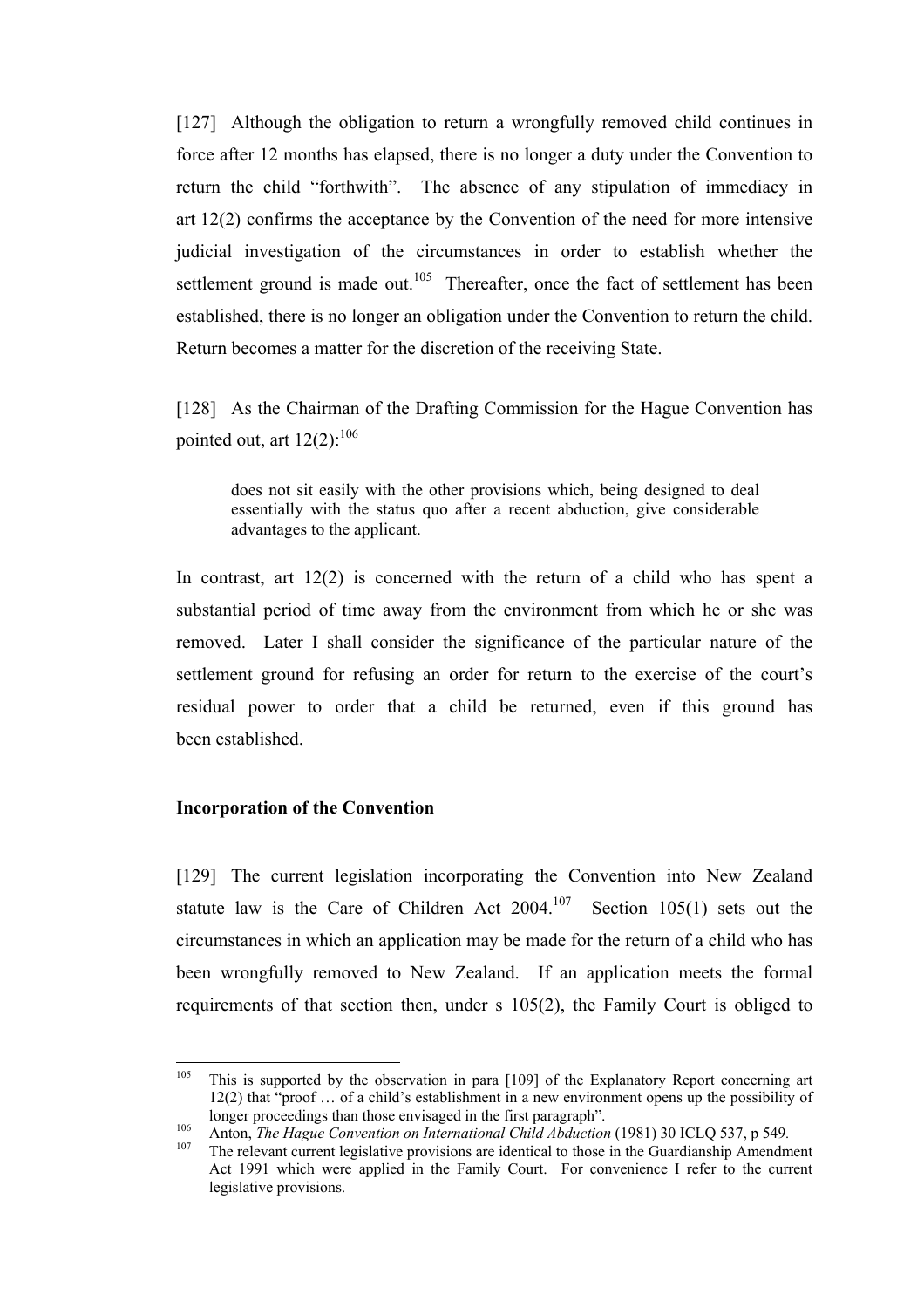make an order for prompt return to the State of habitual residence of the child, subject only to s 106.

[130] Section 106(1) of the 2004 Act sets out the specific grounds which, if established, allow the Family Court to refuse to make an order for return. In the present case the s 106 grounds which were raised unsuccessfully by the mother in the Family Court were that the father was not actually exercising rights in respect of the children at the time of their removal, that the father had acquiesced in the removal of the children, and that there was a grave risk that the children's return would expose the children to physical or psychological harm or would otherwise place them in an intolerable situation.<sup>108</sup> The final ground raised by the mother for refusal of an order for return, and the sole ground at issue in this appeal, was under  $s \ 106(1)(a)$  of the Act, reflecting art 12(2) of the Convention. So far as it is relevant to this ground s  $106(1)$  provides:

#### **106 Grounds for refusal of order for return of child**

 $(1)$  If an application under section 105(1) is made to a Court in relation to the removal of a child from a Contracting State to New Zealand, the Court may refuse to make an order under section 104(2) for the return of the child if any person who opposes the making of the order establishes to the satisfaction of the Court—

(a) that the application was made more than 1 year after the removal of the child, and the child is now settled in his or her new environment.

[131] Overall it must always be borne in mind that, in cases in which an application for return is made in accordance with the Convention, the judicial task is to decide the appropriate forum for determination of the child's interests, rather than to undertake a thorough investigation of those interests.

## **Background**

[132] The mother took the children with her from Australia to New Zealand in February 2002. From that time until April 2004 the children remained in New Zealand, living in a house in Havelock North which the mother said she had

<sup>108</sup> Grounds specified in art 13 of the Convention which are specified in s  $106(1)(b)$  and s  $106(1)(c)$ of the 2004 Act.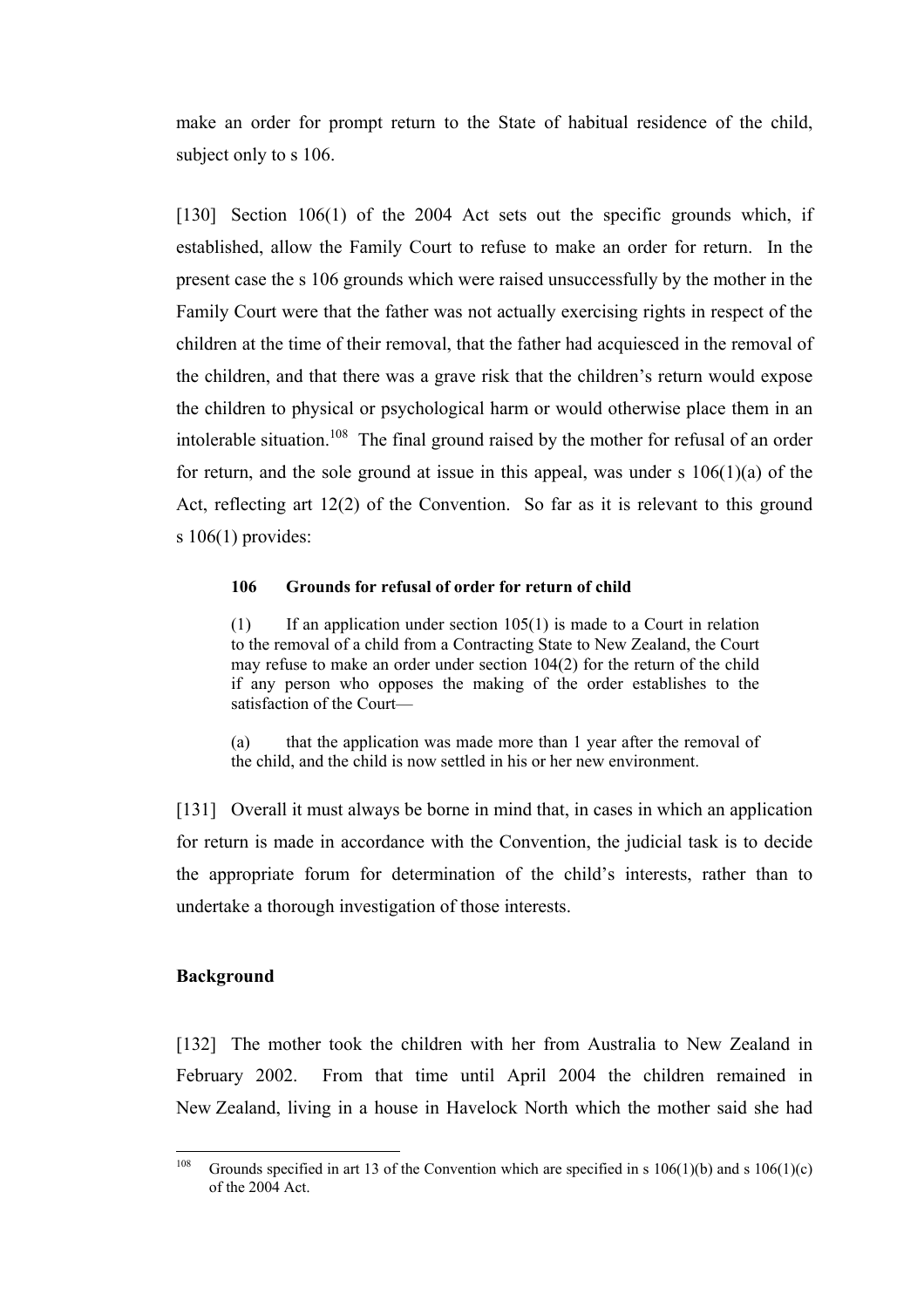purchased to provide the children with a secure environment. Even accepting that the hearing was conducted without cross-examination, there was extensive affidavit evidence from the mother, supported by others who had regular contact with her and the children, concerning their physical establishment in the local community and the apparent stability of their position in relation to their schooling, friends, activities and social opportunities.

[133] The mother made no attempt to inform the father that she had taken the children to New Zealand. In fairness, however, it must immediately be said that she had reasons for what she did. While I am conscious of the need to be cautious, in the absence of any opportunity for cross-examination, of the detail of her description of the father's previous conduct, it is plainly established from official records that she was the victim of domestic violence during their relationship. This factor clearly contributed to her decision to leave Australia, taking the children, and thereafter not to take any steps to cause the father to be informed of their whereabouts.

[134] There is nothing in the father's description of his difficulties in locating the mother and children to indicate that while she was in New Zealand the mother took any steps to live in hiding. She did not, for example, set up any impediments to discovery of her whereabouts by government officials. Had the father thought to look in New Zealand earlier, there seems little doubt that he would have been able to locate her. It cannot be said, in other words, that the mother and the children led a furtive existence in New Zealand, such that the fear of discovery would be disruptive of what was otherwise over time becoming a settled existence.

[135] The Family Court found that the children in this case had become settled in their new environment, holding that, since their arrival in New Zealand over two years earlier, they had become established in the New Zealand community and environment in which they were secure and stable. Judge von Dadelszen accepted the mother's evidence that the children were much more settled than they had been in Australia, where in the months prior to their removal she and the children had been moving from home to home and experiencing a difficult time, largely as a result of the father's behaviour. The impact of their move to New Zealand cannot in all the circumstances be said to have resulted in psychological or emotional pressures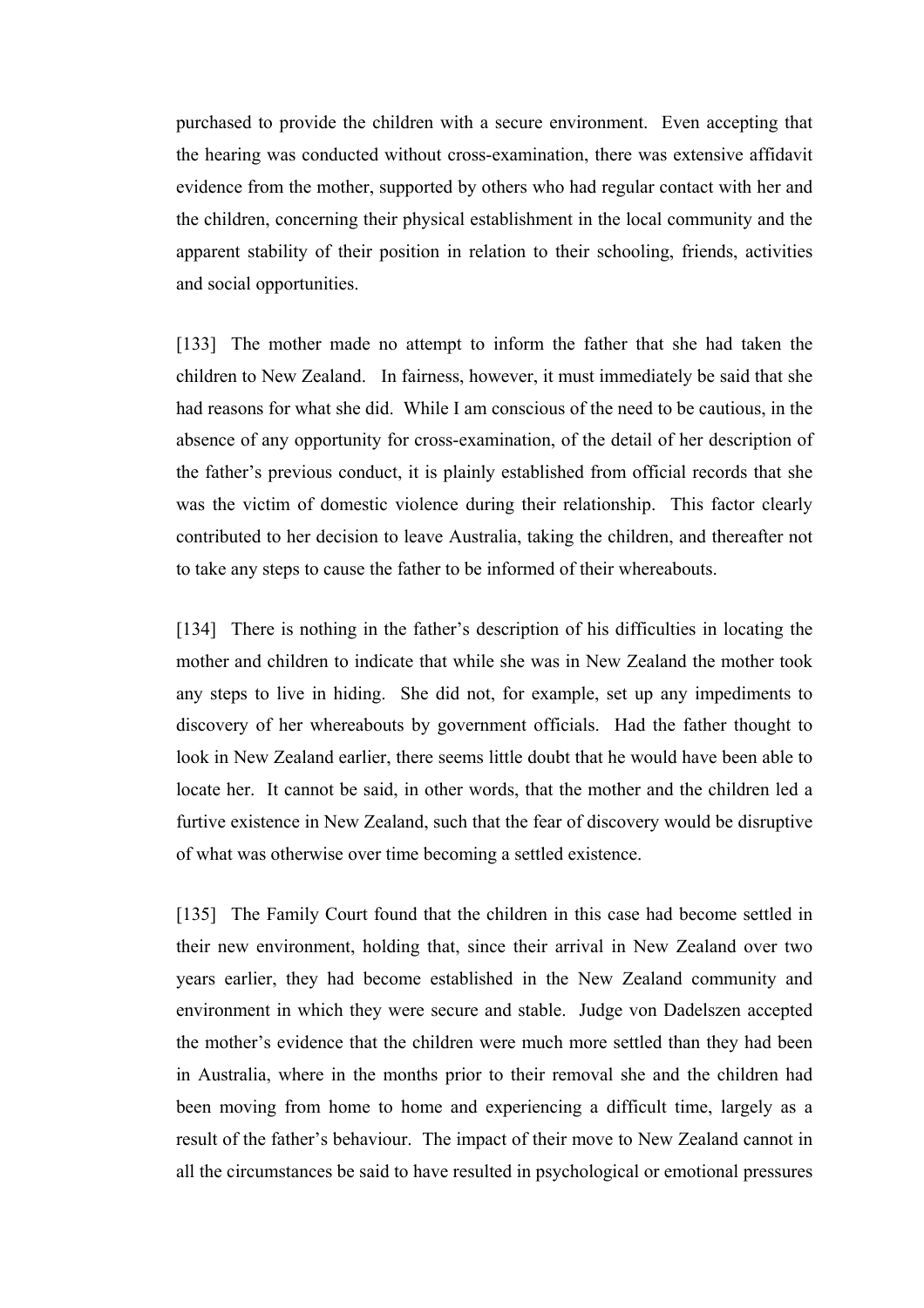that might have impeded their settlement in the New Zealand environment. Although the question is not in issue in the appeal, there was a substantial amount of evidence to support the Judge's finding on settlement and it is clear that it was correct.

#### **The shifting policy of the Hague Convention**

[136] International opinion differs on whether art 18 of the Hague Convention confers a power to refuse to return a child once the settlement ground for refusal has been established.<sup>109</sup> In New Zealand this question has been resolved by Parliament, which, in what is now s 106(1) of the 2004 Act, has used permissive language to confer a power on the Family Court to order the return of a child even if any grounds for refusal are made out, including the settlement ground.<sup>110</sup> As is the case with art 13 of the Convention, Parliament has not stipulated any mandatory or permissive considerations according to which the Family Court is to exercise the discretion. The legislation is nonetheless designed to give effect to New Zealand's obligations under the Convention. The starting point, in considering the basis on which the power to return is exercised, is that the legislative purpose is that the power to return a child in circumstances covered by s 106(1) is intended to be exercised in the context of the Convention, having regard in particular to what would give effect to the Convention's purposes in relation to this provision.<sup>111</sup>

[137] For the reasons indicated, the principal objects of the Convention clearly have much less relevance to decisions on whether a wrongfully removed child should be returned once 12 months have passed. Instead, current surrounding circumstances, including ascertaining and meeting the child's best interests, become

<sup>109</sup> The difference has arisen in part because the language of art 13 makes it plain that, on the establishment of one of the grounds for refusal, the requested State "is not bound" to return the child, whereas art 12(2), read on its own, does not explicitly state that the receiving State may still order return in its discretion. See the discussion in Lowe, Everall and Nicholls, paras  $[17.30] - [17.33]$ .<br><sup>110</sup> The statutory approach is consistent with the view taken of art 18 of the Hague Convention in

the Explanatory Report of Elisa Pérez-Vera at para [112]. Article 18 provides: "The provisions of this Chapter do not limit the power of a judicial or administrative authority to order the return of the child at any time." <sup>111</sup> *Clarke v Carson* [1996] 1 NZLR 349 at p 351 (HC); *Wellington District Legal Services*

*Committee v Tangiora* [1998] 1 NZLR 129 at pp 137 – 139 (CA).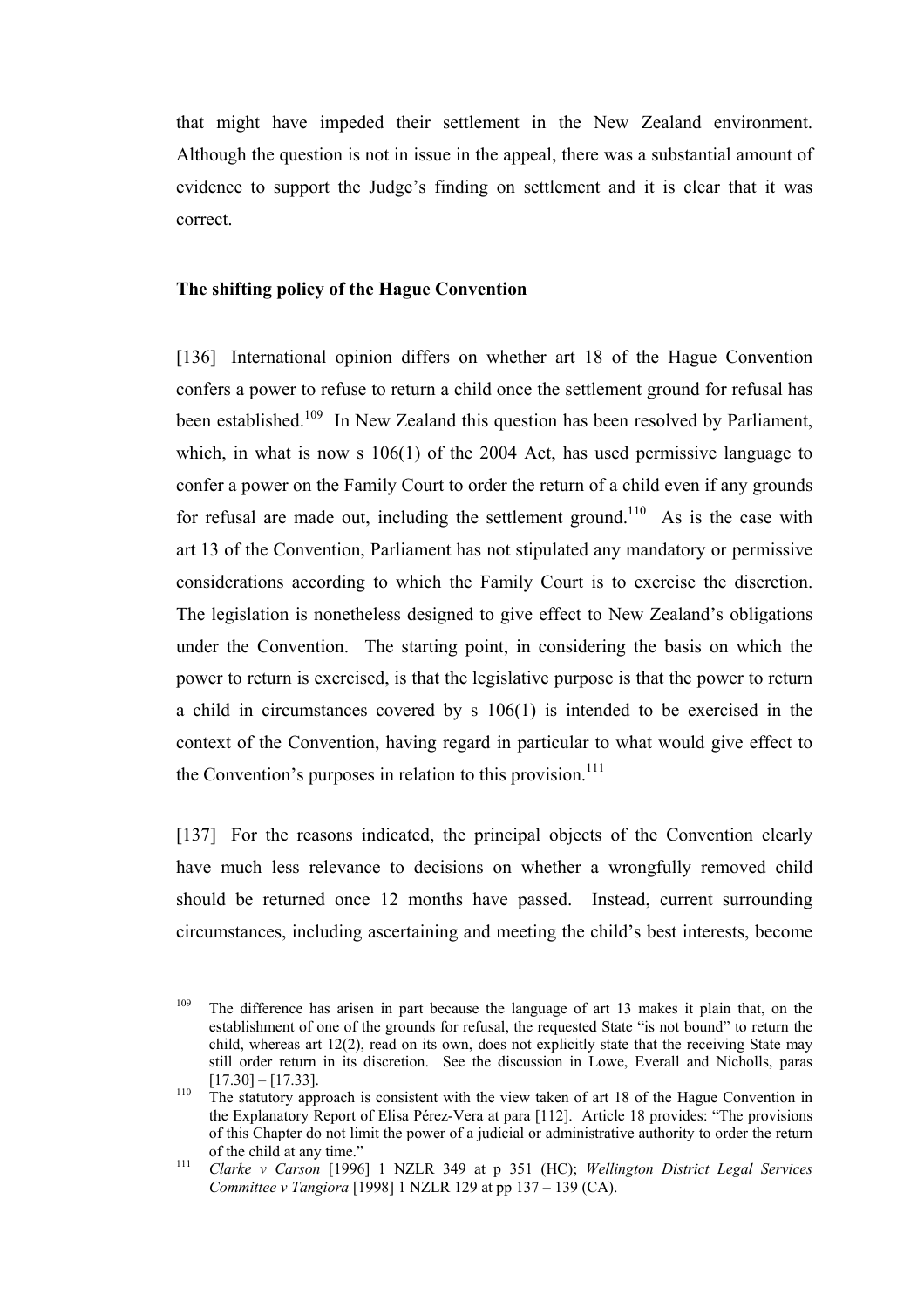important.The integration of the child in his or her new community is a critical component of those circumstances.

[138] I do not, however, accept that these become the overriding consideration in the exercise of powers under the Convention. The general objects still have relevance to the exercise of the discretion. Nor do I consider that the use of the word "limit" in s 4(7) of the 2004 Act causes the paramountcy principle to apply to the exercise of the discretion. I find no warrant in the international jurisprudence for adopting that approach. I prefer the view that once settlement has been established, the judicial authority exercises the discretion with a blank slate, taking account of all the relevant circumstances and considerations, in light of the shifting policy of the Convention.

## **The present case**

[139] The policy of the Convention once the settlement ground has been established is a factor pointing strongly against the exercise of what is a residual discretion in the context of s 106(1)(a) to return the children. On the other hand, the conduct of the abducting parent may amount to a special circumstance which makes the general objects of the Convention an important consideration in deciding whether the children should, as the Family Court decided, be returned.

[140] The mother's wrongful conduct was unilaterally to take the children to New Zealand, an action which was compounded by her failure to inform the father she had done so or, subsequently, where they were. As mentioned, however, this was not a case in which the abducting parent was trying to put off the time of discovery of their whereabouts in order that an application for return would not be made until over 12 months had elapsed. Having regard also to the factor of domestic violence which influenced her decision to move to New Zealand, while the wrongfulness of the removal of the children is not to be excused, her culpability is not at the serious end of the range. It was not such as to require the Family Court to consider whether failure to return the children would undermine the policy of the Convention and in that sense threaten its integrity. It was not, in my view, open for the Judge to find that it did.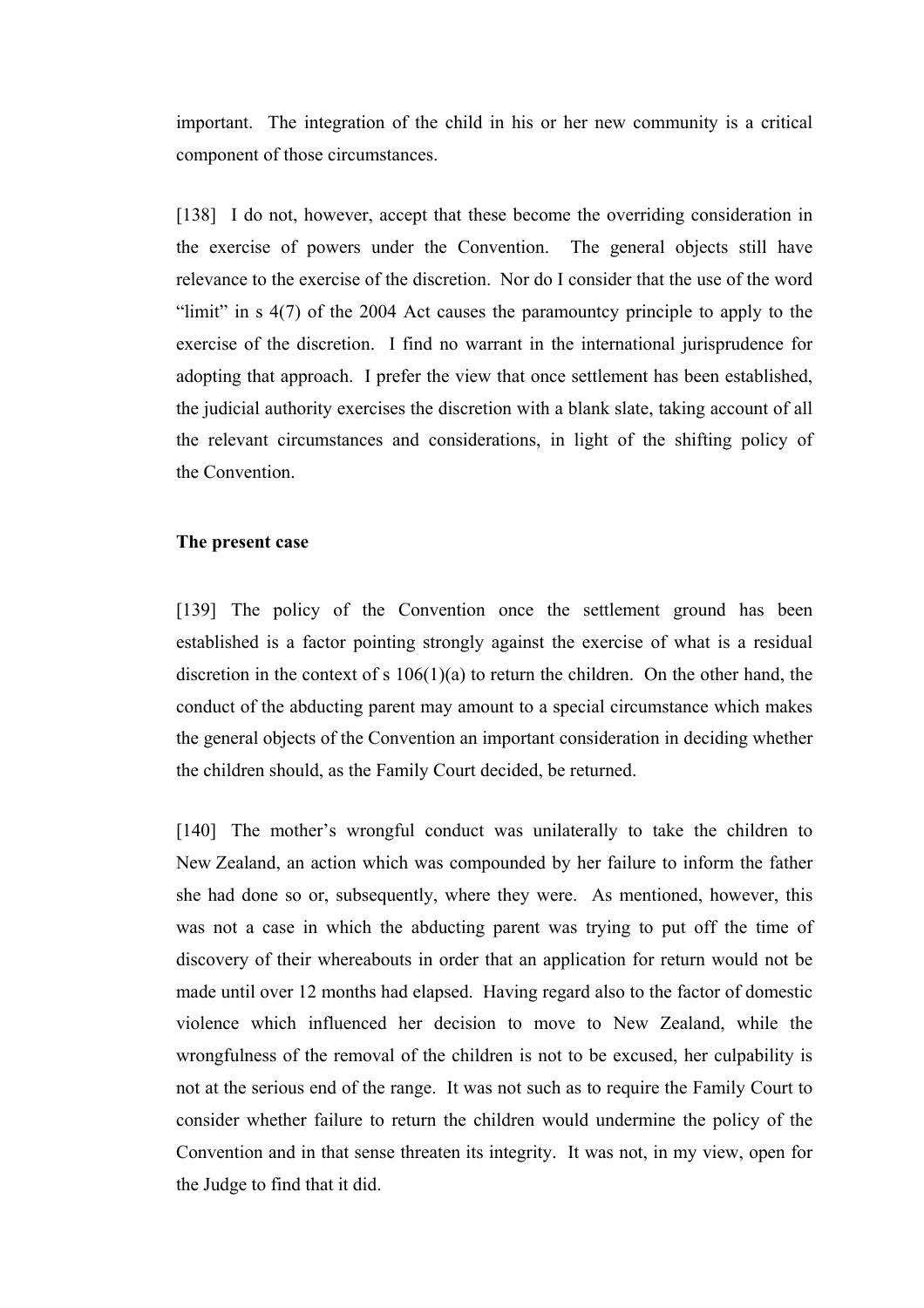[141] The father says he did not learn that the children and their mother were in New Zealand until the middle of 2003. There is no reason to disbelieve his statement. It is clear that a number of factors contributed to the delay in the father becoming aware of the removal of the children from Australia, the main one being that he was not told of it. A further factor was the father's decision to remove himself for an indefinite period from his children's lives. This was conveyed in a letter from the father to the mother dated 15 November 2001 in which he said that he would "see them again one day" but did not know "when I will be back". While he gave a forwarding address, these actions led to a loss of contact and clearly had a considerable impact on the effectiveness of his subsequent search. He was aware that his wife had been moving where she lived within Australia around the time that he last saw her and this appears to have reinforced his impression that she was somewhere in that country. Other factors may have contributed to the father's delay in applying for return, such as the legal advice he received and the suspension at one stage of his legal aid, but it would be speculative to try and assess them. Overall, I would not attribute any blame to the father for the fact that more than 12 months passed before he applied for return of the children, although it must be said that his own actions, including choosing to distance himself from them for a period, were a reason for the delay.

[142] I do not consider that the purposes of the Hague Convention are well served by domestic courts comparing the relative responsibility of parents for delay when an application for return is made under the settlement ground in circumstances where the court is satisfied that there was no attempt to manipulate delay to enable this ground to be raised. Once the conclusion has been reached that this is not one of those cases which involve significant culpability of the abducting parent, the exercise of the residual discretion not to order return under s 106(1)(a) will usually become straightforward.

[143] In this case there is no dispute that the mother is to have custody of the children. The issues to be decided will concern access by the father and where the mother and children are to reside. It has now been decided that the children were settled in New Zealand by the time of the Family Court hearing. That had come about over the lengthy period which ended at the time of the hearing before the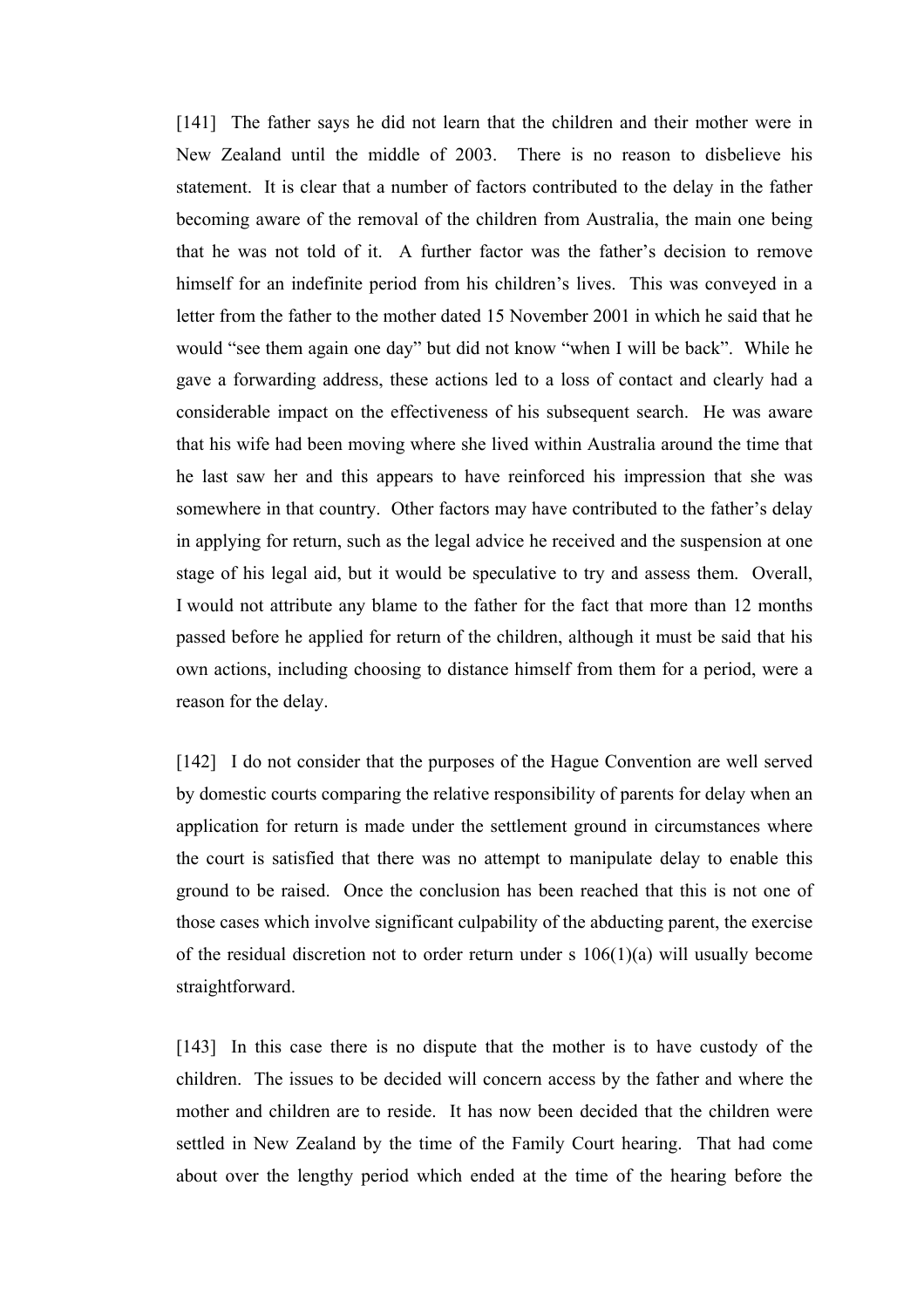Family Court. Together these circumstances point to New Zealand as being the more appropriate jurisdiction to determine the outstanding questions concerning their welfare. To require that they return to Australia for those matters to be resolved would be disruptive of the children's settled state without serving the objects of the Convention in relation to children whom there is no longer any obligation to return.

[144] The reality in this case is that by the time of the Family Court hearing it was no longer possible for the Court to return the children to their situation prior to their wrongful removal. Furthermore, the Convention requires that the interests of the children weigh heavily in the exercise of the power whether to order return. As earlier indicated the Convention's object of early return carries only limited force in the exercise of the discretion at this point.

[145] For the reasons given, the contributions of the mother to the delay that has led to settlement of the children, through their wrongful removal and her failure to acquaint the father with their whereabouts, are not of such a kind that would indicate an intention to evade the Convention's procedures. The circumstances do not amount to the type of concealment of the whereabouts of the children for a lengthy period which would warrant invoking the integrity of the Convention. On balance I do not consider that the circumstances of the present case favour the discretion being exercised to return the children. The policy of the Convention at this point is best served by allowing the children to remain here and to have all questions concerning their future welfare decided by New Zealand courts.

[146] This assessment does not involve any infringement of New Zealand's obligations under art 1(b) of the Convention to respect the authorities of Australia whose courts, I believe, would have taken a similar approach.<sup>112</sup> It is, rather, a straightforward application of the policy of the Convention at the stage when it has been established in a case covered by art 12(2) that the children who were wrongfully removed are now settled.

 $112$ As indicated in the discussion by the majority of decisions of the Family Court of Australia in paras [64] and [65] above.